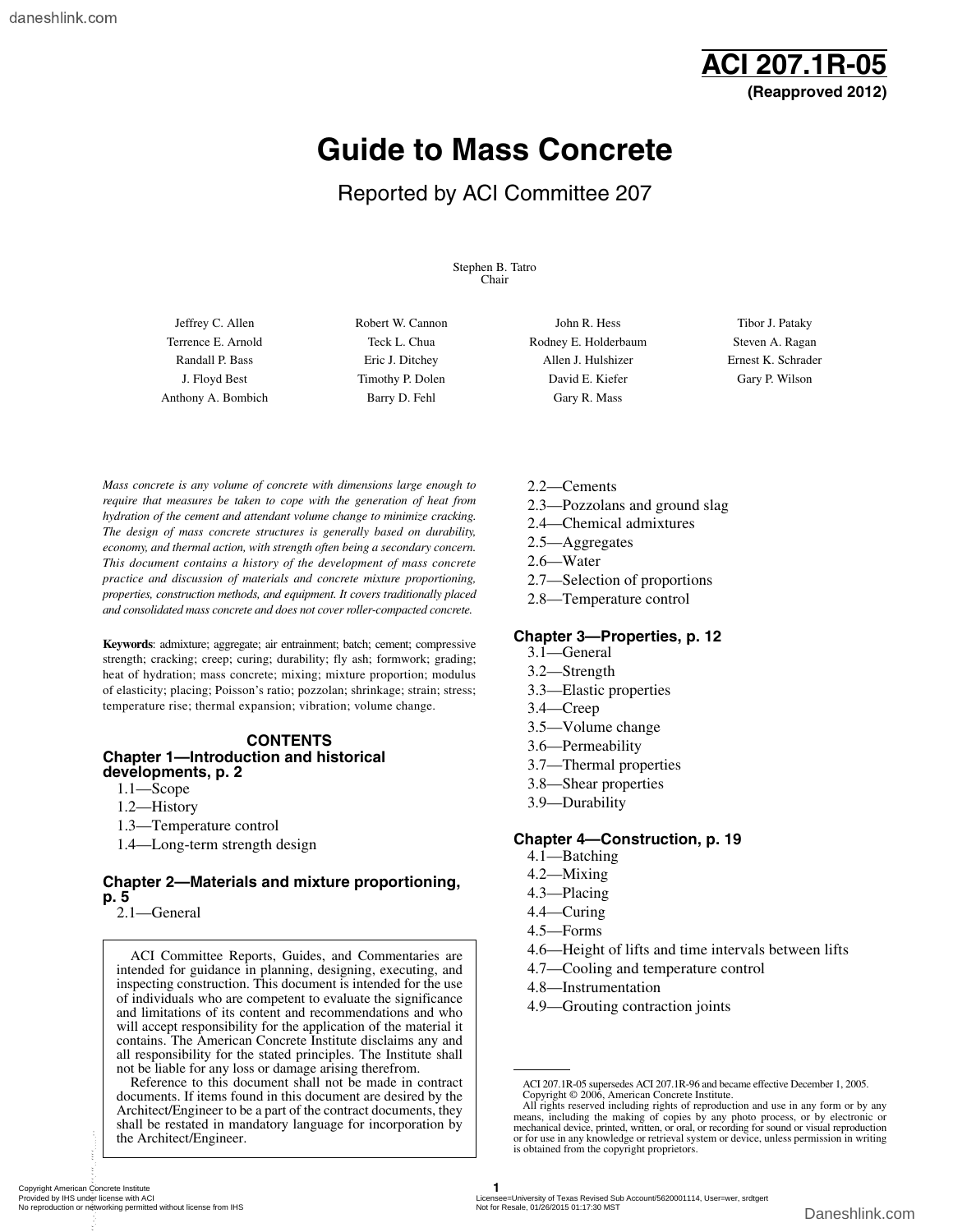#### **Chapter 5—References, p. 207.1R-27**

5.1—Referenced standards and reports

5.2—Cited references

#### **CHAPTER 1—INTRODUCTION AND HISTORICAL DEVELOPMENTS 1.1—Scope**

# Mass concrete is defined in ACI 116R as "any volume of concrete with dimensions large enough to require that measures be taken to cope with generation of heat from hydration of the cement and attendant volume change to minimize cracking." The design of mass concrete structures is generally based on durability, economy, and thermal action, with strength often being a secondary, rather than a primary, concern. The one characteristic that distinguishes mass concrete from other concrete work is thermal behavior. Because the cement-water reaction is exothermic by nature, the temperature rise within a large concrete mass, where the heat is not quickly dissipated, can be quite high. Significant tensile stresses and strains may result from the restrained volume change associated with a decline in temperature as heat of hydration is dissipated. Measures should be taken where cracking due to thermal behavior may cause a loss of structural integrity and monolithic action, excessive seepage and shortening of the service life of the structure, or be aesthetically objectionable. Many of the principles in mass concrete practice can also be applied to general concrete work, whereby economic and other benefits may be realized. Beause from earnest ware interesting in societien in the signafiest of earnest ware the control is not optical by issignated. Assume the high Signaficant at 40,550 permitted with a societien to the quite high Signaficant

This document contains a history of the development of mass concrete practice and a discussion of materials and concrete mixture proportioning, properties, construction methods, and equipment. This document covers traditionally placed and consolidated mass concrete, and does not cover roller-compacted concrete. Roller-compacted concrete is described in detail in ACI 207.5R.

Mass concreting practices were developed largely from concrete dam construction, where temperature-related cracking was first identified. Temperature-related cracking has also been experienced in other thick-section concrete structures, including mat foundations, pile caps, bridge piers, thick walls, and tunnel linings.

High compressive strengths are usually not required in mass concrete structures; however, thin arch dams are exceptions. Massive structures, such as gravity dams, resist loads primarily by their shape and mass, and only secondarily by their strength. Of more importance are durability and properties connected with temperature behavior and the tendency for cracking.

The effects of heat generation, restraint, and volume changes on the design and behavior of massive reinforced elements and structures are discussed in ACI 207.2R. Cooling and insulating systems for mass concrete are addressed in ACI 207.4R. Mixture proportioning for mass concrete is discussed in ACI 211.1.

#### **1.2—History**

When concrete was first used in dams, the dams were relatively small and the concrete was mixed by hand. The portland cement usually had to be aged to comply with a boiling soundness test, the aggregate was bank-run sand and gravel, and proportioning was by the shovelful (Davis 1963). Tremendous progress has been made since the early 1900s, and the art and science of dam building practiced today has reached a highly advanced state. Presently, the selection and proportioning of concrete materials to produce suitable strength, durability, and impermeability of the finished product can now be predicted and controlled with accuracy.

Covered herein are the principal steps from those very small beginnings to the present. In large dam construction, there is now exact and automatic proportioning and mixing of materials. Concrete in 12 yd<sup>3</sup> (9 m<sup>3</sup>) buckets can be placed by conventional methods at the rate of 10,000  $yd^3/day$ (7650 m<sup>3</sup>/day) at a temperature of less than 50 °F (10 °C) as placed, even during extremely hot weather. Grand Coulee Dam still holds the all-time record monthly placing rate of 536,250  $yd^3$  (410,020 m<sup>3</sup>), followed by the more recent achievement at Itaipu Dam on the Brazil-Paraguay border of 440,550 yd<sup>3</sup> (336,840 m<sup>3</sup>) (Itaipu Binacional 1981). The record monthly placing rate of  $328,500 \text{ yd}^3$  (250,200 m<sup>3</sup>) for roller-compacted concrete was achieved at Tarbela Dam in Pakistan. Lean mixtures are now made workable by means of air entrainment and other chemical admixtures and the use of finely divided pozzolanic materials. Water-reducing, strength-enhancing, and set-controlling chemical admixtures are effective in reducing the required cement content to a minimum and in controlling the time of setting. Placing rates for no-slump concrete, by using large earth-moving equipment for transportation and large vibrating rollers for consolidation, appear to be limited only by the size of the project and its plant's ability to produce concrete.

**1.2.1** *Before 1900*—Before to the beginning of the twentieth century, much of the portland cement used in the United States was imported from Europe. All cements were very coarse by present standards, and quite commonly they were underburned and had a high free lime content. For dams of that period, bank-run sand and gravel were used without the benefit of washing to remove objectionable dirt and fines. Concrete mixtures varied widely in cement content and in sand-coarse aggregate ratio. Mixing was usually done by hand and proportioning by shovel, wheelbarrow, box, or cart. The effect of the water-cement ratio (*w*/*c*) was unknown, and generally no attempt was made to control the volume of mixing water. There was no measure of consistency except by visual observation of the newly mixed concrete.

Some of the dams were of cyclopean masonry in which "plums" (large stones) were partially embedded in a very wet concrete. The spaces between plums were then filled with concrete, also very wet. Some of the early dams were built without contraction joints and without regular lifts. There were, however, notable exceptions where concrete was cast in blocks; the height of lift was regulated, and concrete of very dry consistency was placed in thin layers and consolidated by rigorous hand tamping.

Generally, mixed concrete was transported to the forms by wheelbarrow. Where plums were employed in cyclopean masonry, stiff-leg derricks operating inside the work area moved the wet concrete and plums. The rate of placement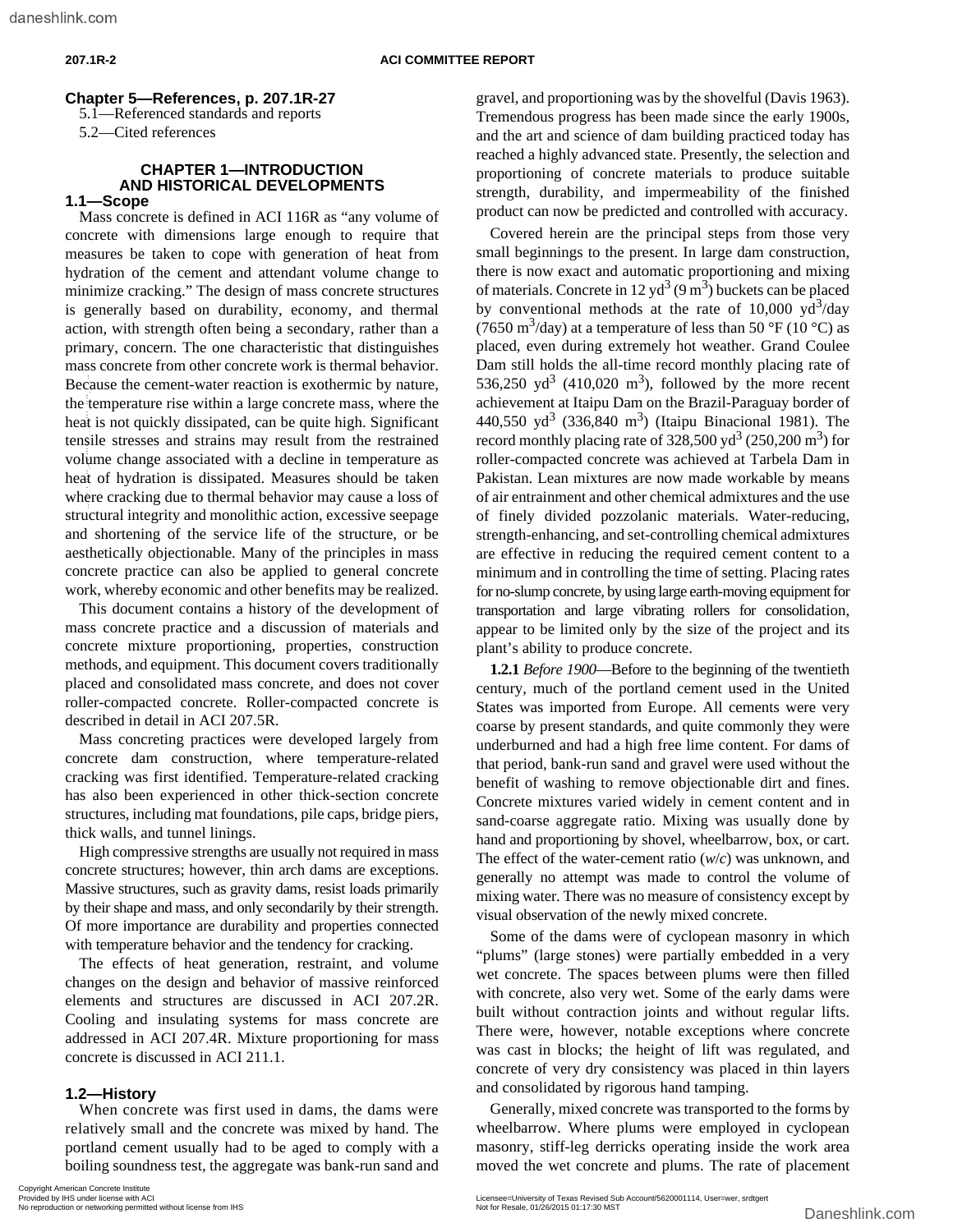was, at most, a few hundred cubic yards (cubic meters) a day. Generally, there was no attempt to moist cure.

An exception to these general practices was the Lower Crystal Springs Dam, completed in 1890. This dam is located near San Mateo, California, about 20 miles (30 km) south of San Francisco. According to available information, it was the first dam in the United States in which the maximum permissible quantity of mixing water was specified. The concrete for this 154 ft (47 m) high structure was cast in a system of interlocking blocks of specified shape and dimensions. An old photograph indicates that hand tampers were employed to consolidate the dry concrete (concrete with a low water content and presumably very low workability). Fresh concrete was covered with planks as a protection from the sun, and the concrete was kept wet until hardening occurred.

**1.2.2** *1900 to 1930*—After the turn of the century, construction of all types of concrete dams was greatly accelerated. More and higher dams for irrigation, power, and water supply were built. Concrete placement by means of towers and chutes became common. In the United States, the portland cement industry became well established, and cement was rarely imported from Europe. ASTM specifications for portland cement underwent little change during the first 30 years of the century, aside from a modest increase in fineness requirement determined by sieve analysis. Except for the limits on magnesia and loss on ignition, there were no chemical requirements. Character and grading of aggregates were given more attention during this period. Very substantial progress was made in the development of methods of proportioning concrete. The water-cement strength relationship was established by Abrams and his associates from investigations before 1918, when Portland Cement Association (PCA) Bulletin 1 appeared (Abrams 1918). Nevertheless, little attention was paid to the quantity of mixing water. Placing methods using towers and flat-sloped chutes dominated, resulting in the use of excessively wet mixtures for at least 12 years after the importance of the *w*/*c* had been established.

Generally, portland cements were employed without admixtures. There were exceptions, such as the sand-cements used by the U.S. Reclamation Service (now the U.S. Bureau of Reclamation [USBR]) in the construction of the Elephant Butte Dam in New Mexico and the Arrowrock Dam in Idaho. At the time of its completion in 1915, the Arrowrock Dam, a gravity-arch dam, was the highest dam in the world at 350 ft (107 m). The dam was constructed with lean interior concrete and a richer exterior face concrete. The mixture for interior concrete contained approximately 376 lb/yd<sup>3</sup> (223 kg/m<sup>3</sup>) of a blended, pulverized granite-cement combination. The cement mixture was produced at the site by intergrinding approximately equal parts of portland cement and pulverized granite so that no less than 90% passed the No. 200 (75 µm) mesh sieve. The interground combination was considerably finer than the cement being produced at that time. EVENTAL THE dam was constructed with lean interior concrete.<br>
(107 m). The dam was constructed with lean interior concrete condination of<br>
and a richer exterior face concrete. The mixture for interior concrete<br>
of a blend

Another exception occurred in the concrete for one of the abutments of Big Dalton Dam, a multiple-arch dam built by the Los Angeles County Flood Control District during the

late 1920s. Pumicite (a pozzolan) from Friant, California, was used as a 20% replacement by mass for portland cement.

During this period, cyclopean concrete went out of style. For dams of thick section, the maximum size of aggregate for mass concrete was increased to as large as 10 in. (250 mm). The slump test had come into use as a means of measuring consistency. The testing of 6 x 12 in. (150 x 300 mm) and 8 x 16 in. (200 x 400 mm) job cylinders became common practice in the United States. European countries generally adopted the 8 x 8 in. (200 x 200 mm) cube for testing the strength at various ages. Mixers of 3  $yd^3$  (2.3 m<sup>3</sup>) capacity were commonly used near the end of this period, and there were some of 4  $yd^3$  (3 m<sup>3</sup>) capacity. Only Type I cement (normal portland cement) was available during this period. In areas where freezing-and-thawing conditions were severe, it was common practice to use a concrete mixture containing 564 lb/yd<sup>3</sup> (335 kg/m<sup>3</sup>) of cement for the entire concrete mass. The construction practice of using an interior mixture containing 376 lb/yd<sup>3</sup> (223 kg/m<sup>3</sup>) and an exterior face mixture containing 564 lb/yd<sup>3</sup> (335 kg/m<sup>3</sup>) was developed during this period to make the dam's face resistant to the severe climate and yet minimize the overall use of cement. In areas of mild climate, one class of concrete that contained amounts of cement as low as  $376 \text{ lb/yd}^3$  (223 kg/m<sup>3</sup>) was used in some dams.

An exception was the Theodore Roosevelt Dam built during the years of 1905 to 1911 in Arizona. This dam consists of a rubble masonry structure faced with rough stone blocks laid in portland cement mortar made with a cement manufactured in a plant near the dam site. For this structure, the average cement content has been calculated to be approximately 282 lb/yd<sup>3</sup> (167 kg/m<sup>3</sup>). For the interior of the mass, rough quarried stones were embedded in a 1:2.5 mortar containing approximately 846 lb/yd<sup>3</sup> (502 kg/m<sup>3</sup>) of cement. In each layer, the voids between the closely spaced stones were filled with a concrete containing  $564$  lb/yd<sup>3</sup>  $(335 \text{ kg/m}^3)$  of cement, into which rock fragments were manually placed. These conditions account for the very low average cement content. Construction was slow, and Roosevelt Dam represents perhaps the last of the large dams built in the United States by this method of construction.

**1.2.3** *1930 to 1970*—This was an era of rapid development in mass concrete construction for dams. The use of the tower and chute method declined during this period and was used only on small projects. Concrete was typically placed using large buckets with cranes, cableways, railroad systems, or a combination of these. On the larger and more closely controlled construction projects, the aggregates were carefully processed, ingredients were proportioned by weight, and the mixing water was measured by volume. Improvement in workability was brought about by the introduction of finely divided mineral admixtures (pozzolans), air entrainment, and chemical admixtures. Slumps as low as 3 in. (76 mm) were employed without vibration, although most projects in later years of this era used large spud vibrators for consolidation.

A study of the records and actual inspection of a considerable number of dams shows that there were differences in condition that could not be explained. Of two structures that appeared to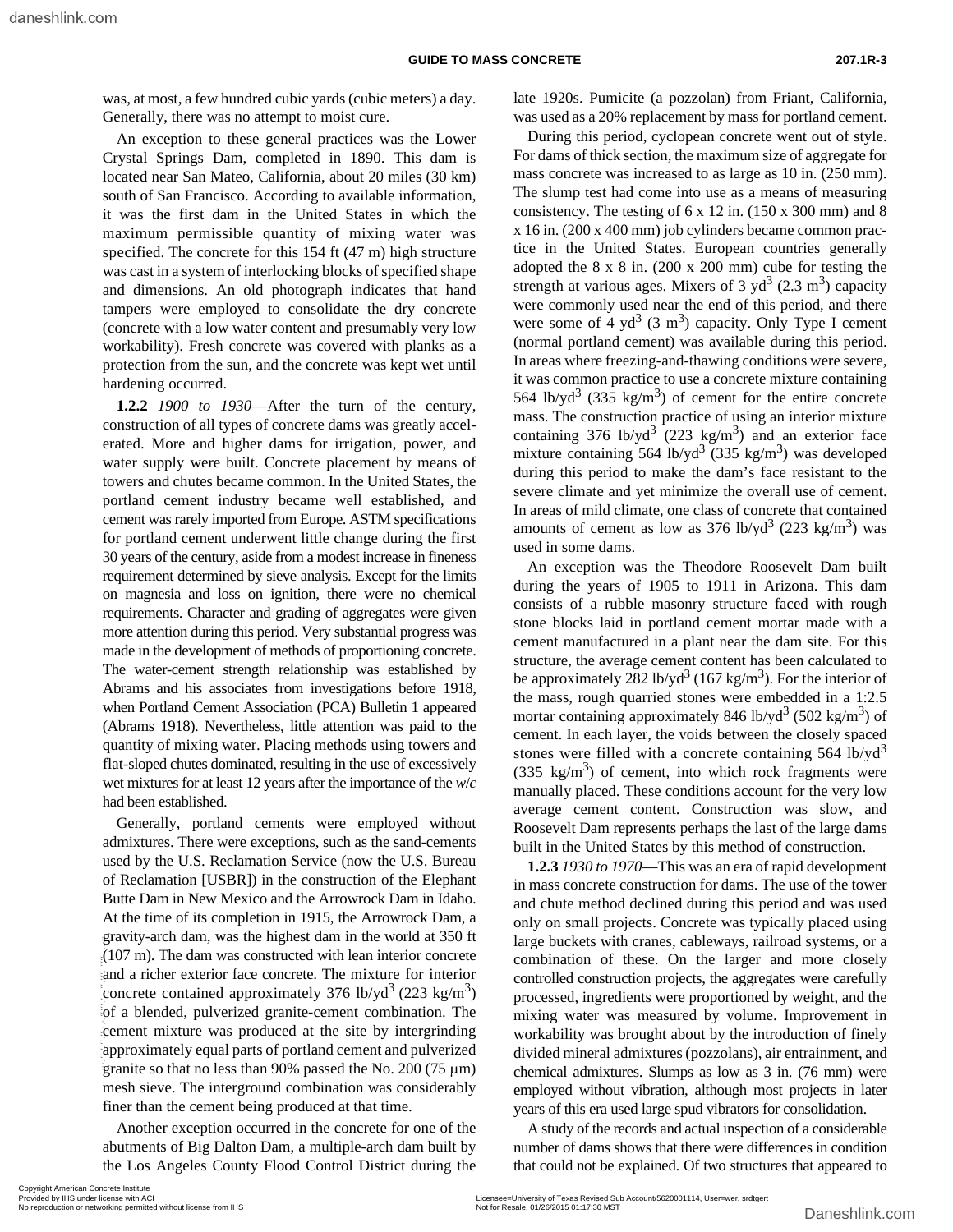be of similar quality subjected to the same environment, one might exhibit excessive cracking while the other, after a similar period of service, would be in near-perfect condition. The meager records available on a few dams indicated wide internal temperature variations due to cement hydration. The degree of cracking was associated with the temperature rise.

ACI Committee 207, Mass Concrete, was organized in 1930 (originally as Committee 108) for the purpose of gathering information about the significant properties of mass concrete in dams and factors that influence these properties. Bogue (1949) and his associates, under the PCA fellowship at the National Bureau of Standards, had already identified the principal compounds in portland cement. Later, Hubert Woods and his associates engaged in investigations to determine the contributions of each of these compounds to heat of hydration and to the strength of mortars and concretes.

By the beginning of 1930, the Hoover Dam in Nevada was in the early stages of planning. Because of the unprecedented size of the Hoover Dam, investigations much more elaborate than any previously undertaken were carried out to determine the effects of factors, such as composition and fineness of cement, cement factor, temperature of curing, and maximum size of aggregate, on the heat of hydration of cement, compressive strength, and other properties of mortars and concrete.

The results of these investigations led to the use of lowheat cement in the Hoover Dam. The investigations also furnished information for the design of the embedded pipe cooling system used for the first time in the Hoover Dam. Low-heat cement was first used in the Morris Dam, near Pasadena, Calif., which was started a year before the Hoover Dam. For the Hoover Dam, the construction plant was of unprecedented capacity. Batching and mixing were completely automatic. The record day's output for the two concrete plants, equipped with  $4 \text{ yd}^3$  (3 m<sup>3</sup>) mixers, was over  $10,000 \text{ yd}^3$  (7600 m<sup>3</sup>). Concrete was transported in 8 yd<sup>3</sup> (6 m<sup>3</sup>) buckets by cableways, and compacted initially by ramming and tamping. In the spring of 1933, large internal vibrators were introduced and were used thereafter for compacting the remainder of the concrete. Within approximately 2 years, 3,200,000 yd<sup>3</sup> (2,440,000 m<sup>3</sup>) of concrete were placed.

Hoover Dam marked the beginning of an era of improved practices in large concrete dam construction. Completed in 1935 at a rate of construction then unprecedented, the practices employed there, with some refinements, have been in use on most of the large concrete dams that have been constructed in the United States and in many other countries since that time.

The use of a pozzolanic material (pumicite) was given a trial in the Big Dalton Dam by the Los Angeles County Flood Control District. For the Bonneville Dam, completed by the Corps of Engineers in 1938 in Oregon, a portland cement-pozzolan combination was used. It was produced by intergrinding the cement clinker with a pozzolan processed by calcining an altered volcanic material at a temperature of approximately 1500 °F (820 °C). The proportion of clinker to pozzolan was 3:1 by weight. This type of cement was selected for use at Bonneville on the basis of test results on

rise. This is the earliest known concrete dam in the United States in which an interground portland-pozzolan cement has been used. The use of pozzolan as a separate cementing material to be added at the mixer, at a rate of 30% or more of total cementitious materials, has come to be regular practice by the USBR, the Tennessee Valley Authority (TVA), the United States Army Corps of Engineers (USACE), and others.

The chemical admixtures that function to reduce water in concrete mixtures, control setting, and enhance strength of concrete began to be seriously recognized in the 1950s as materials that could benefit mass concrete. In 1960, Wallace and Ore published their report on the benefit of these materials to lean mass concrete. Since this time, chemical admixtures have been used in most mass concrete.

Around 1945, it became standard practice to use intentionally entrained air for concrete in most structures that are exposed to severe weathering conditions. This practice was applied to the concrete of exposed surfaces of dams as well as to concrete pavements and reinforced concrete in general. Airentraining admixtures introduced at the mixer have been used for both interior and exterior concretes of practically all dams constructed since 1945.

Placement of conventional mass concrete has remained largely unchanged since that time. The major new development in the field of mass concrete is the use of rollercompacted concrete.

**1.2.4** *1970 to present—*During this era, roller-compacted concrete was developed and became the predominant method for placing mass concrete. Because roller-compacted concrete is now so commonly used, a separate report, ACI 207.5R, is the principal reference for this subject. Traditional mass concrete methods continue to be used for many projects, large and small, particularly where roller-compacted concrete would be impractical or difficult to use. This often includes arch dams, large walls, and some foundation works, particularly where reinforcement is required.

The continuing development of chemical admixtures has allowed the placement of very large underwater placements where the concrete flows laterally up to 100 ft. Float-in construction methods where structural elements are precast or prefabricated and later filled with underwater concrete have been developed. Construction of dam sections and powerhouses has been done in this manner.

**1.2.5** *Cement content*—During the late 1920s and early 1930s, it was practically an unwritten law that no mass concrete for large dams should contain less than  $376$  lb/yd<sup>3</sup>  $(223 \text{ kg/m}^3)$  of cement. Some authorities of that period believed that the cement factor should never be less than 564 lb/yd<sup>3</sup> (335 kg/m<sup>3</sup>). The cement factor for the interior concrete of Norris Dam (Tennessee Valley Authority 1939) constructed by the Tennessee Valley Authority (TVA) in 1936, was 376 lb/yd<sup>3</sup> (223 kg/m<sup>3</sup>). The degree of cracking was excessive. The compressive strength of the wetscreened 6 x 12 in. (150 x 300 mm) job cylinders at 1 year of age was 7000 psi (48.3 MPa). Similarly, core specimens 18 x 36 in. (460 x 910 mm) drilled from the first stage concrete containing 376 lb/yd<sup>3</sup> (223 kg/m<sup>3</sup>) of cement at Grand Coulee Dam tested in excess of 8000 psi (55 MPa)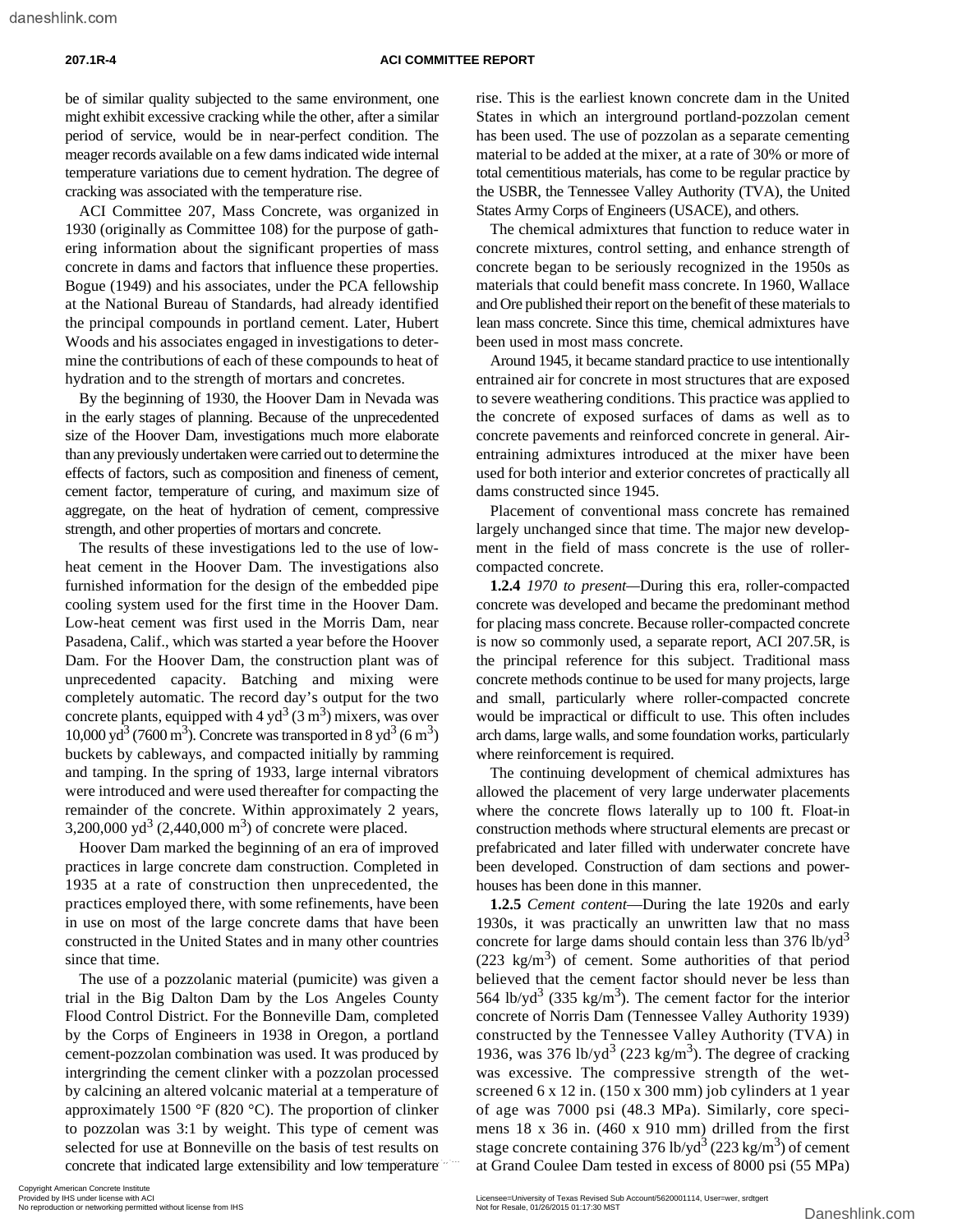at the age of 2 years. Judged by composition, the cement was of the moderate-heat type corresponding to the present Type II. Considering the moderately low stresses within the two structures, it was evident that such high compressive strengths were quite unnecessary. A reduction in cement content on similar future constructions might be expected to substantially reduce the tendency toward cracking.

For Hiwassee Dam, completed by TVA in 1940, the 376 lb/yd<sup>3</sup> (223 kg/m<sup>3</sup>) cement-content barrier was broken. For that structure, the cement content of the mass concrete was only 282 lb/yd<sup>3</sup> (167 kg/m<sup>3</sup>), an unusually low value for that time. Hiwassee Dam was singularly free from thermal cracks, which began a trend toward reducing the cement content, which is still continuing. Since that time, the Type II cement content of the interior mass concrete has been approximately 235 lb/yd<sup>3</sup> (140 kg/m<sup>3</sup>) and even as low as 212 lb/yd<sup>3</sup> (126 kg/m<sup>3</sup>). An example of a large gravity dam for which the Type II cement content for mass concrete was 235 lb/yd<sup>3</sup> (140 kg/m<sup>3</sup>) is Pine Flat Dam in California, completed by the USACE in 1954. In arch-type high dams where stresses are moderately high, the cement content of the mass mixture is usually in the range of 300 to 450 lb/yd<sup>3</sup> (180 to 270 kg/m<sup>3</sup>), with the higher cement content being used in the thinner and more highly stressed dams of this type.

Examples of cementitious contents, including pozzolan, for more recent dams are:

- Arch dams—282 lb/yd<sup>3</sup> (167 kg/m<sup>3</sup>) of cement and pozzolan in Glen Canyon Dam, a relatively thick arch dam in Arizona, completed in 1963; 373 lb/yd<sup>3</sup> (221 kg/m<sup>3</sup>) of cement in Morrow Point Dam in Colorado, completed in 1968; and 303 to 253 lb/yd<sup>3</sup> (180 to 150 kg/m<sup>3</sup>) of portland-pozzolan Type IP cement in El Cajon Dam on the Humuya River in Honduras, completed in 1984.
- *Straight gravity dams*—226 lb/yd<sup>3</sup> (134 kg/m<sup>3</sup>) of Type II cement in Detroit Dam in Oregon, completed in 1952; 194 lb/yd<sup>3</sup> (115 kg/m<sup>3</sup>) of Type II cement and fly ash in Libby Dam in Montana, completed in 1972; and 184 lb/yd<sup>3</sup> (109 kg/m<sup>3</sup>) of Type II cement and calcined clay in Ilha Solteira Dam in Brazil, completed in 1973.

#### **1.3—Temperature control**

The practice of precooling concrete materials before mixing to achieve a lower maximum temperature of interior mass concrete during the hydration period began in the early 1940s, and has been extensively used in the construction of large dams.

The first practice of precooling appears to have occurred during the construction of Norfork Dam from 1941 to 1945 by the USACE. The plan was to introduce crushed ice into the mixing water during the warmer months. By so doing, the temperature of freshly mixed mass concrete could be reduced by approximately 10  $\mathrm{^{\circ}F}$  (5.6  $\mathrm{^{\circ}C}$ ). Not only has crushed ice been used in the mixing water, but coarse aggregates have been precooled either by cold air or cold water before batching. Recently, both fine and coarse aggregates in a moist condition have been precooled by various means, including vacuum saturation and liquid nitrogen injection. It has become almost standard practice in the United States to use precooling for large dams in regions where the summer temperatures are high to ensure that the temperature of concrete, as it is placed, does not exceed approximately 50  $\mathrm{^{\circ}F}$  (10  $\mathrm{^{\circ}C}$ ).

On some large dams, including Hoover (Boulder) Dam, a combination of precooling and postcooling refrigeration by embedded pipe has been used (USBR 1949). A good example of this practice is Glen Canyon Dam, where the ambient temperatures can be greater than 100 °F (38 °C) during the summer months. The temperature of the precooled fresh concrete did not exceed 50 °F (10 °C). Both refrigerated aggregate and crushed ice were used to achieve this low temperature. By means of embedded-pipe refrigeration, the maximum temperature of hardening concrete was kept below 75 °F (24 °C). Postcooling is sometimes required in gravity and in arch dams that contain transverse joints so that transverse joints can be opened for grouting by cooling the concrete after it has hardened. Postcooling to control cracking is also done for control of peak temperatures.

#### **1.4—Long-term strength design**

A most significant development of the 1950s was the abandonment of the 28-day strength as a design requirement for dams. Maximum stresses under load do not usually develop until the concrete is at least 1 year old. Under mass curing conditions, with the cement and pozzolans customarily employed, the gain in concrete strength between 28 days and 1 year is generally large. ACI 232.2R reports that the gain can range from 30 to more than 100%, depending on the quantities and proportioning of cementitious materials and properties of the aggregates. It has become the practice of some designers of dams to specify the desired strength of mass concrete at later ages, such as at 1 or 2 years. For routine quality control in the field, 6 x 12 in. (150 x 300 mm) cylinders are normally used with aggregate larger than 1-1/2 in.  $(37.5 \text{ mm})$ . The aggregate larger than  $1-1/2$  in.  $(37.5 \text{ mm})$  is removed from the concrete by wet-screening. Strength requirements of the wet-screened concrete are correlated with the specified full-mixture strength by laboratory tests.

#### **CHAPTER 2—MATERIALS AND MIXTURE PROPORTIONING**

#### **2.1—General**

As is the case with other concrete, mass concrete is composed of cement, aggregates, and water, and frequently pozzolans and admixtures. The objective of mass concrete mixture proportioning is the selection of combinations of materials that will produce concrete to meet the requirements of the structure with respect to economy; workability; dimensional stability and freedom from cracking; low temperature rise; adequate strength; durability; and, in the case of hydraulic structures, low permeability. This chapter describes materials that have been successfully used in mass concrete construction and the factors influencing their selection and proportioning. The recommendations contained herein may need to be adjusted for special uses, such as for massive precast beam segments, tremie placements, and rollercompacted concrete. Guidance in proportioning mass concrete can also be found in ACI 211.1, particularly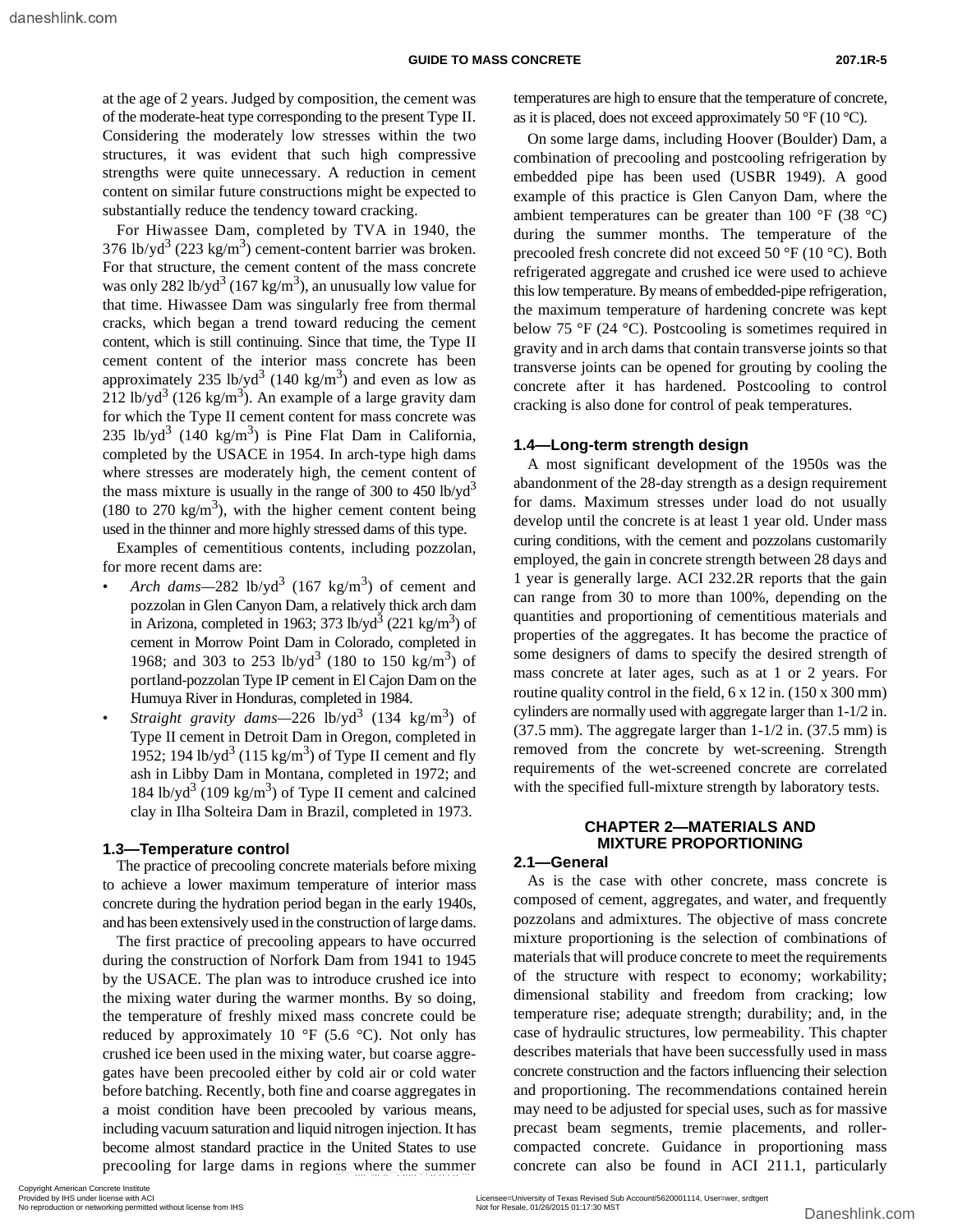Appendix 5, which details procedures for mass concrete proportioning.

### **2.2—Cements**

ACI 207.2R and 207.4R contain additional information on cement types and effects on heat generation. The following types of hydraulic cement are suitable for use in mass concrete construction:

- *Portland cement*—Types I, II, IV, and V, as covered by ASTM C 150;
- *Blended cement*—Types P, IP, S, IS, I(PM), and I(SM), as covered by ASTM C 595; and
- *Hydraulic cement*—Types GU, MS, HS, MH, and LH, as covered by ASTM C 1157.

When portland cement is used with pozzolan or with other cements, the materials are batched separately at the mixing plant. Economy and low temperature rise are both achieved by limiting the total cement content to as small an amount as possible.

Type I and GU cements are suitable for use in general construction. They are not recommended for use alone in mass concrete without other measures that help to control temperature problems because of their substantially higher heat of hydration.

Type II (moderate heat) and MH cements are suitable for mass concrete construction because they have a moderate heat of hydration, which is important to the control of cracking. Type II must be specified with the moderate heat option as most Type II and MS cements are designed for moderate sulfate resistance and do not have moderate heat properties. Specifications for Type II portland cement require that it contain no more than 8% tricalcium aluminate  $(C_3A)$ , the compound that contributes substantially to early heat development in concrete. Optional specifications for Type II cement place a limit of 58% or less on the sum of  $C_3$ A and  $C_3$ S or a limit on the heat of hydration to 70 cal/g (290 kJ/kg) at 7 days. When one of the optional requirements is specified, the 28-day strength requirement for cement paste under ASTM C 150 is reduced due to the slower rate of strength gain of this cement.

Types IV and LH, low-heat cements, may be used where it is desired to produce low heat development in massive structures. They have not been used in recent years because they have been difficult to obtain and, more importantly, because experience has shown that in most cases, heat development can be controlled satisfactorily by other means. Type IV specifications limit the C<sub>3</sub>A to 7%, the C<sub>3</sub>S to 35%, and place a minimum on the  $C_2S$  of 40%. At the option of the purchaser, the heat of hydration may be limited to 60 cal/g (250 kJ/kg) at 7 days and 70 cal/g (290 kJ/kg) at 28 days. Type IV cement is generally not available in the United States. The state of production or networking permitted without sometime or networking permitted without sometime or networking permitted without sometime or networking permitted with a more importantly. A pozzolan is general bec

Type V and HS sulfate-resistant cements are available in areas with high-sulfate soils, and will often have moderate heat characteristics. They are usually available at a price higher than Type I. They are usually both low alkali (less than 0.6 equivalent alkalies) and low heat (less than 70 cal/g at 7 days).

Type IP portland-pozzolan cement is a uniform blend of portland cement or portland blast-furnace slag cement and fine pozzolan. Type P is similar, but early strength requirements are lower. They are produced either by intergrinding portland cement clinker and pozzolan or by blending portland cement or portland blast-furnace slag cement and finely divided pozzolan. The pozzolan constituents are between 15 and 40% by weight of the portland-pozzolan cement, with Type P generally having the higher pozzolan content.

Type I(PM) pozzolan-modified portland cement contains less than 15% pozzolan, and its properties are close to those of Type I cement. A heat of hydration limit of 70 cal/g (290 kJ/kg) at 7 days is an optional requirement for Types IP and I(PM) by adding the suffix (MH). A limit of 60 cal/g (250 kJ/kg) at 7 days is optional for Type P by adding the suffix (LH).

Type IS portland blast-furnace slag cement is a uniform blend of portland cement and fine blast-furnace slag. It is produced either by intergrinding portland cement clinker and granulated blast-furnace slag or by blending portland cement and finely ground-granulated blast-furnace slag. The amount of slag used may vary between 25 and 70% by weight of the portland blast-furnace slag cement. This cement has sometimes been used with a pozzolan. Type S slag cement is a finely divided material consisting of a uniform blend of granulated blast-furnace slag and hydrated lime in which the slag constituent is at least 70% of the weight of the slag cement. Slag cement is generally used in a blend with portland cement for making concrete.

Type I(SM) slag-modified portland cement contains less than 25% slag, and its properties are close to those of Type I cement. Optional heat-of-hydration requirements can be applied to Types IS and I(SM), similar to those applied to Types IP, I(PM), and P.

Low-alkali cements are defined by ASTM C 150 as portland cements containing not more than 0.60% alkalies calculated as the percentage of  $\text{Na}_2\text{O}$  plus 0.658 times the percentage of  $K<sub>2</sub>O$ . These cements can be specified when the cement is to be used in concrete with aggregate that may be deleteriously reactive. The use of low-alkali cement may not always control highly reactive noncrystalline siliceous aggregate. It may also be advisable to use a proven pozzolan to ensure control of the alkali-aggregate reaction.

#### **2.3—Pozzolans and ground slag**

A pozzolan is generally defined as a siliceous or siliceousand-aluminous material that possesses little or no cementitious value but will, in finely divided form and in the presence of moisture, chemically react with calcium hydroxide at ordinary temperatures to form compounds possessing cementitious properties. Pozzolans are ordinarily governed and classified by ASTM C 618 as natural (Class N) or fly ash (Class F or C). There are some pozzolans, such as the Class C fly ash, that contain significant amounts of compounds like those of portland cement. The Class C fly ashes likewise have cementitious properties by themselves that may contribute significantly to the strength of concrete.

Pozzolans react chemically with the calcium hydroxide or hydrated lime liberated during the hydration of portland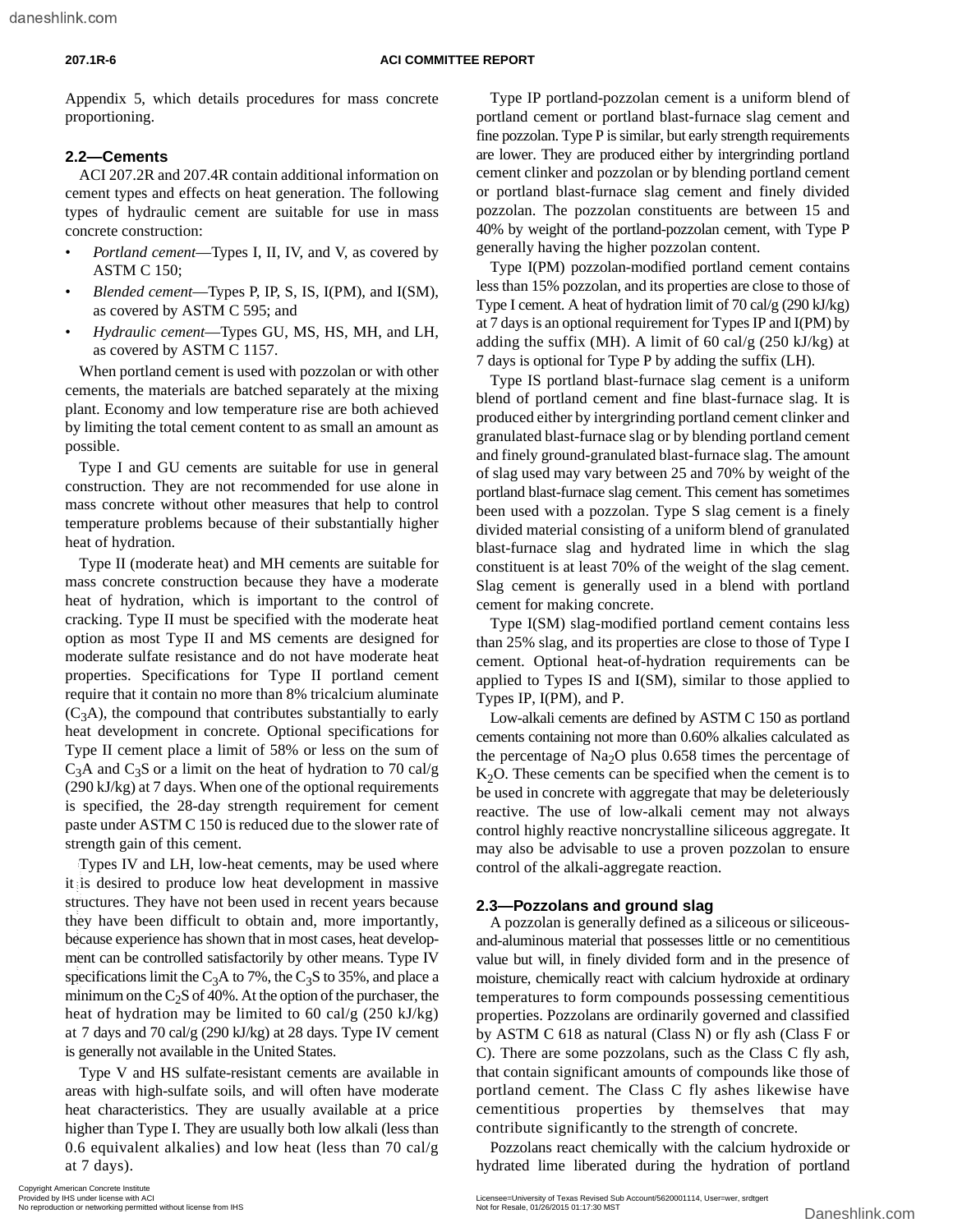cement to form a stable strength-producing cementitious compound. For best activity, the siliceous ingredient of a pozzolan should be in an amorphous state, such as glass or opal. Crystalline siliceous materials, such as quartz, do not combine readily with lime at a normal temperature unless they are ground into a very fine powder. The use of fly ash in concrete is discussed in ACI 232.2R, and the use of groundgranulated blast-furnace slag is discussed in ACI 233R.

Natural pozzolanic materials occur in large deposits throughout the western United States in the form of obsidian, pumicite, volcanic ashes, tuffs, clays, shales, and diatomaceous earth. These natural pozzolans usually require grinding. Some of the volcanic materials are of suitable fineness in their natural state. The clays and shales, in addition to grinding, should be activated to form an amorphous state by calcining at temperatures in the range of 1200 to 1800 °F  $(650 \text{ to } 980 \text{ °C}).$ 

Fly ash is the flue dust from burning ground or powdered coal. Suitable fly ash can be an excellent pozzolan if it has a low carbon content, a fineness approximately the same as that of portland cement, and occurs in the form of very fine, glassy spheres. Because of its shape and texture, the water requirement is usually reduced when fly ash is used in concrete. There are indications that, in many cases, the pozzolanic activity of the fly ash can be increased by cracking the glass spheres by means of grinding. This may, however, reduce its lubricating qualities and increase the water requirement of the concrete. High-silica Class F fly ashes are generally excellent pozzolans; however, some Class C fly ashes may contain such a high CaO content that, while possessing good cementitious properties, they may be unsuitable for controlling alkali-aggregate reaction or for improving sulfate resistance of concrete. Additionally, the Class C fly ash is less helpful in lowering heat generation in the concrete.

Pozzolans in mass concrete may be used to reduce portland cement factors for better economy, lower internal heat generation, improve workability, and lessen the potential for damage from alkali-aggregate reactivity and sulfate attack. It should be recognized, however, that properties of different pozzolans may vary widely. Before a pozzolan is used, it should be tested in combination with the project cement and aggregates to establish that the pozzolan will beneficially contribute to the quality and economy of the concrete. Compared with portland cement, the strength development from pozzolanic action is slow at early ages, but continues at a higher level for a longer time. Early strength of a portlandcement-pozzolan concrete would be expected to be lower than that of a portland-cement concrete designed for equivalent strength at later ages. Where some portion of mass concrete is required to attain strength at an earlier age than is attainable with the regular mass concrete mixture, the increased internal heat generated by a substitute earlier-strength concrete may be accommodated by other means. Where a pozzolan is being used, it may be necessary to temporarily forego the use of the pozzolan and otherwise accommodate the increased internal heat generated by the use of straight

alkali-aggregate reaction, however, the pozzolan should be used, while expedited strength increase is achieved by additional cement content.

Pozzolans, particularly natural types, have been found effective in reducing the expansion of concrete containing reactive aggregates. The amount of this reduction varies with the chemical makeup, the fineness of the pozzolan, and the amount employed. For some pozzolans, the reduction in expansion may exceed 90%. Pozzolans reduce expansion by consuming alkalies from the cement before they can enter into deleterious reactions with the aggregates. Where alkalireactive aggregates are used, it is considered good practice to use both a low-alkali cement and a pozzolan of proven corrective ability. Alkali-aggregate reactions are discussed in ACI 221R.

Results of some experiments reported by Mather (1974) indicate that for interior mass concrete, where stresses are moderately low, a much higher proportion of pozzolan-tocement may be used when it is more economical and the desired strength is obtained at later ages. For example, the results of laboratory tests indicate that an air-entrained mass concrete, containing 94 lb/yd<sup>3</sup> (53 kg/m<sup>3</sup>) of cement plus fly ash in an amount equivalent in volume to 188 lb (112 kg) of cement, has produced a very workable mixture for which the water content was less than  $100$  lb/yd<sup>3</sup> (60 kg/m<sup>3</sup>). The 1-year compressive strength of wet-screened 6 x 12 in. (150 x 300 mm) cylinders of this concrete was approximately 3000 psi (21 MPa). For such a mixture, the mass temperature rise would be exceedingly small. For gravity dams of moderate height, where the material would be precooled so that the concrete, as it reaches the forms, will be approximately 15  $\rm{°F}$  (8  $\rm{°C}$ ) below the mean annual or rock temperature, there is the possibility that neither longitudinal nor transverse contraction joints would be required. The maximum temperature of the interior of the mass due to cement hydration might not be appreciably greater than the mean annual temperature.

The particle shapes of concrete aggregates and their effect on workability have become less important because of the improved workability that is obtainable through the use of pozzolans and air-entraining and other chemical admixtures. The development of new types of pozzolans, such as rice hull ash and silica fume, may find a promising place in future mass concrete work.

Finely ground-granulated iron blast-furnace slag, commonly referred to as slag cement, may also be used as a separate ingredient with portland cement as a cementitious material in mass concrete. Requirements on finely ground slag for use in concrete are specified in ASTM C 989. If used with Type I portland cement, proportions of at least 70% finely ground slag of total cementitious material may be needed with an active slag to produce a cement-slag combination that will have a heat of hydration less than 60 cal/g (250 kJ/kg) at 7 days. The addition of slag will usually reduce the rate of heat generation due to a slightly slower rate of hydration. Finely ground slag also produces many of the beneficial properties in concrete that are achieved with suitable pozzolans, such as reduced permeability, control of expansion from reactive aggregate, sulfate resistance,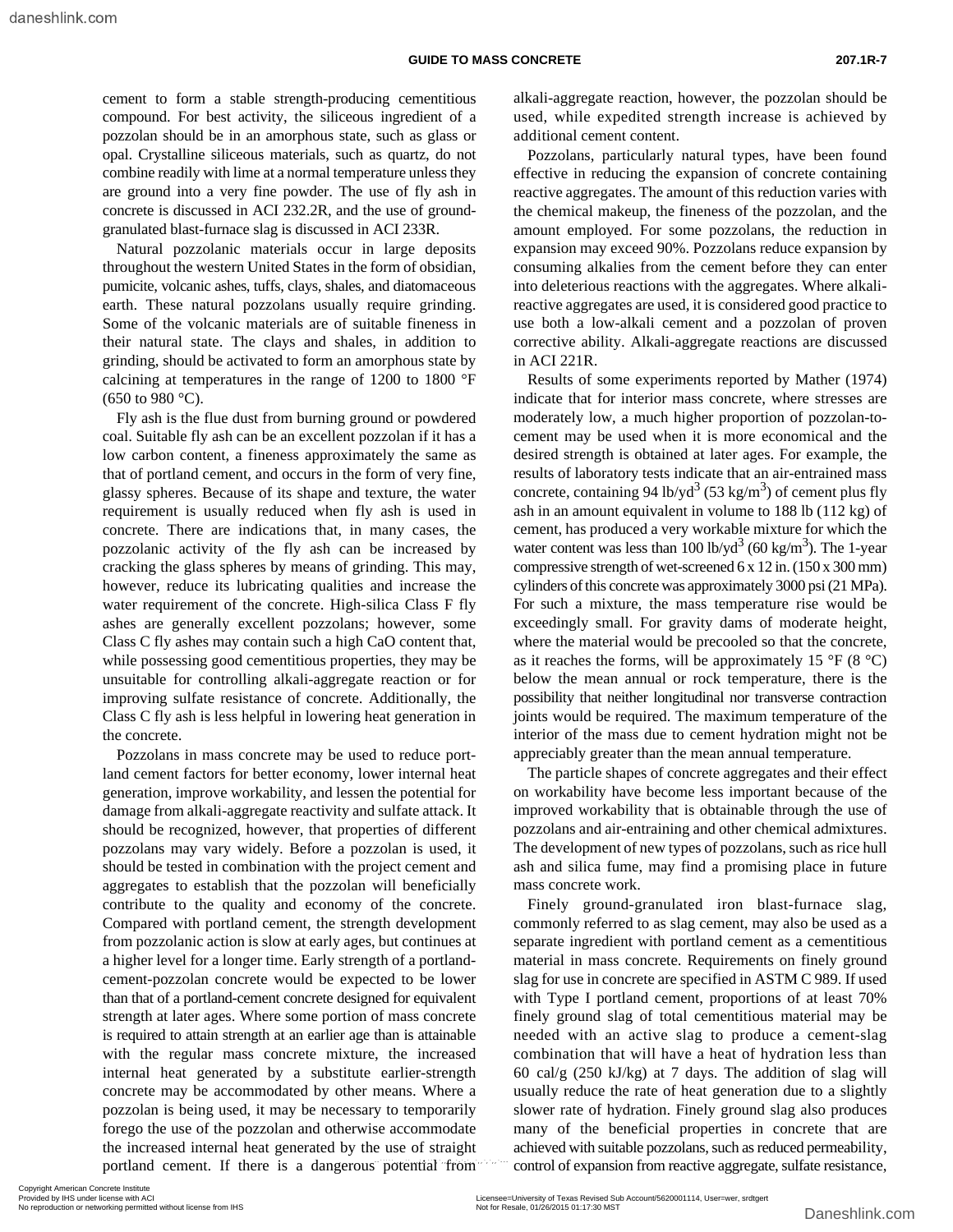#### **207.1R-8 ACI COMMITTEE REPORT**

and improved workability. Finely ground slag, however, is usually used in much higher percentages than pozzolan to achieve similar properties.

### **2.4—Chemical admixtures**

Chemical admixtures can provide important benefits to mass concrete in its plastic state by increasing workability, reducing water content, or both. Also, chemical admixtures can be used for retarding initial setting, modifying the rate or capacity for bleeding, reducing segregation, and reducing rate of slump loss. Chemical admixtures can provide important benefits to mass concrete in its hardened state by lowering heat evolution during hardening, increasing strength, lowering cement content, increasing durability, decreasing permeability, and improving abrasion or erosion resistance. A full coverage of admixtures is contained in ACI 212.3R. The chemical admixtures that are important to mass concrete are classified as airentraining, water-reducing, or set-controlling.

Air-entraining admixtures are materials that produce minute air bubbles in concrete during mixing with resultant improved workability, reduced segregation, lessened bleeding, lowered permeability, and increased resistance to damage from freezing-and-thawing cycles. The entrainment of air greatly improves the workability of lean concrete and permits the use of harsher and more poorly graded aggregates and those of undesirable shapes. Air entrainment also facilitates the placing and handling of mass concrete. Each 1% of entrained air permits a reduction in mixing water from 2 to 4%, with some improvement in workability and no loss in slump. Durability, as measured by the resistance of concrete to deterioration from freezing-and-thawing, is greatly improved if the spacing of the air bubble system is such that no point in the cement matrix is more than 0.008 in. (0.20 mm) from an air bubble.

Entrained air will generally reduce the strength of most concrete. Where the cement content is held constant and advantage is taken of the reduced water requirement, air entrainment in lean mass concrete has a negligible effect on strength, and may even slightly increase it. Among the factors that influence the amount of entrained air in concrete for a given amount of agent are: grading and particle shape of the aggregate, richness of the mixture, presence of other admixtures, mixing time, slump, and temperature of the concrete. For a given quantity of air-entraining admixture, air content increases with increases in slump up to 6 in. (150 mm), and decreases with increases in amount of fines, temperature of concrete, and mixing time. If fly ash is used that contains carbon, an increased dosage of air-entraining admixture is required. Most specifications for mass concrete require that the quantity of entrained air, as determined from concrete samples wet-sieved through the 1-1/2 in. (37.5 mm) sieve, be approximately 5%, although in some cases as high as 8%. Requirements for air-entraining admixtures are contained in ASTM C 260. guites and those of underivalor shapes. A ir entrainment also the mean so concert construction or networking and nanotheory and not the mean so concerned to the spacing of measure or the mean so concerned in studing and s

Water-reducing and set-controlling admixtures generally consist of one or more of the following: lignosulfonic acid, hydroxylated carboxylic acid, polymeric carbohydrates, and naphthalene or melamine types of high-range water reducers.

Accelerating admixtures are not used in mass concrete because high early strength is not necessary in such work and because accelerators contribute to undesirable heat development in the concrete mass.

Water-reducing admixtures are used to reduce the mixing water to increase strength and reduce shrinkage of the concrete, increase the workability of the concrete, or produce the same strength with less cement. Set-controlling admixtures can be used to keep the concrete plastic longer in massive blocks so that successive layers can be placed and vibrated before the underlayer sets. Admixtures from the aforementioned first three families of materials generally will reduce the water requirement up to approximately 10%, retard initial set at least 1 hour (but not reduce slump loss), and appreciably increase the strength. When a retarder is used, the strength after 12 hours is generally comparable to that of concrete containing no admixture. Depending on the richness of the concrete, composition of the cement, temperature, and other factors, the use of chemical admixtures will usually result in significant increases in 1-, 7-, 28-day, and later strengths. This gain in strength cannot be explained by the amount of the water reduction or by the degree of change in *w*/*c*; the chemicals have a favorable effect on the hydration of the cement. Admixtures of the carboxylic acid family augment bleeding. High-range water-reducing admixtures have not been used in mass concrete construction, although these admixtures were used in some mass concrete in Guri Dam in Venezuela and have been used in reinforced mass concrete foundations. Continued admixture development has resulted in very stable admixtures that maintain consistent and long-term performance. This has resulted in a wide range of water-reducing admixtures to be used in most mass concrete mixtures today. Requirements for chemical admixtures are contained in ASTM C 494.

#### **2.5—Aggregates**

Coarse and fine aggregate and terms relating to aggregates are defined in ASTM C 125. Additional information on aggregates is contained in ACI 221R.

Fine aggregate is that fraction almost entirely passing the No. 4 (4.75 mm) sieve. It may be composed of natural grains, manufactured grains obtained by crushing larger-size rock particles, or a mixture of the two. Fine aggregate should consist of hard, dense, durable, uncoated particles. Fine aggregate should not contain harmful amounts of clay, silt, dust, mica, organic matter, or other impurities to such an extent that, either separately or together, they render it impossible to attain the required properties of concrete when using normal proportions of the ingredients. Deleterious substances are usually limited to the percentages by weight given in Table 2.1. For exposed concrete in the zone of fluctuating water lever for bridge piers, dams, and other hydraulic structures, the maximum allowable percentage of the deleterious substance should be 50% lower than that given in Table 2.1 for face concrete in the zone of fluctuating water levels. It can be 50% higher for concrete constantly immersed in water and for concrete in the interior of massive dams.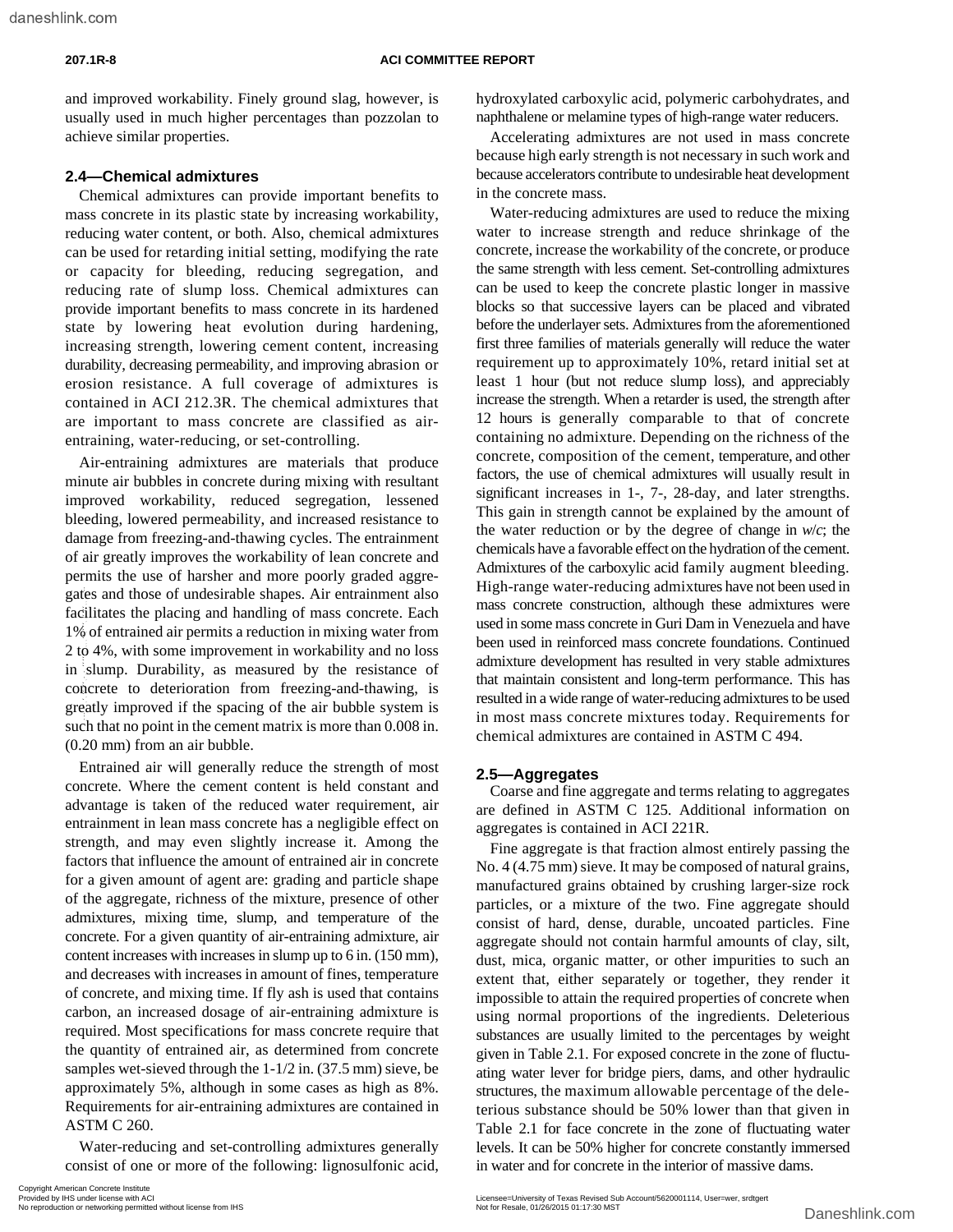

5% for concrete subject to abrasion and 7% for all other concrete. *Fig. 2.1—Coarse aggregate rewashing.*

The grading of fine aggregate strongly influences the workability of concrete. A good grading of sand for mass concrete should be within the limits shown in Table 2.2. Laboratory investigation, however, may show other gradings to be satisfactory. This permits a rather wide latitude in gradings for fine aggregate.

Although the grading requirements themselves may be rather flexible, it is important that once the proportion is established, the grading of the sand be maintained reasonably constant to avoid variations in the workability of the concrete.

Coarse aggregate is defined as gravel, crushed gravel, crushed rock, or a mixture of these, nominally larger than the No. 4 (4.75 mm) and smaller than the 6 in. (150 mm) sizes for large structures. Massive structural concrete structures, such as powerhouses or other heavily reinforced units that are considered to be in the mass concrete category, have successfully used smaller-sized coarse aggregates, usually of 3 in. (75 mm) maximum size, but with some as small as 1-1/2 in. (37.5 mm). The use of smaller aggregate may be dictated by the close spacing of reinforcement or embedded items, or by the unavailability of larger aggregates. This results in higher cement contents with attendant adverse effects on internal heat generation and cracking potential that should be offset by greater effort to reduce the cement requirement and concrete placing temperatures. The maximum size of coarse aggregate should not exceed 1/4 of the least dimension of the structure nor 2/3 of the least clear distance between reinforcing bars in horizontal mats or where there is more than one vertical reinforcing curtain next to a form. Otherwise, the rule for mass concrete should be to use the largest practical size of coarse aggregate.

Coarse aggregate should consist of hard, dense, durable, uncoated particles. Rock that is friable or tends to degrade during processing, transporting, or in storage should be avoided. Rock having an absorption greater than 3% or a specific gravity less than 2.5 is not generally considered suitable for exposed mass concrete subjected to freezing and thawing. Sulfates and sulfides, determined by chemical analysis and calculated as  $SO_3$ , should not exceed 0.5% of the weight of the coarse aggregate. The percentage of other deleterious substances such as clay, silt, and fine dust in the coarse aggregate as delivered to the mixer should generally not exceed the values outlined in Table 2.3.

#### **Table 2.1—Maximum allowable percentages of deleterious substances in fine aggregate (by weight)**

| Clay lumps and friable particles                     | 3.0     |  |  |  |  |  |  |
|------------------------------------------------------|---------|--|--|--|--|--|--|
| Material finer than No. 200 (75 $\mu$ m) sieve:      |         |  |  |  |  |  |  |
| For concrete subject to abrasion                     | $3.0^*$ |  |  |  |  |  |  |
| For all other concrete                               | $5.0^*$ |  |  |  |  |  |  |
| Coal and lignite:                                    |         |  |  |  |  |  |  |
| Where surface appearance of concrete is<br>important | 0.5     |  |  |  |  |  |  |
| All other concrete                                   |         |  |  |  |  |  |  |
|                                                      |         |  |  |  |  |  |  |

\* In the case of manufactured sand, if material passing No. 200 (75 µm) sieve consists of dust of fracture, essentially free of clay or shale, these limits may be increased to

| Sieve designation         | Percentage retained, individual by weight |
|---------------------------|-------------------------------------------|
| $3/8$ in. $(9.50$ mm)     |                                           |
| No. 4 (4.75 mm)           | $0$ to 5                                  |
| No. 8 (2.36 mm)           | 5 to 15                                   |
| No. $16(1.18 \text{ mm})$ | 10 to 25                                  |
| No. $30(600 \mu m)$       | $10 \text{ to } 30$                       |
| No. $50(300 \mu m)$       | 15 to 35                                  |
| No. $100(150 \mu m)$      | 12 to 20                                  |
| Pan fraction              | $3 \text{ to } 7$                         |

#### Table 2.2—Fine aggregate for mass concrete<sup>®</sup>

\*U.S. Bureau of Reclamation (1981).

#### **Table 2.3—Maximum allowable percentages of deleterious substance in coarse aggregate (by weight)**

| Material passing No. 200 sieve $(75 \mu m)$ | 0.5 |
|---------------------------------------------|-----|
| Lightweight material                        | 20  |
| Clay lumps                                  | 0.5 |
| Other deleterious materials                 |     |

Figure 2.1 shows a coarse-aggregate rewashing screen at the batch plant where dust and coatings accumulating from stockpiling and handling can be removed to ensure aggregate cleanliness.

Theoretically, the larger the maximum aggregate size, the less cement is required in a given volume of concrete to achieve the desired quality. This theory is based on the fact that with well-graded materials, the void space between the particles (and the specific surface) decreases as the range in sizes increases. It has been demonstrated (Fig. 2.2), however, that to achieve the greatest cement efficiency, there is an optimum maximum size for each compressive strength level to be obtained with a given aggregate and cement (Higginson et al. 1963). While the maximum size of coarse aggregate is limited by the configuration of the forms and reinforcing steel, in most unreinforced mass concrete structures, these requirements permit an almost unlimited maximum aggregate size. In addition to availability, the economical maximum size is determined by the design strength and problems in processing, batching, mixing, transporting, placing, and consolidating the concrete. Large aggregate particles of irregular shape tend to promote cracking around the larger particles because of differential powerhoods or 'onlie Tasks' and the measure of Context and the sale of the sale of the sale of the measurement of the sale of the sale of the sale of the measurement of the sale of the sale of the sale of the sale of the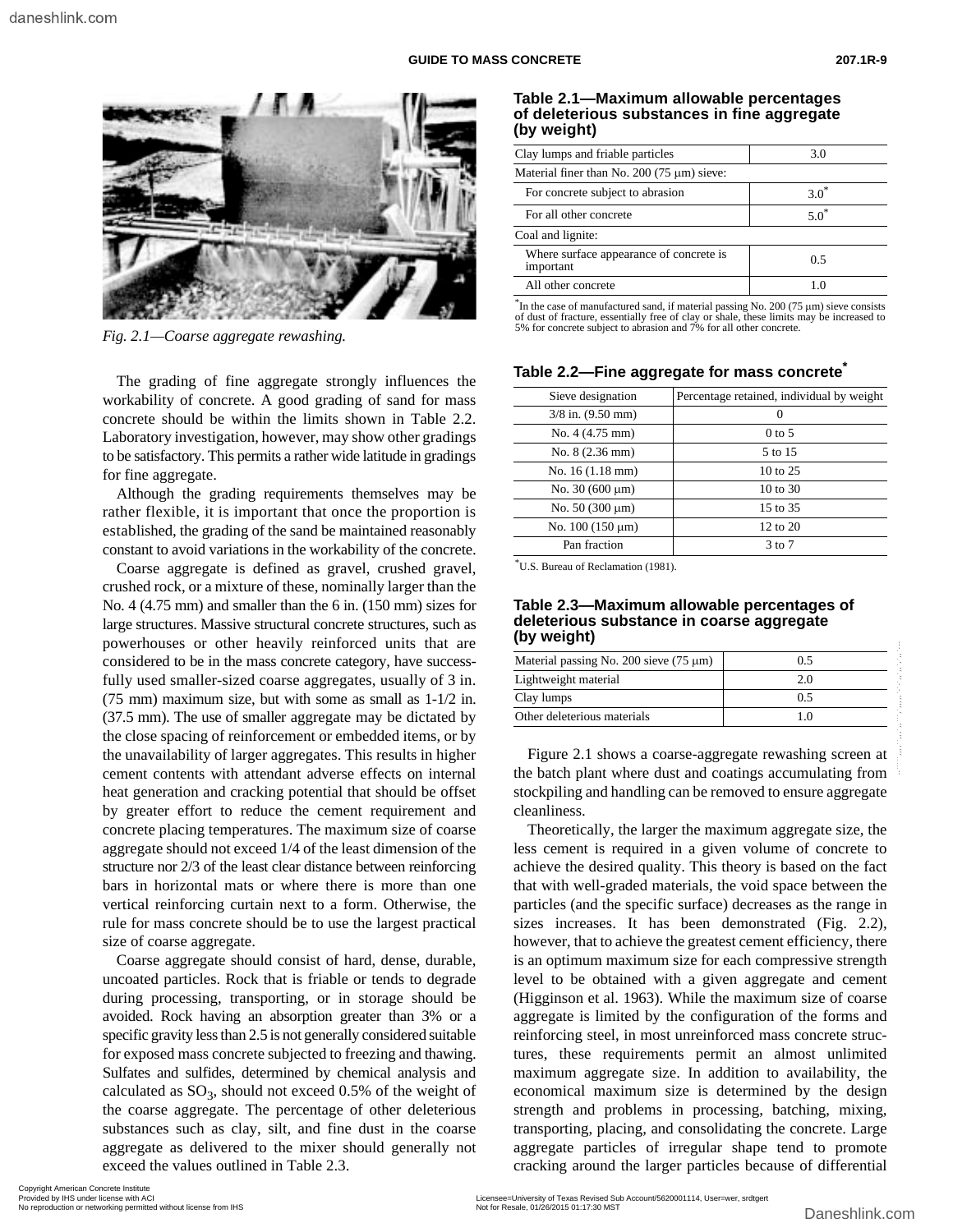| טו ווייש. |  |  |  |
|-----------|--|--|--|
|           |  |  |  |
|           |  |  |  |
|           |  |  |  |
|           |  |  |  |

|                           |                           | Percent by weight passing designated test sieve |                                  |                          |
|---------------------------|---------------------------|-------------------------------------------------|----------------------------------|--------------------------|
| Test sieve                | Cobbles<br>$6$ to $3$ in. | Coarse<br>3 to $1 - 1/2$ in.                    | Medium<br>$1 - 1/2$ to $3/4$ in. | Fine<br>3/4 in. to No. 4 |
| size, square<br>mesh, in. | $(150)$ to                | $(75$ to                                        | $(37.5)$ to                      | (19 <sub>to</sub> )      |
| (mm)                      | $75 \text{ mm}$ )         | $37.5$ mm)                                      | 19 mm)                           | $4.75$ mm $)$            |
|                           |                           |                                                 |                                  |                          |
| 7(175)                    | 100                       |                                                 |                                  |                          |
| 6(150)                    | 90 to 100                 |                                                 |                                  |                          |
| 4(100)                    | 20 to 45                  | 100                                             |                                  |                          |
| 3(75)                     | 0 to 15                   | 90 to 100                                       |                                  |                          |
| 2(50)                     | $0$ to 5                  | 20 to 55                                        | 100                              |                          |
| $1-1/2(37.5)$             |                           | 0 to 10                                         | 90 to 100                        |                          |
| 1(25)                     |                           | $0$ to 5                                        | 20 to 45                         | 100                      |
| 3/4(19)                   |                           |                                                 | 1 to 10                          | 90 to 100                |
| 3/8(9.5)                  |                           |                                                 | $0$ to 5                         | 30 to 55                 |
| No. $4(4.75)$             |                           |                                                 |                                  | $0$ to 5                 |

### **Table 2.4—Grading requirements for coarse aggregate**

|  | Table 2.5—Ranges in each size fraction of coarse         |  |
|--|----------------------------------------------------------|--|
|  | aggregate that have produced workable concrete $\degree$ |  |

|                                               |                                                          | Percentage of cleanly separated coarse aggregate fractions |                                                    |                                          |                                                          |  |  |  |  |  |  |  |
|-----------------------------------------------|----------------------------------------------------------|------------------------------------------------------------|----------------------------------------------------|------------------------------------------|----------------------------------------------------------|--|--|--|--|--|--|--|
|                                               |                                                          | Coarse                                                     | Medium                                             |                                          | Fine                                                     |  |  |  |  |  |  |  |
| Maximum<br>size in<br>concrete.<br>in. $(mm)$ | <b>Cobbles</b><br>$6$ to $3$ in.<br>$(150)$ to<br>75 mm) | $3$ to<br>$1 - 1/2$ in.<br>$(75$ to<br>37.5 mm)            | $1 - 1/2$ to<br>$3/4$ in.<br>$(37.5)$ to<br>19 mm) | $3/4$ to $3/8$ in.<br>(19 to 9.5)<br>mm) | $3/8$ in. to<br>No. 4<br>$(9.5 \text{ to } 4.75)$<br>mm) |  |  |  |  |  |  |  |
| 6(150)                                        | 20 to 30                                                 | 20 to 32                                                   | $20 \text{ to } 30$                                | $12 \text{ to } 20$                      | 8 to 15                                                  |  |  |  |  |  |  |  |
| 3(75)                                         |                                                          | 20 to 40                                                   | 20 to 40                                           | 15 to 25                                 | 10 to 15                                                 |  |  |  |  |  |  |  |
| $1-1/2(37.5)$                                 |                                                          |                                                            | 40 to 55                                           | 30 to 35                                 | 15 to 25                                                 |  |  |  |  |  |  |  |
| 3/4(19)                                       |                                                          |                                                            |                                                    | 30 to 70                                 | 20 to 45                                                 |  |  |  |  |  |  |  |

\*U.S. Bureau of Reclamation (1981).

volume change. They also cause voids to form underneath due to bleeding water and air accumulation during placing of concrete. Although larger sizes have occasionally been used, an aggregate size of 6 in. (150 mm) has normally been adopted as the maximum practical size.

The particle shape of aggregates has some effect on workability and, consequently, on water requirement. Rounded particles, such as those that occur in deposits of stream-worn sand and gravel, provide the best workability; however, modern crushing and grinding equipment is capable of producing both fine and coarse aggregate of entirely adequate particle shape from quarried rock. Thus, in spite of the slightly lower water requirement of natural rounded aggregates, it is seldom economical to import natural aggregates when a source of high-quality crushed aggregate is available near the site of the work. It is necessary to determine that the crushing equipment and procedures will yield a satisfactory particle shape. One procedure to control particle shape is to specify that the flat and elongated particles cannot exceed 20% in each size group. A flat particle is defined as having a width-thickness ratio greater than 3, while an elongated particle is defined as having a lengthwidth ratio greater than 3. Notinual control or  $\frac{1}{\sqrt{14}}$  (Note  $\frac{1}{\sqrt{14}}$  and  $\frac{1}{\sqrt{14}}$  and  $\frac{1}{\sqrt{14}}$  bereform the control of  $\frac{1}{\sqrt{14}}$  bereform in  $\frac{1}{\sqrt{14}}$  bereform in  $\frac{1}{\sqrt{14}}$  bereform in  $\frac{1}{\sqrt{14}}$  bereform in  $\frac$ 

The proportioning of aggregates in the concrete mixture will strongly influence concrete workability, and this is one factor that can readily be adjusted during construction. To facilitate this, aggregates are processed into and batched



Each point represents an average of two 18 x 36-in. (450 x 900-mm) and two 24 x 48-in. (600 x 1200-mm) concrete cylinders tested 1 yr

*Fig. 2.2—Effect of aggregate size and cement content on compressive strength at 1 year (adapted from Higginson et al. [1963]).*

from convenient size groups. In United States practice, it is customary, for large-aggregate mass concrete, to divide coarse aggregate into the fractional sizes listed in Table 2.4 (Tuthill 1980).

Sizes are satisfactorily graded when 1/3 to 1/2 of the aggregate within the limiting screens is retained on the middle-size screen. Also, it has been found that maintaining the percent passing the 3/8 in. (9.5 mm) sieve at less than 30% in the 3/4 in. to No. 4 (19 to 4.75 mm) size fraction (preferably near zero if crushed) will greatly improve mass concrete workability and response to vibration.

Experience has shown that a rather wide range of material percentage in each size group may be used as listed in Table 2.5. Workability is frequently improved by reducing the proportion of cobbles called for by the theoretical gradings. When natural gravel is used, it is economically desirable to depart from theoretical gradings to approximate, as closely as workability permits, the average grading of material in the deposit. Where there are extreme excesses or deficiencies in a particular size, it is preferable to waste a portion of the material rather than to produce unworkable concrete. The problem of waste usually does not occur when the aggregate is crushed stone. With modern two- and three-stage crushing, it is normally possible to adjust the operation so that a workable grading is obtained. Unless finish screening is used, the amount of the finest size of coarse aggregate can be reduced because that is the size of the accumulated undersize of the larger sizes. Finish screening at the batching plant,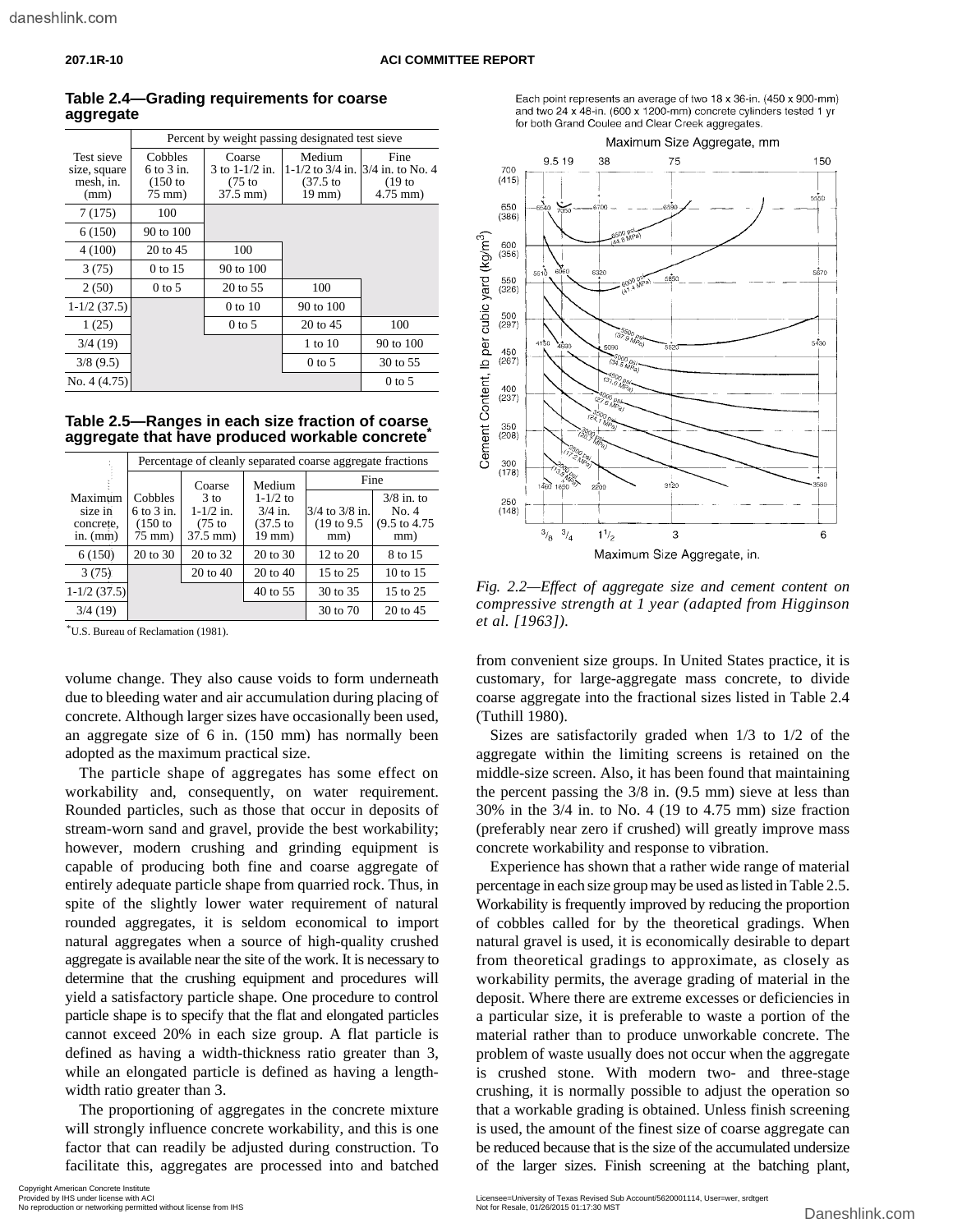however, on horizontal vibrating screens and with no intermediate storage, is strongly recommended for mass concrete coarse aggregates. With finish screening, there is little difficulty in limiting undersize to 4% of the cobbles, 3% of the intermediate sizes, and 2% of the fine coarse aggregates. Undersize is defined as that passing a test screen having openings 5/6 of the nominal minimum size of the aggregate fraction. Undersize larger than this 5/6 fraction has no measurable effect on the concrete (Tuthill 1943).

In some parts of the world, gap-graded aggregate is used in mass concrete. In these gradings, the material in one or more sieve sizes is missing. Continuous gradings are normally used in the United States. Gap-graded aggregate can be used economically where the material is naturally gap-graded; however, comparisons that can be made between concrete containing gap-graded aggregate and continuously graded aggregate indicate there is no advantage in purposely producing gap gradings. Continuous gradings produce more workable mass concrete with somewhat lower slump, less water, and less cement. Continuous gradings can always be produced from crushing operations. Most natural aggregate deposits in the United States contain material from which acceptable continuous gradings can be economically prepared.

#### **2.6—Water**

Water used for mixing concrete should be free of materials that significantly affect the hydration reactions of portland cement (Steinour 1960). Water that is fit to drink may generally be regarded as acceptable for use in mixing concrete. Potability will preclude any objectionable content of chlorides; however, chloride content tests should be made on any questionable water if embedded metals are present. Limits on total chloride amounts for various constructions are contained in ACI 201.2R. When it is desirable to determine whether a water contains materials that significantly affect the strength development of cement, comparative strength tests should be made on mortars made with water from the proposed source and with distilled water (Test method CRD C 400 from USACE [1963b]). If the average of the results of these tests on specimens containing the water being evaluated is less than 90% of that obtained with specimens containing distilled water, the water represented by the sample should not be used for mixing concrete. If a potential water source lacking a service record contains amounts of impurities of 5000 ppm or more, tests for strength and volume stability (length change) may also be advisable to ensure durable concrete.

Waters containing up to several parts per million of ordinary mineral acids, such as hydrochloric acid or sulfuric acid, can be tolerated as far as strength development is concerned. Waters containing even small amounts of various sugars or sugar derivatives should not be used, as setting times may be unpredictable. The harmfulness of such waters may be revealed in the comparative strength tests.

### **2.7—Selection of proportions**

The primary objective of proportioning studies for mass concrete is to establish economical mixtures of proper

Selection of *w*/*c* or *w*/*cm* will establish the strength, durability, and permeability of the concrete. There should also be sufficient fine material to provide proper placeability. Experience has shown that with the best-shaped aggregates of 6 in. (150 mm) maximum size, the quantity of cement-size material required for workability is approximately 10% less than for a concrete containing angular aggregates. Trial mixtures using the required *w*/*cm* and the observed water requirement for the job materials will demonstrate the cementitious material content that may be safely used to provide the required workability (Portland Cement Association 1979; Ginzburg et al. 1966).

The first step in arriving at the actual batch weights is to select the maximum aggregate size for each part of the work. Criteria for this selection are given in Section 2.5. The next step is to assume or determine the total water content needed to provide required slump, which may be as low as 1-1/2 to 2 in. (38 to 50 mm). In tests for slump, aggregate larger than 1-1/2 in. (38 mm) should be removed by promptly screening the wet concrete. For 6 in. (150 mm) maximum-size aggregate, water contents for air-entrained, minimum-slump concrete may vary from approximately 120 to 150 lb/y $d^3$  (71 to 89 kg/m<sup>3</sup>) for natural aggregates, and from 140 to 190 lb/yd<sup>3</sup>  $(83 \text{ to } 113 \text{ kg/m}^3)$  for crushed aggregates. Corresponding water requirements for 3 in. (76 mm) maximum-size aggregate are approximately 20% higher. For strengths above 4000 psi (28 MPa) at 1 year, however, the 3 in. (75 mm) maximumsize aggregate may be more efficient (Fig. 2.2).

The batch weight of the cement is determined by dividing the total weight of the mixing water by the *w*/*c* or, when workability governs, it is the minimum weight of cement required to satisfactorily place the concrete. With the batch weights of cement and water determined and with an assumed air content of 3 to 5%, the remainder of the material is aggregate. The only remaining decision is to select the relative proportions of fine and coarse aggregate. The optimum proportions depend on aggregate grading and particle shape, and they can be finally determined only in the field. For 6 in. (150 mm) aggregate concrete containing natural sand and gravel, the percentage of fine aggregate to total aggregate by absolute volume may be as low as 21%. With crushed aggregates, the percentage may be in the range of 25 to 27%. Something using the state of the state of the state of the state of the state of the state of solution or networking permitted with the interval of the state of SOO ppm or nent, test for strength and particle shape, and th

When a pozzolan is included in the concrete as a part of the cementitious material, the mixture proportioning procedure does not change. Attention should be given to the following matters:

- The water requirement may change;
- Early-age strength may become critical; and
- For maximum economy, the age at which design strength is attained should be greater.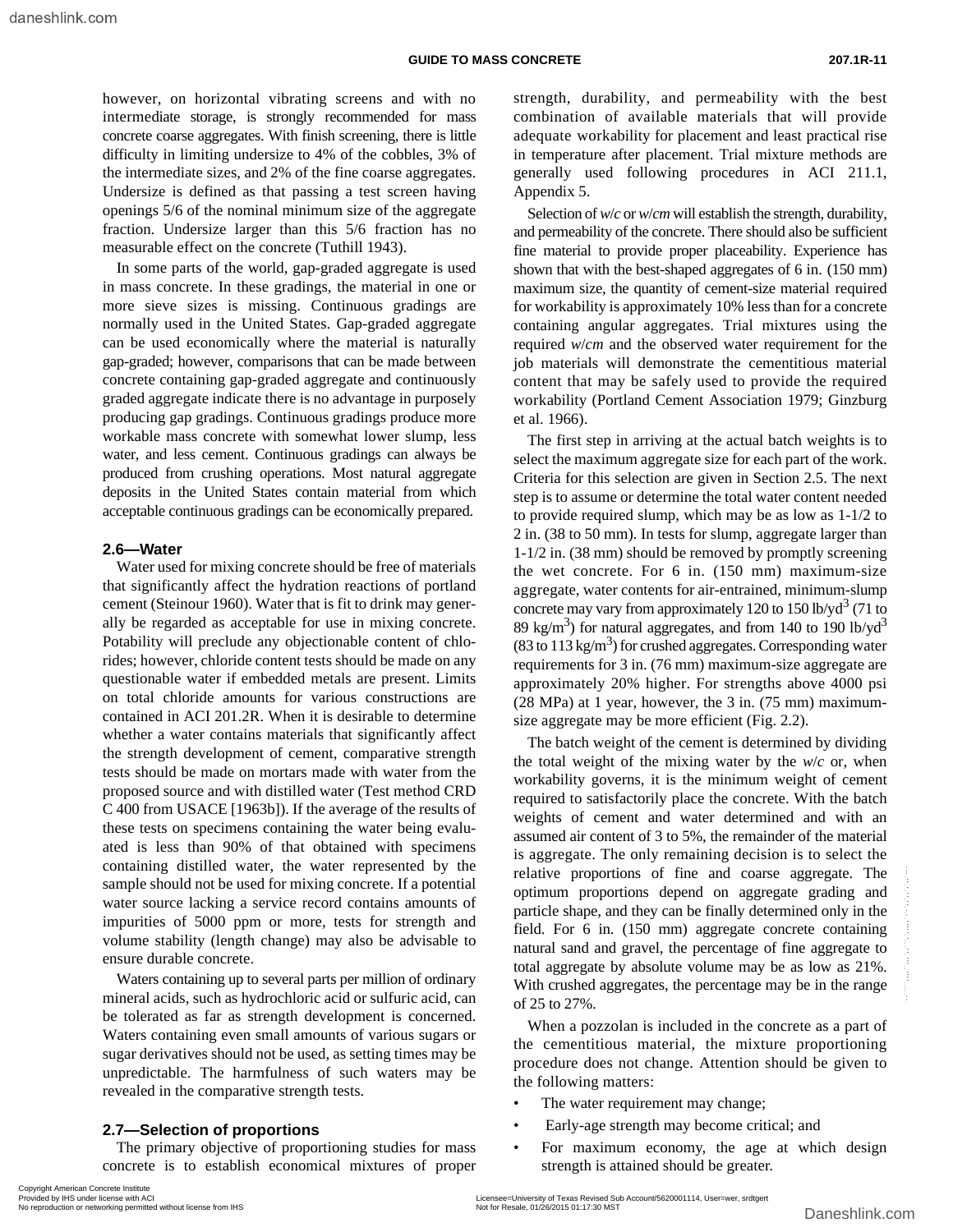Concrete containing most pozzolans gains strength somewhat more slowly than concrete made with only portland cement; however, the load on mass concrete is generally not applied until the concrete is many months or years old. Therefore, mass concrete containing pozzolan is usually designed on the basis of 90-day to 1-year strengths. While mass concrete does not require strength at early ages to perform its design function, most systems of construction require that the forms for each lift be anchored to the next lower lift. Therefore, the early strength should be great enough to prevent pullout of the form anchors. Specially designed form anchors may be required to allow safe, rapid turnaround times for the forms, especially when large amounts of pozzolan are used or when the concrete is lean and precooled.

### **2.8—Temperature control**

The four elements of an effective temperature control program, any or all of which may be used for a particular mass concrete project, are:

- Cementitious material content control, where the choice of type and amount of cementitious materials can lessen the heat-generating potential of the concrete;
- Precooling, where cooling of ingredients achieves a lower concrete temperature as placed in the structure;
- Postcooling, where removing heat from the concrete with embedded cooling coils limits the temperature rise in the structure; and
- Construction management, where efforts are made to protect the structure from excessive temperature differentials by knowledge of concrete handling, construction scheduling, and construction procedures.

The temperature control for a small structure may be no more than a single measure, such as restricting placing operations to cool periods at night or during cool weather. On the other extreme, some projects can be large enough to justify a wide variety of separate, but complementary, control measures that can include the prudent selection of a low-heat-generating cement system including:

- The use of pozzolans;
- The careful production control of aggregate gradings and the use of large-size aggregates in efficient mixtures with low cement contents;
- The precooling of aggregates and mixing water (or the batching of ice in place of mixing water) to make possible a low concrete temperature as placed;
- The use of air-entraining and other chemical admixtures to improve both the fresh and hardened properties of the concrete;
- The use of appropriate block dimensions for placement;
- The coordination of construction schedules with seasonal changes to establish lift heights and placing frequencies;
- The use of special mixing and placing equipment to quickly place cooled concrete with minimum absorption of ambient heat;
- The evaporative cooling of surfaces through water curing;
- The dissipation of heat from the hardened concrete by circulating cold water through embedded piping; and

The insulation of surfaces to minimize thermal differentials between the interior and the exterior of the concrete.

It is practical to cool coarse aggregate, somewhat more difficult to cool fine aggregate, and practical to batch a portion or all of the added mixing water in the form of ice. As a result, placing temperatures of 50  $\mathrm{^{\circ}F}$  (10  $\mathrm{^{\circ}C}$ ) and lower are practicable and sometimes specified. Lower temperatures are obtainable with more difficulty. Injection of liquid nitrogen into mixture water has also been effectively used to lower concrete temperature for mass concrete work. In most cases, a placing temperature of less than 65  $\rm{°F}$  (18  $\rm{°C}$ ) can be achieved with liquid nitrogen injection. Cooled concrete is advantageous in mixture proportioning because the water requirement decreases as the temperature drops. Specified placing temperatures should be established by temperature studies to determine what is required to satisfy the design. A detailed discussion of thermal issues is contained in ACI 207.2R. Guidance in cooling systems for mass concrete can be found in ACI 207.4R.

The chief means for limiting temperature rise is controlling the type and amount of cementitious materials. The goal of concrete proportioning studies is to reach a cementitious material content no greater than is necessary for the design strength. The limiting factor in reaching this low cementitious material level is usually the need to use some minimum amount of cement-sized particles solely to provide workability in the concrete. Without the use of supplemental workability agents, such as pozzolans, air-entraining, or other chemical admixtures, a mass concrete project can experience a continuing struggle to maintain workability while holding to the low cementitious-material content that best protects against cracking. The ASTM specification for Type II portland cement contains an option that makes it possible to limit the heat of hydration to 70 cal/g (290 kJ/kg) at 7 days. The use of a pozzolan as a replacement further delays and reduces heat generation. This delay is an advantage—except that when cooling coils are used, the period of postcooling may be extended. If the mixture is proportioned so that the cementitious materials content is limited to not more than 235 lb/yd<sup>3</sup> (139 kg/m<sup>3</sup>), the temperature rise for most concrete will not exceed 35 °F (19 °C).

### **CHAPTER 3—PROPERTIES**

#### **3.1—General**

The design and construction of massive concrete structures, especially dams, is influenced by site topography, foundation characteristics, and the availability of suitable materials of construction. Economy, second only to safety requirements, is the most important parameter to consider. Economy may dictate the choice of type of structure for a given site. Proportioning of the concrete is, in turn, governed by the requirements of the type of structure, such as the strength, durability, and thermal properties. For large structures, extensive investigations of aggregates, admixtures, and pozzolans are justified. Concrete mixture investigations are necessary to determine the most economical proportions of selected ingredients to produce the desired properties of the concrete. Increasing utilization has been made of finite-element computer Datching of ice in place of mixing water) to make possible<br>
The design and construction are preciseded;<br>
The use of air-entrating and other chemical admixtures to<br>
improve both the fresh and hardened properties of construc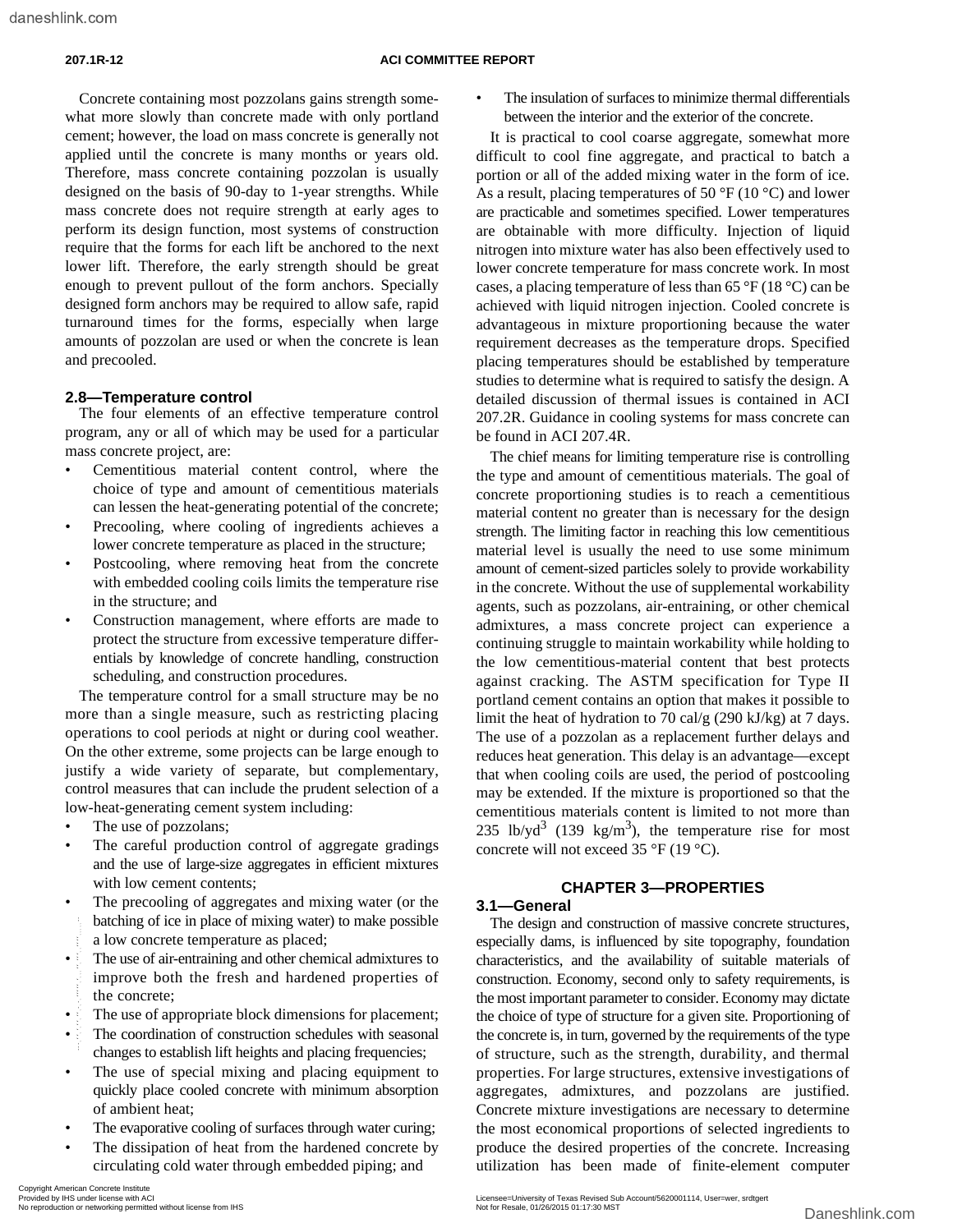### **Table 3.1—Typical concrete mixture data from various dams**

|     |                                                   |                        |                                       | Cement                                 |                                               | Pozzolan                             |                           | Sand                      |                                            | Coarse aggregate                                             | Maximum                          | Water,                      |      |                         | Density.                            |                    |
|-----|---------------------------------------------------|------------------------|---------------------------------------|----------------------------------------|-----------------------------------------------|--------------------------------------|---------------------------|---------------------------|--------------------------------------------|--------------------------------------------------------------|----------------------------------|-----------------------------|------|-------------------------|-------------------------------------|--------------------|
| No. | Name of dam<br>(country)                          | Year<br>com-<br>pleted | Type                                  | Type                                   | $1b^*/yd^3$<br>$\frac{\text{kg}}{\text{m}^3}$ | Type                                 | $1b^*/yd^3$<br>$(kg/m^3)$ | $1b^*/yd^3$<br>$(kg/m^3)$ | $1b^*/\text{yd}^3$<br>(kg/m <sup>3</sup> ) | Type                                                         | size<br>aggregate,<br>in. $(mm)$ | $1b^*/yd^3$<br>$(kg/m^3)$   | w/cm | Entrained<br>air, %     | $1b$ /yd <sup>3</sup><br>$(kg/m^3)$ | <b>WRA</b><br>used |
| 1   | Hoover $(U.S.)$                                   | 1936                   | Arch<br>gravity                       | IV                                     | 380 (225)                                     |                                      | $\mathbf{0}$              | 931 (552)                 | 2679 (1589)                                | Limestone<br>and granite                                     | 9.0(225)                         | 220 (130)                   | 0.58 | $\mathbf{0}$            | 155.9 (2498)                        | No                 |
| 2   | Norris (U.S.)                                     | 1936                   | Straight<br>gravity                   | П                                      | 338 (200)                                     |                                      | $\mathbf{0}$              |                           | 1264 (750) 2508 (1487)                     | Dolomite                                                     | 6.0(150)                         | 227 (135)                   | 0.67 | $\boldsymbol{0}$        | 156.0 (2499)                        | No                 |
| 3   | Bonneville<br>(U.S.)                              | 1938                   | Gravity                               | Portland<br>pozzolan                   | 329 (195)                                     |                                      | $\bf{0}$                  |                           | 1094 (649) 2551 (1513)                     | <b>Basalt</b>                                                | 6.0(150)                         | 251 (149)                   | 0.76 | $\boldsymbol{0}$        | 156.4 (2505)                        | No                 |
| 4   | Bartlett (U.S.)                                   | 1939                   | Multi-<br>ple arch                    | IV                                     | 466 (276)                                     |                                      | $\mathbf{0}$              |                           | 1202 (713) 2269 (1346)                     | Ouartzite<br>and granite                                     | 3.0(75)                          | 270 (160)                   | 0.58 | $\boldsymbol{0}$        | 154.8 (2480)                        | No                 |
| 5   | Grand<br>Coulee (U.S.)                            | 1942                   | Straight<br>gravity                   | II and IV                              | 377 (224)                                     |                                      | $\boldsymbol{0}$          | 982 (582)                 | 2568 (1523)                                | <b>Basalt</b>                                                | 6.0(150)                         | 226 (134)                   | 0.60 | $\boldsymbol{0}$        | 153.8 (2464)                        | No                 |
| 6   | Kentucky<br>(U.S.)                                | 1944                   | Straight<br>gravity                   | П                                      | 338 (200)                                     |                                      | $\mathbf{0}$              | 967 (573)                 | 2614 (1550)                                | Limestone                                                    | 6.0(150)                         | 213 (126)                   | 0.63 | $\boldsymbol{0}$        | 153.2 (2454)                        | No                 |
| 7   | Shasta (U.S.)                                     | 1945                   | Curved<br>gravity                     | IV                                     | 370 (219)                                     | $\overline{\phantom{0}}$             | $\boldsymbol{0}$          |                           | 906 (537) 2721 (1614)                      | Andesite<br>and slate                                        | 6.0(150)                         | 206 (122)                   | 0.56 | $\boldsymbol{0}$        | 155.7 (2494)                        | No                 |
| 8   | Hungry Horse<br>(U.S.)                            | 1952                   | Arch<br>gravity                       | П                                      | 188 (111)                                     | Fly ash                              | 90 (53)                   |                           | 842 (499) 2820 (1672)                      | Sandstone                                                    | 6.0(150)                         | 130(77)                     | 0.47 | 3.0                     | 150.7 (2415)                        | No                 |
| 9   | Detroit (U.S.)                                    | 1953                   | Straight<br>gravity                   | II and IV                              | 226 (134)                                     |                                      | $\mathbf{0}$              |                           | 1000 (593) 2690 (1595)                     | Diorite                                                      | 6.0(150)                         | 191(113)                    | 0.85 | 5.5                     | 152.1 (2437)                        | No                 |
| 10  | Monticello<br>(U.S.)                              | 1957                   | Arch                                  | II LA                                  | 212 (126)                                     | Calcinated<br>diatoma-<br>ceous clav | 70(42)                    |                           | 770 (457) 2960 (1756)                      | Graywacke<br>sandstone<br>quartzite                          | 6.0(150)                         | 161(96)                     | 0.57 | 2.7                     | 154.6 (2477)                        | No                 |
| -11 | Flaming<br>Gorge (U.S.)                           | 1962                   | Arch<br>gravity                       | П                                      |                                               | 188 (111) Calc, shale                | 94 (56)                   | 729 (432)                 | 2900 (1720)                                | Limestone<br>and sandstone                                   | 6.0(150)                         | 149 (88)                    | 0.53 | 3.5                     | 150.4 (2409)                        | No                 |
| 12  | Glen Canyon                                       | 1963                   | Arch<br>gravity                       | П                                      | 188 (111)                                     | Pumicite                             | 94 (56)                   |                           | 777 (461) 2784 (1651)                      | Limestone,<br>chaledonic                                     | 6.0(150)                         | 153 (91)                    | 0.54 | 3.5                     | 148.0 (2371)                        | No                 |
|     | (U.S.)                                            | 1963                   | Arch<br>gravity                       | П                                      | 188 (111)                                     | Pumicite                             | 90 (53)                   | 800 (474)                 | 2802 (1662)                                | chert, and<br>sandstone                                      | 6.0(150)                         | 140 (83)                    | 0.50 | 3.5                     | 148.9 (2385)                        | Yes                |
| 13  | Yellowtail<br>(U.S.)                              | 1965                   | Arch<br>gravity                       | П                                      | 197 (117)                                     | Fly ash                              | 85 (50)                   | 890 (526)                 | 2817 (1670)                                | imestone and<br>andesite                                     | 6.0(150)                         | 139 (82)                    | 0.49 | 3.0                     | 152.9 (2449)                        | No                 |
| 14  | <b>Morrow Point</b><br>(U.S.)                     | 1967                   | Thin<br>arch                          | $\mathbf{I}$                           | 373 (221)                                     |                                      | $\mathbf{0}$              |                           | 634 (376) 2851 (1691)                      | Andesite, tuff,<br>and basalt                                | 4.5(114)                         | 156 (93)                    | 0.42 | 4.3                     | 148.7 (2382)                        | Yes                |
| 15  | Dworshak<br>(U.S.)                                | 1972                   | Gravity                               | П                                      | 211 (125)                                     | Fly ash                              | 71(42)                    |                           | 740 (439) 2983 (1770)                      | Crushed<br>granite gneiss                                    | 6.0(150)                         | 164(97)                     | 0.59 | 3.5                     | 154.4 (2473)                        | No                 |
| 16  | Libby $(U.S.)$                                    | 1972                   | Gravity                               | П                                      | 148 (88)                                      | Fly ash                              | 49 (29)                   | 903 (536)                 | 2878 (1708)                                | Natural<br>quartzite<br>gravel                               | 6.0(150)                         | 133 (79)                    | 0.68 | 3.5                     | 152.3 (2439)                        | No                 |
| 17  | Lower<br>Granite (U.S.)                           | 1973                   | Gravity                               | П                                      | 145 (86)                                      | Milled<br>volcanic<br>cinders        | 49 (29)                   | 769 (456)                 | 3096 (1837)                                | Natural<br>basaltic gravel                                   | 6.0(150)                         | 138 (82)                    | 0.71 | 3.5                     | 155.4 (2490)                        | Yes                |
|     | 18 Pueblo $(U.S.)$                                |                        | 1974 Buttress                         | II LA                                  | 226 (134)                                     | -                                    | 75 (44)                   |                           | 952 (565) 2589 (1535)                      | Granite, shist,<br>limestone,<br>dolomite                    | 3.5(89)                          | 168 (100) 0.56              |      | 3.5                     | 148.5 (2379)                        | Yes                |
|     | 19 Crystal $(U.S.)$                               | 1976                   | Thin<br>arch                          | <b>II</b> LA                           | 390 (231)                                     | $\overline{\phantom{0}}$             | $\mathbf{0}$              | 829 (492)                 | 2740 (1625)                                | Shist, altered<br>volcanics                                  | 3.0(75)                          | 183 (109)                   | 0.47 | 3.5                     | 153.4 (2457)                        | Yes                |
| 20  | Richard B.<br>Russell (U.S.)                      | 1982                   | Gravity                               | П                                      | 226 (134)                                     | Fly ash                              | 59 (35)                   | 822 (488)                 | 2958 (1755)                                | Crushed<br>granite                                           | 6.0(150)                         | 173 (103)                   | 0.57 | 3.4                     | 157.0 (2515)                        | Yes                |
| 21  | Rossens                                           | 1948                   | Arch                                  | $\mathbf{I}$<br>I                      | 173 (103)<br>421 (250)                        | Fly ash                              | 73 (43)<br>$\mathbf{0}$   | 864 (513)                 | 2935 (1741)                                | Limestone                                                    | 6.0(150)<br>3.1(79)              | 177 (105)<br>225 (133) 0.53 | 0.67 | 3.4<br>$\boldsymbol{0}$ | 156.0 (2499)                        | Yes<br>No          |
| 22  | (Switzerland)<br>Pieve di                         | 1949                   | Arch                                  | Ferric-                                | 253 (150)                                     | Natural                              | 84 (50)                   |                           | 1180 (700) 2089 (1239)                     | Limestone                                                    | 4.7 (120)                        | 213 (126) 0.63              |      | 2.0                     | 159.9 (2560)                        | Yes                |
| 23  | Cadore (Italy)<br>Francisco<br>Madero<br>(Mexico) | 1949                   | gravity<br>Round-<br>head<br>buttress | pozzolanic<br>IV                       | 372 (221)                                     |                                      | $\boldsymbol{0}$          |                           | 893 (530) 2381 (1412)                      | Rhyolite and<br>basalt                                       |                                  | $6.0(150)$ 223 (132) 0.60   |      |                         |                                     |                    |
| 24  | Chastang<br>(France)                              | 1951                   | Arch<br>gravity                       | 250/315                                | 379 (225)                                     |                                      | $\mathbf{0}$              |                           | 759 (450) 2765 (1640)                      | Granite                                                      | 9.8(250)                         | 169 (100) 0.45              |      |                         | 150.8 (2415)                        | $\qquad \qquad$    |
| 25  | Salmonde<br>(Portugal)                            | 1953                   | Thin<br>arch                          | $\mathbf{I}$                           | 421 (250)                                     |                                      | $\mathbf{0}$              |                           | 739 (438) 2621 (1554)                      | Granite                                                      | 7.9(200)                         | 225 (133) 0.54              |      | $\boldsymbol{0}$        | 148.4 (2376)                        |                    |
| 26  | Warragamba<br>(Australia)                         | 1960                   | Straight<br>gravity                   | П                                      | 330 (196)                                     | $\overline{\phantom{0}}$             | $\mathbf{0}$              |                           | 848 (503) 2845 (1687)                      | Porphyry and<br>granite                                      | 6.0(150)                         | 175 (104) 0.53              |      | $\boldsymbol{0}$        | 154.2 (2469)                        | No                 |
| 27  | Krasnoiarsk<br>(U.S.S.R.)                         | 1970                   | About Straight<br>gravity             | IV and<br>portland<br>blast<br>furnace | 388 (230)                                     |                                      | $\boldsymbol{0}$          |                           |                                            | Granite                                                      | 3.9(100)                         | 213 (126) 0.55              |      |                         |                                     | Yes                |
| 28  | Ilha Solteira<br>(Brazil)                         | 1974                   | Gravity                               | П                                      | 138 (82)                                      | Calcinated<br>clay                   | 46 (27)                   |                           |                                            | Quartzite<br>788 (468) 3190 (1893) gravel, crushed<br>basalt | 6.0(150)                         | 138 (82)                    | 0.75 | 3.5                     | 159.3 (2552)                        | No                 |
| 29  | taipu (Brazil-<br>Paraguay)                       | 1982                   | Hollow<br>gravity<br>buttress         | П                                      | 182 (108)                                     | Fly ash                              | 22(13)                    | 981 (582)                 |                                            | 3096 (1837) Crushed basalt                                   | 6.0(150)                         | 143 (85)<br>170 (101)       | 0.70 | 4.0                     | 158.4 (2537)                        | No                 |
| 30  | Peace Site 1<br>(Canada)                          | 1979                   | Gravity                               | 1                                      | 158 (94)                                      | Fly ash                              | 105<br>(63)               |                           | 967 (575) 2610 (1549)                      | Quartzite<br>limestone<br>sandstone                          | 3(75)                            | 144 (85)                    | 0.67 | 3.6                     | 148.5 (2379)                        | Yes                |
| 31  | Theodore<br>Roosevelt<br>modification<br>(U.S.)   | 1995                   | Arch<br>gravity                       | II LA                                  | 216 (128)                                     | Fly ash                              | 54 (32)                   |                           | 954 (566) 2672 (1585)                      | Granite                                                      | 4.0(100)                         | $144(85)$ 0.53              |      | 4.0                     | 149.7 (2397)                        | Yes                |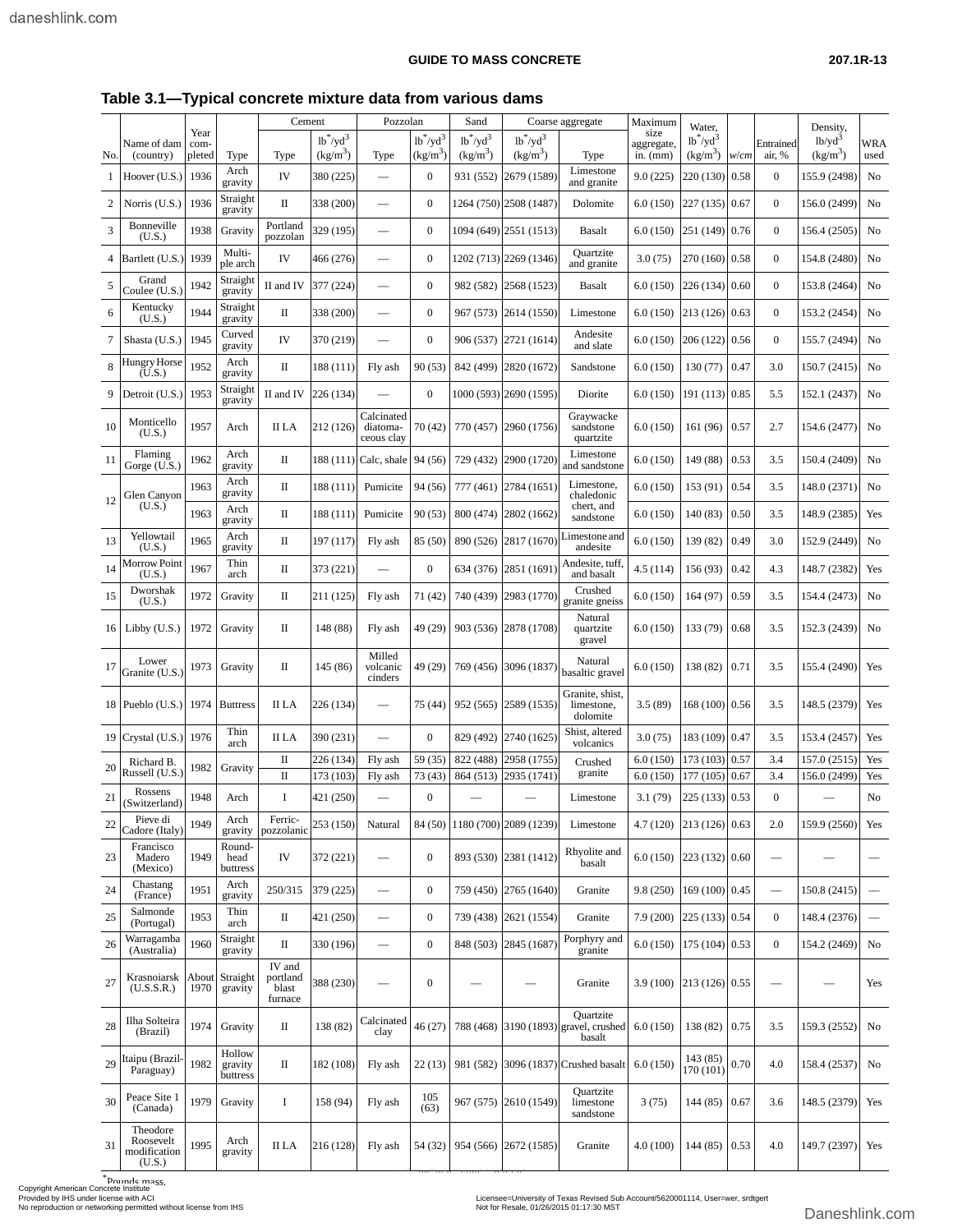#### **207.1R-14 ACI COMMITTEE REPORT**

| Dam                                   | Country       | Cement or<br>cement-pozzolan,<br>$1b\text{/}yd^3$ $(kg/m^3)$ | Water.<br>$1b/yd^3$ (kg/m <sup>3</sup> ) | Predominant<br>aggregate type       | Maximum size<br>aggregate, in.<br>(mm) | w/cm | 90-day strength,<br>psi (MPa) | Cement efficiency at<br>90 days, $psi/b/yd^3$<br>(MPa/kg/m <sup>3</sup> ) |
|---------------------------------------|---------------|--------------------------------------------------------------|------------------------------------------|-------------------------------------|----------------------------------------|------|-------------------------------|---------------------------------------------------------------------------|
| La Palisse                            | France        | 506 (300)                                                    | 250 (148)                                | Granite                             | 4.7(120)                               | 0.49 | 4790 (33.0)                   | 9.5(0.111)                                                                |
| Chastang                              | France        | 379 (225)                                                    | 169 (100)                                | Granite                             | 9.8(250)                               | 0.45 | 3770 (26.0)                   | 9.9(0.115)                                                                |
| L'Aigle                               | France        | 379 (225)                                                    | 211 (125)                                | Granite                             | 9.8(250)                               | 0.56 | 3200 (22.1)                   | 8.4 (0.098)                                                               |
| Pieve di Cadore                       | Italy         | 337 (200)                                                    | 213 (126)                                | Dolomite                            | 4.0(100)                               | 0.63 | 6400 (44.1)                   | 19.0 (0.220)                                                              |
| Forte Baso                            | Italy         | 404 (240)                                                    | 238 (141)                                | Pophyry                             | 3.9(98)                                | 0.59 | 4920 (33.9)                   | 12.2(0.141)                                                               |
| Cabrilo                               | Portugal      | 370 (220)                                                    | 195 (116)                                | Granite                             | 5.9 (150)                              | 0.53 | 4150 (28.6)                   | 11.2(0.130)                                                               |
| Salamonde                             | Portugal      | 420 (249)                                                    | 225 (133)                                | Granite                             | 7.9(200)                               | 0.54 | 4250 (29.3)                   | 10.1(0.118)                                                               |
| Castelo Bode                          | Portugal      | 370 (220)                                                    | 180 (107)                                | Ouartzite                           | 7.9(200)                               | 0.49 | 3800 (26.2)                   | 10.3(0.119)                                                               |
| Rossens                               | Switzerland   | 420 (249)                                                    | 225 (133)                                | Glacial mixture                     | 2.5(64)                                | 0.54 | 5990 (41.3)                   | 14.3 (0.166)                                                              |
| Mauvoisin                             | Switzerland   | 319 (189)                                                    | 162 (96)                                 | Gneiss                              | 3.8(96)                                | 0.51 | 4960 (34.2)                   | 15.5(0.181)                                                               |
| Zervreila                             | Switzerland   | 336 (199)                                                    | 212 (126)                                | Gneiss                              | 3.8(96)                                | 0.63 | 3850 (26.5)                   | 10.5(0.133)                                                               |
| <b>Hungry Horse</b>                   | U.S.          | 188-90 (111-53)                                              | 130 (77)                                 | Sandstone                           | 6.0(150)<br>0.47                       |      | 3100 (21.4)                   | 11.2(0.130)                                                               |
| Glen Canyon                           | U.S.          | 118-94 (111-56)                                              | 153 (99)                                 | Limestone                           | 6.0(150)                               | 0.54 | 3810 (26.3)                   | 13.5(0.160)                                                               |
| <b>Lower Granite</b>                  | U.S.          | 145-49 (86-29)                                               | 138 (82)                                 | Basalt                              | 6.0(150)                               | 0.71 | 2070 (14.3)                   | 10.7(0.124)                                                               |
| Libby                                 | U.S.          | 148-49 (88-29)                                               | 133 (79)                                 | Ouartzite                           | 6.0(150)                               | 0.68 | 2460 (17.0)                   | 12.5(0.145)                                                               |
| Dworshak                              | U.S.          | 211-71 (125-42)                                              | 164 (97)                                 | Granite                             | 6.0(150)                               | 0.58 | 3050 (21.0)                   | 10.8(0.126)                                                               |
| Dworshak                              | U.S.          | 198-67 (117-40)                                              | 164(97)                                  | Gneiss                              | 6.0(150)                               | 0.62 | 2530 (17.4)                   | 9.5(0.111)                                                                |
| Dworshak                              | U.S.          | 168-72 (100-43)                                              | 166 (98)                                 | Gneiss                              | 6.0(150)                               | 0.69 | 2030 (14.0)                   | 8.5 (0.098)                                                               |
| Dworshak                              | U.S.          | 174-46 (130-27)                                              | 165 (98)                                 | Gneiss                              | 6.0(150)                               | 0.75 | 1920 (13.2)                   | 8.7 (0.084)                                                               |
| Pueblo                                | U.S.          | 226-75 (134-44)                                              | 168 (100)                                | Granite, limestone,<br>dolomite     | 3.5(89)                                | 0.56 | $3000^* (20.7)$               | 10.0(0.116)                                                               |
| Crystal                               | U.S.          | 390 (231)                                                    | 183 (109)                                | Shist and altered<br>volcanics      | 3.0(75)                                | 0.47 | $4000^{\dagger}$ (27.6)       | 10.3(0.119)                                                               |
| Flaming Gorge                         | U.S.          | 188-94 (111-56)                                              | 149 (88)                                 | Limestone and<br>sandstone          | 6.0(150)                               | 0.53 | 3500 (24.1)                   | 12.4(0.144)                                                               |
| Krasnoiarsk                           | U.S.S.R.      | 388 (230)                                                    | 213 (126)                                | Granite                             | 3.9(100)                               | 0.55 | 3280 (22.6)                   | 8.5(0.098)                                                                |
| Ilha Solteira                         | <b>Brazil</b> | 138-46 (82-27)                                               | 132 (82)                                 | Quartzite gravel,<br>crushed basalt | 6.0(150)                               | 0.75 | 3045 (21.0)                   | 16.5(0.193)                                                               |
| Itaipu                                | <b>Brazil</b> | 182-22 (108-13)                                              | 143 (85)                                 | Crushed basalt                      | 6.0(150)                               | 0.70 | 2610 (18.0)                   | 12.8(0.149)                                                               |
| Theodore<br>Roosevelt<br>modification | U.S.          | 270 (160)                                                    | 144 (85)                                 | Granite                             | 4.0(100)                               | 0.53 | 4500 (31.0)                   | 16.7(0.194)                                                               |

**Table 3.2—Cement and water contents and strengths of concrete in various dams**

\*Strength at 80 days.

†Strength at 1 year.

programs for thermal analysis (Polivka and Wilson 1976; USACE 1994a). Determination of tensile strain capacity has also led to a better understanding of the potential for cracking under rapid and slow loading conditions (Houghton 1976).

The specific properties of concrete that should be known are compressive strength, tensile strength, modulus of elasticity, Poisson's ratio, tensile strain capacity, creep, volume change during drying, adiabatic temperature rise, thermal coefficient of expansion, specific heat, thermal conductivity and diffusivity, permeability, and durability. Approximate values of these properties based on computations or past experience are often used in preliminary evaluations. Useful as such approximations may be, the complex heterogeneous nature of concrete and the physical and chemical interactions of aggregate and paste are still not sufficiently known to permit estimation of reliable values. For this reason, it is again emphasized that extensive laboratory and field investigations should be conducted to ensure a safe structure at lowest cost. In addition, the moisture condition of the specimens and structure, and the loading rate required, should be concrete properties. Specimen size and orientation effects on mass concrete test properties can also be significant.

**3.1.1**—A compilation of concrete proportion data on representative dams is given in Table 3.1 (Price and Higginson 1963; Ginzburg et al. 1966; ICOLD 1964; Harboe 1961; USBR 1958; Houghton and Hall 1972; Houghton 1970; Houghton 1969). Reference will be made to concrete mixtures described in Table 3.1 and in discussions of properties reported in Tables 3.2 through 3.6.

#### **3.2—Strength**

The *w*/*cm*, to a large extent, governs the quality of the hardened portland-cement binder. Strength, permeability, and most other desirable properties of concrete are improved by lowering the *w*/*cm*. A study of compressive strength data given in Table 3.2 shows a considerable variation from the direct relationship between the *w*/*cm* and strength. Factors, totally or partially independent of the *w*/*cm*, that affect the strength are: composition and fineness of cement, amount and type of pozzolan, surface texture and shape of the aggregate, the mineralogical makeup and strength of the aggregate, aggregate grading, and the improvement of strength by the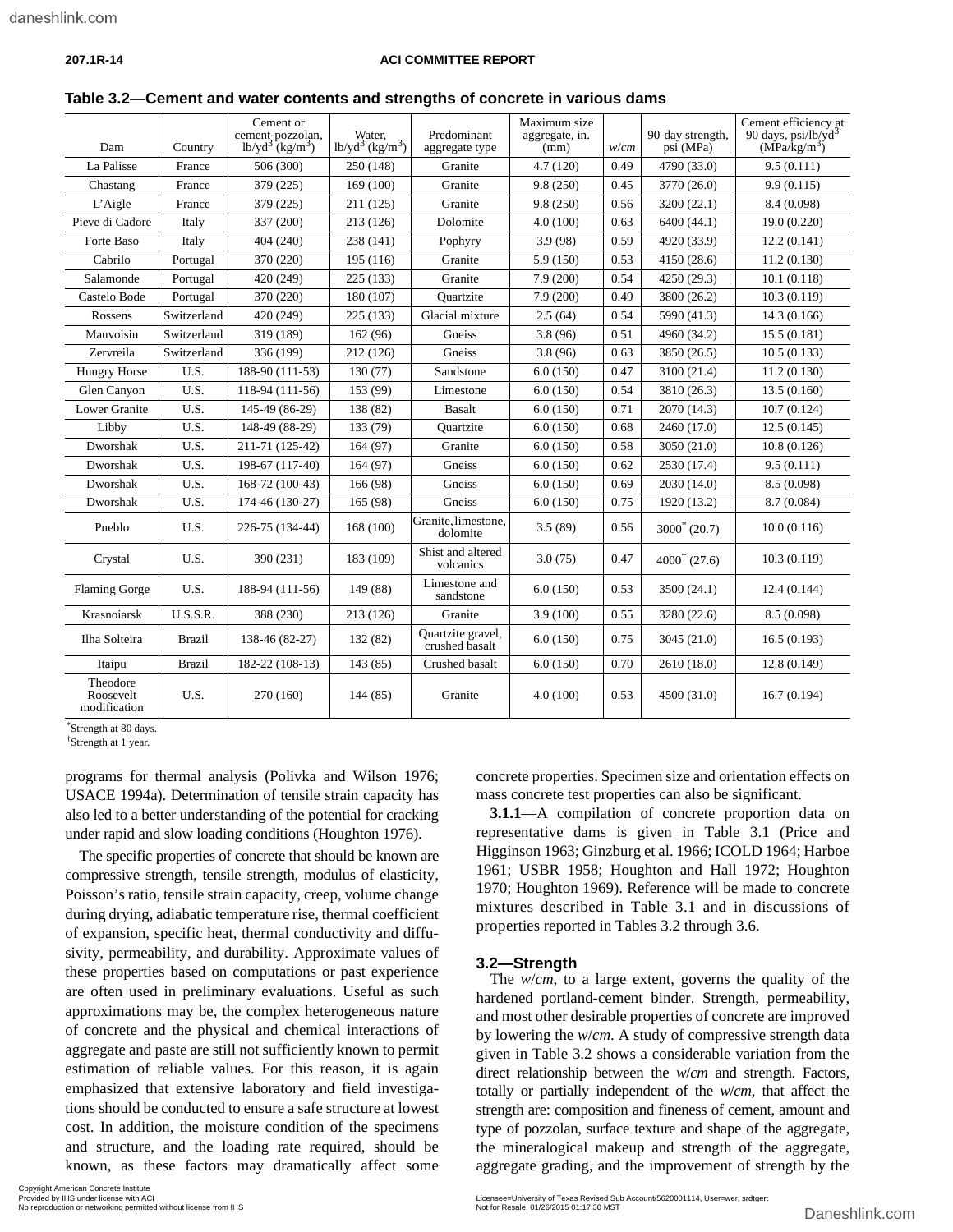|                |                                       |           |                         |                                                 |             |                                                                       | Elasticity properties    |                                |                                 |           |                 |                          |      |  |
|----------------|---------------------------------------|-----------|-------------------------|-------------------------------------------------|-------------|-----------------------------------------------------------------------|--------------------------|--------------------------------|---------------------------------|-----------|-----------------|--------------------------|------|--|
|                |                                       |           |                         | Compressive strength, psi (MPa)                 |             | Modulus of elasticity, $E \times 10^6$ , psi ( $E \times 10^4$ , MPa) |                          |                                |                                 |           | Poisson's ratio |                          |      |  |
|                |                                       |           |                         | Age, days                                       |             | Age, days                                                             |                          |                                |                                 | Age, days |                 |                          |      |  |
| No.            | Dam                                   | 28        | 90                      | 180                                             | 365         | 28                                                                    | 90                       | 180                            | 365                             | 28        | 90              | 180                      | 365  |  |
| 1              | Hoover                                |           | 3030 (20.9) 3300 (22.8) |                                                 | 4290 (29.6) | 5.5(3.8)                                                              | 6.2(4.3)                 | $\overbrace{\hspace{25mm}}^{}$ | 6.8(4.7)                        | 0.18      | 0.20            |                          | 0.21 |  |
| 2              | <b>Grand Coulee</b>                   |           | 4780 (33.0) 5160 (35.6) |                                                 | 5990 (41.3) | 4.7(3.2)                                                              | 6.1(4.2)                 |                                | 6.0(4.1)                        | 0.17      | 0.20            | $\overline{\phantom{0}}$ | 0.23 |  |
| 3              | Glen Canyon                           |           |                         | 2550 (17.6) 3810 (26.3) 3950 (27.2)             |             | 5.4(3.7)                                                              | $\overline{\phantom{0}}$ | 5.8(4.0)                       | $\overline{\phantom{0}}$        | 0.11      |                 | 0.14                     |      |  |
| $\overline{4}$ | Glen Canyon <sup>*</sup>              |           |                         | 3500 (24.1) 4900 (33.8) 6560 (45.2) 6820 (47.0) |             | 5.3(3.7)                                                              | 6.3(4.3)                 | 6.7(4.6)                       | $\overbrace{\qquad \qquad }^{}$ | 0.15      | 0.15            | 0.19                     |      |  |
| 5              | Flaming Gorge                         |           |                         | 2950 (20.3) 3500 (24.1) 3870 (26.7) 4680 (32.3) |             | 3.5(2.4)                                                              | 4.3(3.0)                 | 4.6(3.2)                       | $\overline{\phantom{0}}$        | 0.13      | 0.25            | 0.20                     |      |  |
| 6              | Yellowtail                            |           |                         | 4580 (31.6) 5420 (37.4) 5640 (38.9)             |             | $\overline{\phantom{0}}$                                              | 6.1(4.2)                 | 5.4(3.7)                       | 6.2(4.3)                        |           | 0.24            | 0.26                     | 0.27 |  |
| 7              | Morrow Point                          |           |                         | 4770 (32.9) 5960 (41.1) 6430 (44.3) 6680 (46.1) |             | 4.4(3.0)                                                              | 4.9(3.4)                 | 5.3(3.7)                       | 4.6(3.2)                        | 0.22      | 0.22            | 0.23                     | 0.20 |  |
| 8              | Lower Granite <sup>®</sup>            | 1270(8.8) |                         | [2070 (14.3) 2420 (16.7) 2730 (18.8)]           |             | 2.8(1.9)                                                              | 3.9(2.7)                 | 3.8(2.6)                       | 3.9(2.7)                        | 0.19      | 0.20            |                          |      |  |
| 9              | Libby                                 |           | 1450 (10.0) 2460 (17.0) |                                                 | 3190 (22.0) | 3.2(2.2)                                                              | 4.0(2.8)                 | $\overline{\phantom{0}}$       | 5.5(3.8)                        | 0.14      | 0.18            |                          |      |  |
| 10             | Dworshak*                             | 1200(8.3) | 2030 (14.0)             | $\overline{\phantom{0}}$                        | 3110 (21.4) |                                                                       | 3.7(2.6)                 | $\qquad \qquad$                | 3.8(2.6)                        |           |                 |                          |      |  |
| 11             | Ilha Solteira                         |           |                         | 2320 (16.0) 2755 (19.0) 3045 (21.0) 3190 (22.0) |             | 5.1(3.5)                                                              | 5.9(4.1)                 |                                |                                 | 0.15      | 0.16            |                          |      |  |
| 12             | Itaipu                                |           |                         | 1885 (13.0) 2610 (18.0) 2610 (18.0) 2755 (19.0) |             | 5.5(3.8)                                                              | 6.2(4.3)                 | 6.2(4.3)                       | 6.5(4.5)                        | 0.18      | 0.21            | 0.22                     | 0.20 |  |
| 13             | Peace site*                           |           |                         | 3060 (21.1) 3939 (27.2) 4506 (31.1) 4666 (32.2) |             |                                                                       |                          |                                |                                 |           |                 |                          |      |  |
| 14             | Theodore<br>Roosevelt<br>modification |           |                         | 2400 (16.5) 4500 (31.0) 5430 (37.4) 5800 (40.0) |             | 4.5(3.1)                                                              | 5.4(3.7)                 |                                | 6.2(4.3)                        | 0.20      | 0.21            |                          | 0.21 |  |

**Table 3.3—Compressive strength and elastic properties of mass concrete**

\* Water-reducing agent used.

aforementioned admixtures that are attributable to a reduction in the *w*/*cm*.

High strengths (greater than 5000 psi [34.5 MPa]) are usually not required in mass concrete, except in thin arch dams. Concrete proportioning should determine the minimum cement content required to meet the average compressive strength, as defined by ACI 116R, to give greatest economy and minimum temperature rise. Cement requirements for adequate workability and durability, rather than strength, frequently govern the portland cement content.

Mass concrete is seldom required to withstand substantial stress at early age. Therefore, to take full advantage of the strength properties of the cementing materials, the design strength is usually based on the strength at ages from 90 days to 1 year, and sometimes up to 2 years. Job control cylinders should be tested at an earlier age to be useful in exercising control and maintaining consistency during construction. Job control test specimens are usually 6 x 12 in. (150 x 300 mm) cylinders containing concrete that has been wet-screened to remove aggregate larger than 1-1/2 in. (37.5 mm) maximum size. Correlation tests should be made well in advance of construction to compare the strength of wet-screened concrete tested at the control age with appropriate-size test specimens containing the full mass concrete tested at the design test age. The strength of large test specimens up to 36 x 72 in. (900 x 1800 mm) will usually be 80 to 90% of the strength of 6 x 12 in. (150 x 300 mm) cylinders tested at the same age (USBR 2001). Accounting for the continued strength development beyond 28 days, particularly where pozzolans are used, the correlation factors at 1 year may range from 1.15 to 3.0 times the strength of the wet-screened control specimens tested at 28 days. Construction to compare the strength of wet-screened socializing concrete tested at the specimens containing the full mass concrete tested at the tension, but this design test are are comparison to the strength of large t

Accelerated curing procedures set forth in ASTM C 684 yield compression test results in 24 to 48 hours that can

provide an indication of potential concrete strength. The use of these procedures, however, should be limited to detecting variations in concrete quality and judging the effectiveness of job control measures. The accelerated strength indicator is helpful where satisfactory correlation has been established with longer-term values using companion specimens of the same concrete. Although the indicator may have a dubious relationship to the actual future strength in the concrete structure, it can be helpful during construction.

There are several complex factors involved in relating results of strength tests on small samples to the probable strength of mass concrete structures that are still essentially unresolved. Because of these complexities, concrete strength requirements are usually several times the calculated maximum design stresses for mass concrete structures. For example, design criteria for gravity dams commonly used by the USBR, and the USACE set the maximum allowable compressive stress for usual loading combinations at 1/3 of the specified concrete strength. The selection of allowable stresses and factors of safety depend on the structure type, loading conditions being analyzed, and the structure location (USBR 1976; USACE 1990).

Concrete that is strong in compression is also strong in tension, but this strength relationship is not linear. Tensile strength can be measured by several tests, primarily direct tensile, splitting tensile, and modulus of rupture (flexural) tests. Each of these tests has a different relationship with compressive strength. An expression that relates tensile strength  $f_t$  to compressive strength  $f_c$  is provided in ACI 318:

for  $f_t$  and  $f_c$ , in psi

$$
f_t = 7.5 f_c^{1/2}
$$
 (3-1a)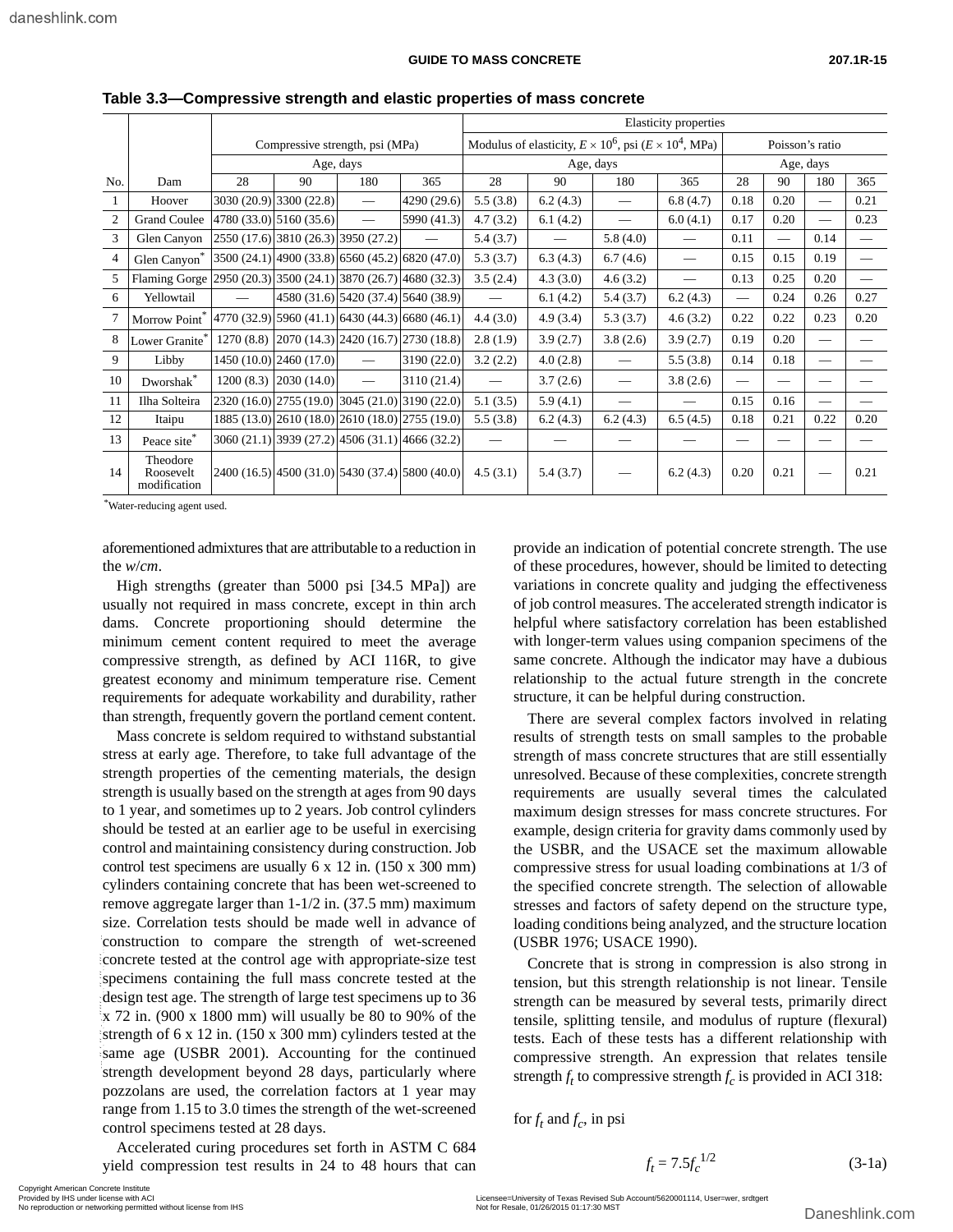|                    |              |                     |                |              |              |              |                     | Instantaneous and sustained modulus of elasticity, "psi $\times 10^6$ (MPa $\times 10^4$ ) |                |              |              |                |              |              |                |  |
|--------------------|--------------|---------------------|----------------|--------------|--------------|--------------|---------------------|--------------------------------------------------------------------------------------------|----------------|--------------|--------------|----------------|--------------|--------------|----------------|--|
| Age of<br>time of  |              | <b>Grand Coulee</b> |                |              | Shasta       |              | <b>Hungry Horse</b> |                                                                                            |                | Dworshak     |              |                |              | Libby        |                |  |
| loading            | E            | $E^1$               | $\mathbb{E}^2$ | E            | $E^1$        | $E^2$        | E                   | $E^1$                                                                                      | $\mathbb{E}^2$ | E            | $E^1$        | $\mathbb{E}^2$ | E            | $E^1$        | $\mathbb{E}^2$ |  |
| 2 days             | 1.7          | 0.83                | 0.76           | 1.4          | 0.54         | 0.49         | 2.8                 | 1.5                                                                                        | 1.4            | 1.4          | 0.75         | 0.70           | 1.6          | 1.0          | 0.9            |  |
|                    | (1.2)        | (0.57)              | (0.52)         | (0.97)       | (0.37)       | (0.34)       | (1.9)               | (1.0)                                                                                      | (0.97)         | (0.97)       | (0.52)       | (0.48)         | (1.1)        | (0.69)       | (0.62)         |  |
| 7 days             | 2.3          | 1.1                 | 1.0            | 2.1          | 1.0          | 0.96         | 4.2                 | 1.9                                                                                        | 1.8            | 2.0          | 1.0          | 0.90           | 3.2          | 1.6          | 1.3            |  |
|                    | (1.6)        | (0.76)              | (0.69)         | (1.4)        | (0.69)       | (0.66)       | (2.9)               | (1.3)                                                                                      | (1.2)          | (1.4)        | (0.69)       | (0.62)         | (2.2)        | (1.1)        | (0.90)         |  |
| 20 days            | 3.5          | 1.8                 | 1.6            | 3.5          | 1.8          | 1.6          | 4.5                 | 2.6                                                                                        | 2.4            | 2.8          | 1.4          | 1.3            | 4.1          | 2.2          | 2.0            |  |
|                    | (2.4)        | (1.2)               | (1.1)          | (2.4)        | (1.2)        | (1.1)        | (3.1)               | (1.8)                                                                                      | (1.7)          | (1.9)        | (0.97)       | (0.90)         | (2.8)        | (1.5)        | (1.4)          |  |
| 90 days            | 4.1          | 2.5                 | 2.3            | 4.4          | 2.7          | 2.5          | 5.2                 | 3.2                                                                                        | 3.0            | 3.8          | 2.2          | 2.0            | 5.2          | 2.9          | 2.7            |  |
|                    | (2.0)        | (1.7)               | (1.6)          | (3.0)        | (1.9)        | (1.7)        | (3.6)               | (2.2)                                                                                      | (2.1)          | (2.6)        | (1.5)        | (1.4)          | (3.6)        | (2.0)        | (1.9)          |  |
| 1 year             | 5.0          | 2.5                 | 2.3            | 4.4          | 2.7          | 2.5          | 5.2                 | 3.2                                                                                        | 3.0            | 3.8          | 2.2          | 2.0            | 5.2          | 2.9          | 2.7            |  |
|                    | (3.4)        | (1.7)               | (1.6)          | (3.0)        | (1.9)        | (1.7)        | (3.6)               | (2.2)                                                                                      | (2.1)          | (2.6)        | (1.5)        | (1.4)          | (3.6)        | (2.0)        | (1.9)          |  |
| 5 years            | 5.3<br>(3.7) | 3.6<br>(2.5)        | 3.4<br>(2.3)   |              |              |              | 5.9<br>(4.1)        | 4.0<br>(2.8)                                                                               | 3.8<br>(2.6)   | 4.9<br>(3.4) | 3.0<br>(2.1) | 2.9<br>(2.0)   | 6.4<br>(4.4) | 4.3<br>(3.0) | 4.1<br>(2.8)   |  |
| $7 - 1/4$<br>years |              |                     |                | 5.6<br>(3.9) | 4.3<br>(3.0) | 4.1<br>(2.8) |                     |                                                                                            |                |              |              |                |              |              |                |  |

**Table 3.4—Elastic properties of mass concrete**

\* All concrete mass mixed, wet screened to 1-1/2 in. (37.5 mm) maximum-size aggregate.

Notes:  $E =$  instantaneous modulus of elasticity at time of loading;  $E^1 =$  sustained modulus after 365 days under load; and  $E^2 =$  sustained modulus after 1000 days under load. The instantaneous modulus of elasticity refers to the "static" or normal load rate (1 to 5 minute duration) modulus, not a truly instantaneous modulus measured from "dynamic" or rapid load rate testing.

for  $f_t$  and  $f_c$  in MPa

$$
f_t = 0.6f_c^{1/2}
$$
 (3-1b)

Raphael (1984) discusses tensile-compressive strength relationships and their use in design. Relationships of these types for specific materials can vary significantly from the aforementioned formulas, based on aggregate quality and other factors. Where feasible and necessary, testing should be conducted to confirm these relationships.

The strength of concrete is also influenced by the speed of loading. Values usually reported are for static loads that take appreciable time to develop, such as dead load or water load. During earthquakes, however, stresses may be fully developed in a small fraction of a second. When loaded at this speed, compressive strength of a concrete for moist specimens may be increased up to 30%, and tensile strength may be increased up to 50%, when compared with values obtained at standard rates of loading (Saucier 1977; Graham 1978; Raphael 1984; Harris et al. 2000).

#### **3.3—Elastic properties**

Concrete is not a truly elastic material, and the graphic stressstrain relationship for continuously increasing load is generally in the form of a curved line. The modulus of elasticity, however, is, for practical purposes, considered a constant within the range of stresses to which mass concrete is usually subjected.

The moduli of elasticity of concrete representative of various dams are given in Table 3.3. These values range from 2.8 to  $5.5 \times 10^6$  psi (1.9 to  $3.8 \times 10^4$  MPa) at 28 days and from 3.8 to  $6.8 \times 10^6$  psi (2.6 to  $4.7 \times 10^4$  MPa) at 1 year. Usually, concrete with higher strengths has higher values of elastic modulus and shows a general correlation of increase in modulus with strength. Modulus of elasticity is not directly proportional to strength; however, it is influenced by the modulus of elasticity of the aggregate. In the past, data paste content (Polivka<br>
No reproduction or networking permitted without license from IHS<br>
Not reproduction or networking permitted without license from IHS<br>
Not

from concrete modulus of elasticity tests showed relatively high coefficients of variation resulting from attempts to measure small strains on a heterogeneous mixture containing large-size aggregate. Modern electronic devices such as the linear variable differential transformer (LVDT) can measure small length changes with great accuracy. The tensile modulus of elasticity is generally assumed to be identical to the compressive modulus of elasticity.

The Poisson's ratio data given in Table 3.3 tend to range between the values of 0.16 and 0.20, with small increases with increasing time of cure. Extreme values may vary from 0.11 to 0.27. Poisson's ratio, like modulus of elasticity, is influenced by the aggregate, cement paste, and relative proportions of the two.

The growth of internal microcracks in concrete under load starts at compressive stresses equal to approximately 35 to 50% of the nominal compressive strength under short-term loading. Above this stress, the overall volumetric strain reflects the volume taken up by these internal fissures, and the Poisson's ratio and elastic moduli are no longer constant.

The results of several investigations indicate that the modulus of elasticity appears to be relatively unchanged whether tested at normal or dynamic rates of loading (Hess 1992). Poisson's ratio can be considered the same for normal or dynamic rates of loading (Hess 1992).

#### **3.4—Creep**

Creep of concrete is time-dependent deformation due to a sustained load. Creep appears to be mainly related to the modulus of elasticity of the concrete. Concrete with high values of modulus of elasticity generally have low values of creep deformation. The cement paste is primarily responsible for concrete creep. With concrete containing the same type of aggregate, the magnitude of creep is closely related to the paste content (Polivka et al. 1963) and the *w*/*cm* of the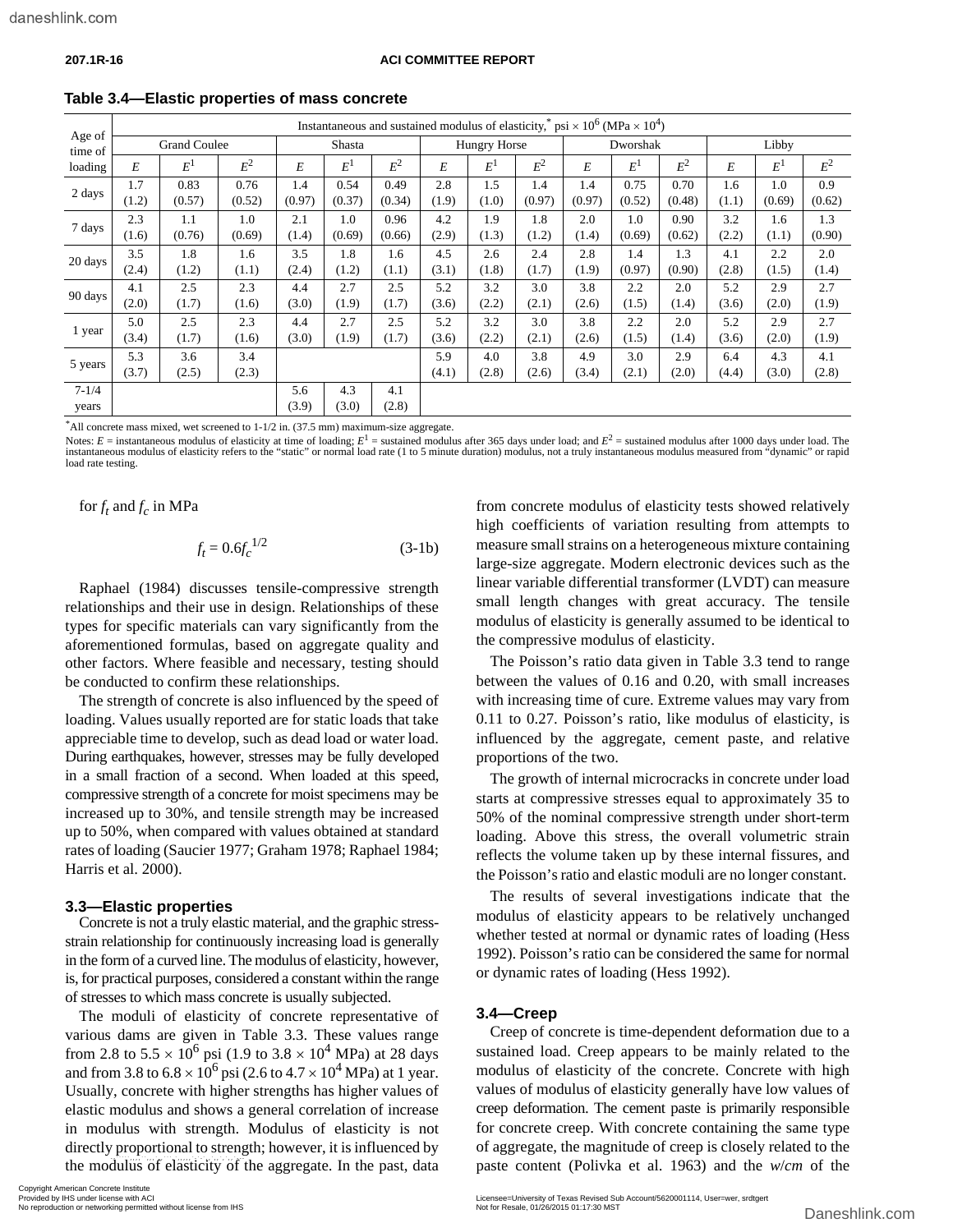concrete. ACI 209R discusses the prediction of creep, shrinkage, and temperature effects in concrete structures.

One method of expressing the effect of creep is as the sustained modulus of elasticity of the concrete in which the stress is divided by the total deformation for the time under the load. The instantaneous and sustained modulus of elasticity values obtained on 6 in. (150 mm) diameter cylinders made with mass concrete that is wet screened to remove 1-1/2 in. (37.5 mm) maximum size are recorded in Table 3.4. The instantaneous modulus is measured immediately after the concrete is subjected to loading. The sustained modulus represents values after 365 and 1000 days under loading. Table 3.4 shows that the sustained values for the modulus of elasticity are approximately 1/2 that of the instantaneous modulus when load is applied at early ages, and is a slightly higher percentage of the instantaneous modulus of elasticity when the loading age is 90 days or greater. Creep of concrete appears to be approximately directly proportional to the applied stress-strength ratio, up to approximately 40% of the ultimate strength of the concrete.

#### **3.5—Volume change**

Volume change is caused by changes in the moisture content of the concrete, changes in temperature, chemical reactions, and stresses from applied loads. Excessive volume change is detrimental to concrete. Cracks are formed in restrained concrete as a result of shrinkage or contraction and insufficient tensile strength or strain capacity. Cracking is a weakening factor that may affect the ability of the concrete to withstand its design loads and may also detract from durability and appearance. Volume change data for some mass concrete are given in Table 3.5. Various factors influencing cracking of mass concrete are discussed in ACI 207.2R and USACE (1997).

Drying shrinkage ranges from less than 0.02% (or 200 millionths) for low-slump lean concrete with good-quality aggregates to over 0.10% (or 1000 millionths) for rich mortars, or concrete containing poor-quality aggregates and an excessive amount of water (Neville 1996). Drying shrinkage is caused by the loss of moisture from the cement paste constituent, which can shrink as much as 1%. Fortunately, aggregate provides internal restraint that reduces the magnitude of this volume change to about 0.06% (ACI 224.1R). The amount of drying shrinkage is influenced mainly by the volume and type of aggregate and the water content of the mixture. Other factors influence drying shrinkage principally as they influence the total amount of water in mixtures. The addition of pozzolans generally increases drying shrinkage except where the water requirement is significantly reduced, such as with fly ash. Some aggregates, notably graywacke and sandstone, have been known to contribute to extremely high drying shrinkage. ACI 224R and Houghton (1972) discuss the factors involved in drying characteristics of concrete.

Autogenous volume change is a change in volume produced by continued hydration of cement, exclusive of effects of applied load and change in either thermal condition or

**Table 3.5—Volume change and permeability of mass concrete**

|                     |          | Autogenous volume<br>change | Drying<br>shrinkage                         | Permeability,<br>$K$ ft/s/ft <sup>*</sup>     |                        |
|---------------------|----------|-----------------------------|---------------------------------------------|-----------------------------------------------|------------------------|
| Structure           | 90 days, | 1 year,                     | 1 year,<br>millionths millionths millionths | Hydraulic<br>head                             | $\mathrm{m/s/m}^*$     |
| Hoover              |          |                             | $-270$                                      | $1.97 \times 10^{-12}$                        | $1.83 \times 10^{-13}$ |
| <b>Grand Coulee</b> |          |                             | $-420$                                      |                                               |                        |
| <b>Hungry Horse</b> | $-44$    | $-52$                       | $-520$                                      | $5.87 \times 10^{-12}$ 5.45 $\times 10^{-13}$ |                        |
| Canyon Ferry        | $+6$     | $-37$                       | $-397$                                      | $6.12 \times 10^{-12}$                        | $5.69 \times 10^{-13}$ |
| Monticello          | $-15$    | $-38$                       | -998                                        | $2.60 \times 10^{-11}$                        | $2.42 \times 10^{-12}$ |
| Glen Canyon         | $-32$    | $-61$                       | $-459$                                      | $5.74 \times 10^{-12}$                        | $5.33 \times 10^{-13}$ |
| Flaming<br>Gorge    |          |                             | $-496$                                      | $3.52 \times 10^{-11}$                        | $3.27 \times 10^{-12}$ |
| Yellowtail          | $-12$    | $-38$                       | $-345$                                      | $6.25 \times 10^{-12}$                        | $5.81 \times 10^{-13}$ |
| Dworshak            | $+10$    | $-8$                        | $-510$                                      | $6.02 \times 10^{-12}$ 5.59 $\times 10^{-13}$ |                        |
| Libby               | $+3$     | $+12$                       | $-480$                                      | $1.49 \times 10^{-11}$                        | $1.38 \times 10^{-12}$ |
| Lower<br>Granite    | $+4$     | $+4$                        |                                             |                                               |                        |

<sup>\*</sup>ft/s/ft = ft<sup>3</sup>/ft<sup>2</sup> – s/ft of hydraulic head; m/s/m = m<sup>3</sup>/m<sup>2</sup> – s/m of hydraulic head; millionths = in. × 10<sup>-6</sup>/in. (mm × 10<sup>-6</sup>/mm), measured in linear length change. Notes: Volume change specimens for Hoover and Grand Coulee Dams were 4 x 4 x 40 in. (100 x 100 x 1000 mm) prisms; for Dworshak, Libby, and Lower Granite Dams, volume change was determined on 9 x 18 in. (230 x 460 mm) sealed cylinders. Specimens for other dams were  $4 \times 4 \times 30$  in. (100  $\times$  100  $\times$  760 mm) prisms. Specimens for permeability for Dworshak, Libby, and Lower Granite dams were 6 x 6 in. (150 x 150 mm) cylinders. Specimens for permeability for the other dams tabulated were 18 x 18 in. (460 x 460 mm).

the amount of water in the mixture. The net autogenous volume change of most concrete is a shrinkage of 0 to 150 millionths. When autogenous expansion occurs, it usually takes place within the first 30 days after placing. Concrete containing pozzolans may sometimes have greater autogenous shrinkage than portland-cement concrete without pozzolans (Houk et al. 1969).

The thermal coefficient of expansion of a concrete depends mainly on the type and amount of coarse aggregate in the concrete. Various mineral aggregates may range in thermal coefficients from less than 2 to more than 8 millionths per °F (3 to 14 millionths per °C). Neat cement pastes will vary from about 6 to 12 millionths per  ${}^{\circ}F$  (10 millionths to 21 millionths per  ${}^{\circ}C$ ), depending on the chemical composition and the degree of hydration. The thermal coefficient of the concrete usually reflects the weighted average of the various constituents. Sometimes, coefficient of expansion tests are conducted on concrete that has been wet-screened to 1-1/2 in. (37.5 mm) maximum size to work with smaller-size specimens. The disproportionately larger amount of cement paste, which has a higher coefficient, results in values higher than that of the mass concrete. Concrete coefficients of thermal expansion are best determined on specimens containing the full concrete mixture. Refer to ACI 207.2R for thermal properties of concrete. The portland cement in concrete liberates heat when it hydrates, and the internal temperature of the concrete rises during this period (Dusinberre 1945; Wilson 1968). The concrete is relatively elastic during this early stage, and it can be assumed to be at or near zero stress when the maximum temperature is attained. When cooling begins, the concrete is gaining strength and stiffness rapidly. If there is any restraint against free contraction during cooling, tensile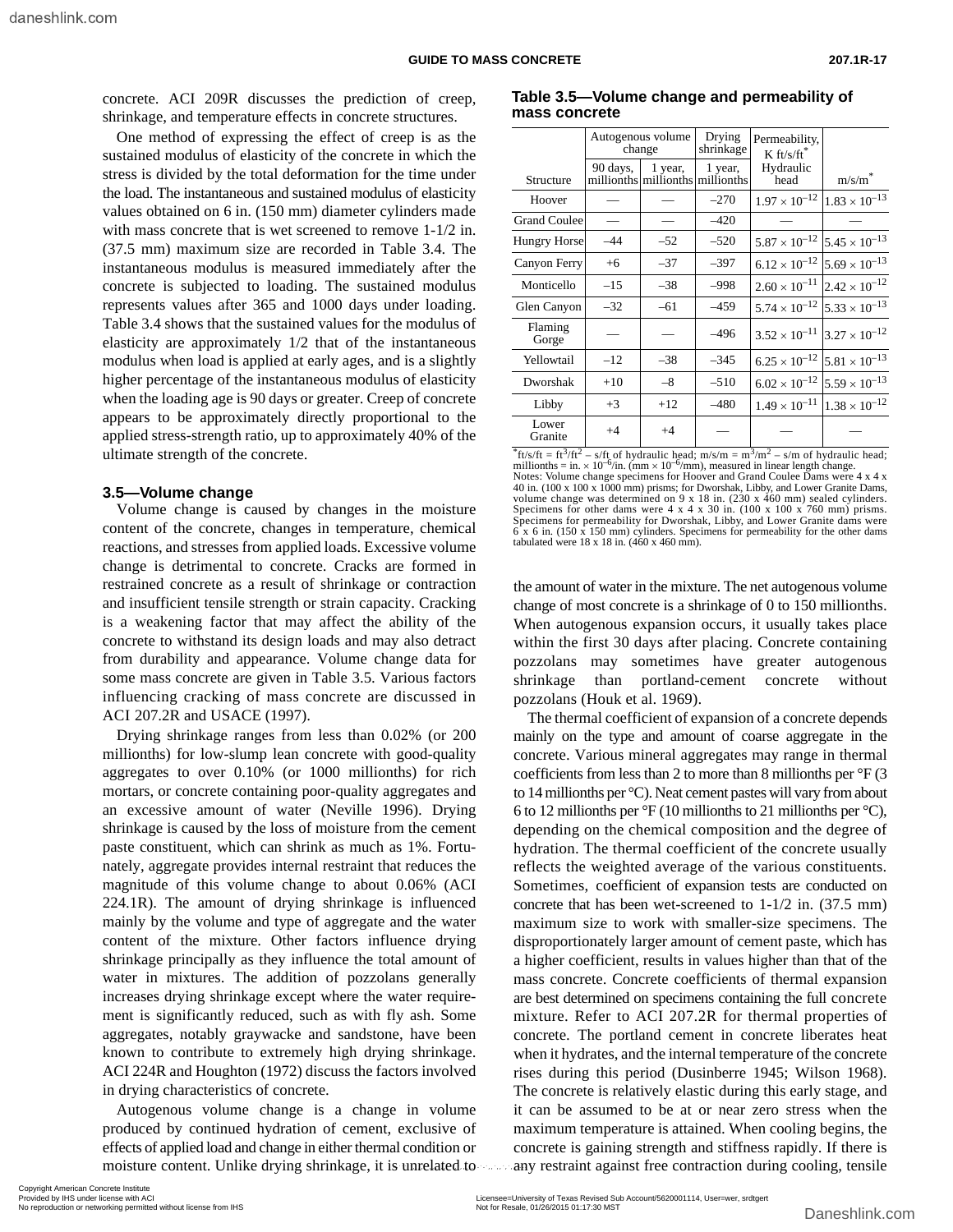|                 | Age,             |      | Compressive<br>strength |      | Cohesion |      |      |           |
|-----------------|------------------|------|-------------------------|------|----------|------|------|-----------|
| Dam             | days             | w/cm | psi                     | MPa  | psi      | MPa  | tano | $s_s/s_c$ |
| Grand<br>Coulee | 28               | 0.52 | 5250                    | 36.2 | 1170     | 8.1  | 0.90 | 0.223     |
|                 | 28               | 0.58 | 4530                    | 31.2 | 1020     | 7.0  | 0.89 | 0.225     |
|                 | 28               | 0.64 | 3810                    | 26.3 | 830      | 5.7  | 0.92 | 0.218     |
|                 | 90               | 0.58 | 4750                    | 32.8 | 1010     | 7.0  | 0.97 | 0.213     |
|                 | 112              | 0.58 | 4920                    | 33.9 | 930      | 6.4  | 1.05 | 0.189     |
|                 | 365              | 0.58 | 8500                    | 58.6 | 1880     | 13.0 | 0.91 | 0.221     |
| Hungry<br>Horse | 104              | 0.55 | 2250                    | 15.5 | 500      | 3.4  | 0.90 | 0.222     |
|                 | 144              | 0.55 | 3040                    | 21.0 | 680      | 4.7  | 0.89 | 0.224     |
|                 | 622              | 0.60 | 1750                    | 12.1 | 400      | 2.8  | 0.86 | 0.229     |
| Monticello      | 28               | 0.62 | 2800                    | 19.3 | 610      | 4.2  | 0.93 | 0.218     |
|                 | 40               | 0.92 | 4120                    | 28.4 | 950      | 6.6  | 0.85 | 0.231     |
| Shasta          | 28               | 0.50 | 5740                    | 39.6 | 1140     | 7.9  | 1.05 | 0.199     |
|                 | 28               | 0.60 | 4920                    | 33.9 | 1060     | 7.3  | 0.95 | 0.215     |
|                 | 90               | 0.50 | 5450                    | 37.6 | 1090     | 7.5  | 1.05 | 0.200     |
|                 | 90               | 0.50 | 6590                    | 45.4 | 1360     | 9.4  | 1.01 | 0.206     |
|                 | 90               | 0.60 | 5000                    | 34.5 | 1040     | 7.2  | 1.00 | 0.208     |
|                 | 245              | 0.50 | 6120                    | 42.2 | 1230     | 8.5  | 1.04 | 0.201     |
| Dworshak        | $180^{\dagger}$  | 0.59 | 4150                    | 28.6 | 1490     | 10.3 | 0.44 | 0.359     |
|                 | $180^\dagger$    | 0.63 | 3220                    | 22.2 | 1080     | 7.4  | 0.46 | 0.335     |
|                 | $180^\dagger$    | 0.70 | 2420                    | 16.7 | 950      | 6.6  | 0.43 | 0.393     |
|                 | $200^{\ddagger}$ | 0.59 | 2920                    | 20.1 | 720      | 5.0  | 0.84 | 0.247     |

**Table 3.6—Shear properties of concrete (triaxal tests)**

\* Cohesion divided by compressive strength.

Notes: All test specimens  $6 \times 12$  in. (150 x 300 mm) with dry, 1-1/2 in. (37.5 mm) maximum-size aggregate, except "†" designates 18 x 36 in. (450 x 900 mm) test spec-imens sealed to prevent drying, and "‡" designates 18 x 36 in. (450 x 900 mm) test specimens sealed to prevent drying, with 6 in. (150 mm) maximum-size aggregate. § Triaxial tests.

strain and stress develop. The tensile stresses developed during the cooling stage are determined by five quantities:

- 1. Thermal differential and rate of temperature change;
- 2. Coefficient of thermal expansion;
- 3. Modulus of elasticity;
- 4. Creep or relaxation; and
- 5. The degree of restraint.

If the tensile stress developed exceeds the tensile strength of the concrete, or the tensile strain developed exceeds the tensile strain capacity of the concrete, cracking will occur (Houghton 1972; Houghton 1976; Dusinberre 1945). Principal methods used to reduce the potential for thermally induced cracking in concrete are outlined in ACI 224R and Carlson et al. (1979). Such methods include reducing the maximum internal temperature that the concrete attains, reducing the rate at which the concrete cools, and increasing the tensile strength of the concrete. Concrete's resistance to cracking can be equated to tensile strain capacity rather than to strength. When this is done, the average modulus of elasticity (sustained *E*) can be omitted from the testing and computation requirements (ACI 207.2R; Houghton 1976). Tensile strain capacity may be predicted using compressive strength and the modulus of elasticity (Liu and McDonald 1978). Thermal tensile strain capacity of the concrete is measured directly in tests on concrete made during the 1978). Thermal tensile strain capacity of the concrete is<br>
measured directly in tests on concrete made during the<br>
Copyright American Concrete instituted without license from IHS<br>
Provided by IHS under license with ACI<br>
N

design stages of the project. Thermal tensile strain developed in mass concrete increases with the magnitude of the thermal coefficient of expansion, thermal differential and rate of temperature change, and degree of restraint (ACI 207.2R).

Volume changes can also result from chemical reactions, which can be potentially disruptive.

#### **3.6—Permeability**

Concrete has an inherently low permeability to water. With properly proportioned mixtures that are compacted by vibration, permeability is not a serious problem. Permeability of concrete increases with increasing *w*/*cm*. Therefore, low *w*/*cm* and good consolidation and curing are the most important factors in producing concrete with low permeability. Air-entraining and other chemical admixtures permit the same workability with reduced water content and, therefore, contribute to reduced permeability. Pozzolans usually reduce the permeability of the concrete. Permeability coefficients for some mass concretes are given in Table 3.5.

#### **3.7—Thermal properties**

A most important characteristic of mass concrete that differentiates its behavior from that of structural concrete is its thermal behavior. The generally large size of mass concrete structures creates the potential for significant temperature differentials between the interior and the outside surface of the structure. The accompanying volume change differentials, along with restraint, result in tensile strains and stresses that may cause cracking that is detrimental to the structure. Thermal properties that influence this behavior in mass concrete are specific heat, conductivity, and diffusivity. The primary factor affecting the thermal properties of a concrete, however, is the mineralogical composition of the aggregate (Rhodes 1978). Requirements for cement, pozzolan, percent sand, and water content are modifying factors, but offer a negligible effect on thermal properties. Entrained air is an insulator and reduces thermal conductivity, but other considerations that govern the use of entrained air outweigh the significance of its effect on thermal properties. Thermal property values for some mass concrete, an extensive discussion on thermal properties and behavior, and example computations are provided in ACI 207.2R.

#### **3.8—Shear properties**

Although the triaxial shear strength may be determined as one of the basic design parameters, the designer usually is required to use an empirical relationship between the shear and compressive strength of concrete. Shear properties for some concrete containing 1-1/2 in. (37.5 mm) maximum size aggregates are listed in Table 3.6. These include compressive strength, cohesion, and coefficient of internal friction, which are related linear functions determined from results of triaxial tests. Linear analysis of triaxial results gives a shear strength slightly above the value obtained from biaxial shear strength (USBR 1992). Past criteria have stated that the coefficient of internal friction can be taken as 1.0 and cohesion as 10% of the compressive strength (USBR 1976). More recent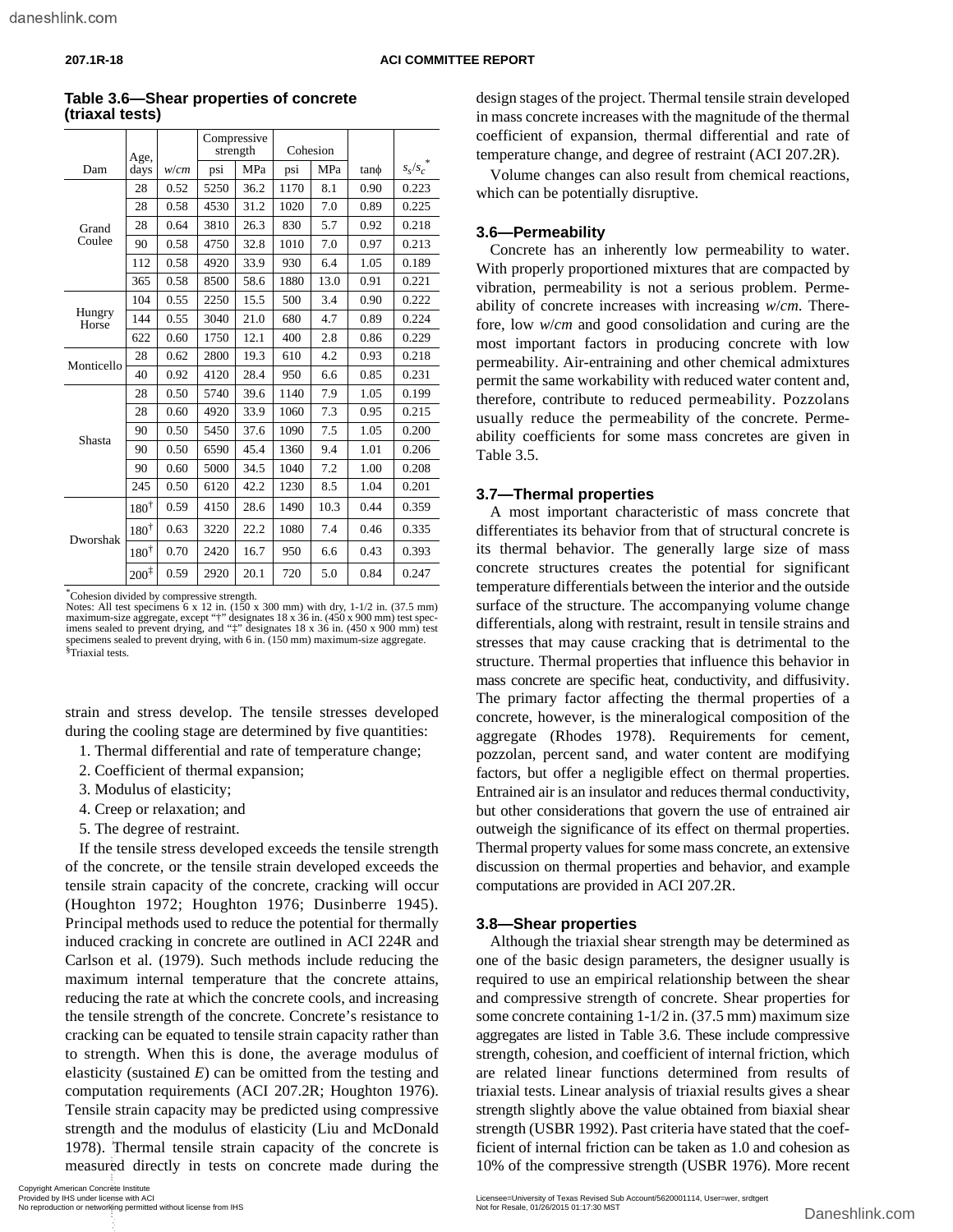investigation has concluded that assuming this level of cohesion may be unconservative (McLean and Pierce 1988).

The shear strength relationships reported can be linearly analyzed using the Mohr envelope equation  $Y = C + X \tan \phi$ , in which *C* (unit cohesive strength or cohesion) is defined as the shear strength at zero normal stress; tanφ, which is the slope of the line, represents the coefficient of internal friction. *X* and *Y* are normal and shear stresses, respectively. In many cases, the shear strengths in Table 3.6 were higher for older specimens; however, no definite trend is evident (Harboe 1961). The ratio of triaxial shear strength to compressive strength varies from 0.19 to 0.39 for the various concretes shown. When shear strength is used for design, the test confining pressures used should reflect anticipated conditions in the structure. Whenever possible, direct shear tests on both parent concrete and on jointed concrete should be conducted to determine valid cohesion and coefficient of internal friction values for design.

Bonded horizontal construction joints may have shear strength comparable to that of the parent concrete. Unbonded joints typically have lower cohesion, but the same coefficient of internal friction, when compared with the parent concrete. If no tests are conducted, the coefficient of internal friction can be taken at 1.0 and the cohesion as 0 for unbonded joints. For bonded joints, the coefficient of internal friction can be taken as 1.0, while the cohesion may approach that of the parent concrete (McLean and Pierce 1988).

#### **3.9—Durability**

A durable concrete is one that has the ability to resist weathering action, chemical attack, abrasion, and other conditions of service (ACI 116R). Laboratory tests can indicate relative durabilities of concrete, but it is usually not possible to directly predict durability in field service from laboratory durability studies.

Disintegration of concrete by weathering is mainly caused by the disruptive action of freezing and thawing and by expansion and contraction under restraint, resulting from temperature variations and alternate wetting and drying. Entrained air improves the resistance of concrete to damage from frost action and should be specified for all concrete subject to cycles of freezing-and-thawing while critically saturated. Selection of high-quality materials, use of entrained air, low *w*/*cm*, proper mixture proportioning, proper placement techniques to provide a watertight structure, and good water curing usually provide a concrete that has excellent resistance to weathering action. or the mean friction, who compared with the partic concrete.<br>
For the sken at 1.0 and the cobission as 0 for unbonded joints, the three insurance.<br>
For bonded joints, the coefficient of internal friction and<br>
For bonded j

Chemical attack occurs from exposure to acid waters, exposure to sulfate-bearing waters, and leaching by mineralfree waters as explained in ACI 201.2R.

No type of portland cement concrete is very resistant to attack by acids. Should this type of exposure occur, the concrete is best protected by surface coatings.

Sulfate attack can be rapid and severe. The sulfates react chemically with the hydrated lime and hydrated tricalcium aluminate in cement paste to form calcium sulfate and calcium sulfoaluminates. These reactions are accompanied by considerable expansion and disruption of the concrete. Concrete

containing cement low in tricalcium aluminate (ASTM Types II, IV, and V) is more resistant to attack by sulfates.

Hydrated lime is one of the products formed when cement and water combine in concrete. This lime is readily dissolved in pure or slightly acidic water that may occur in high mountain streams. Pozzolans that react with lime liberated by cement hydration can prevent the tendency of lime to leach from concrete. Surfaces of tunnel linings, retaining walls, piers, and other structures are often disfigured by lime deposits from water seeping through cracks, joints, and interconnected voids. With dense, low-permeability concrete, leaching is seldom severe enough to impair the serviceability of the structure.

Alkali-aggregate reaction is the chemical reaction between alkalies (sodium and potassium) from portland cement or other sources and certain constituents of some aggregates that, under certain conditions, produces deleterious expansion of the concrete. These reactions include alkalisilica reaction and alkali-carbonate rock reaction (ACI 221.1R) (USACE 1994b; Farny and Kosmatka 1997). Where it is necessary to use an aggregate containing reactive constituents, low-alkali cement should be specified. Also, as further insurance against alkali-aggregate reaction, a suitable pozzolan should be specified in sufficient quantity to control deleterious reaction. Fly ash is generally considered less effective in controlling alkali-silica reaction and expansion than are Class N pozzolans.

The principal causes of erosion of concrete surfaces are cavitation and the movement of abrasive material by flowing water. Use of increased-strength and wear-resistant concrete offers some relief, but the best solution lies in the prevention, elimination, or reduction of the causes by proper design, construction, and operation of the concrete structure (ACI 210R). The use of aeration in high-velocity flows is an effective way to prevent cavitation.

### **CHAPTER 4—CONSTRUCTION 4.1—Batching**

Proper batching of mass concrete requires little that is different from the accurate, consistent, reliable batching that is essential for other classes of concrete. ACI 221R presents information on selection and use of aggregates in concrete. ACI 304R presents information on the handling, measuring, and batching of all the materials used in making concrete.

The desirability of restricting the temperature rise of mass concrete by limiting the cement content of the mixture creates a continuing construction problem to maintain workability in the plastic concrete. Efficient mixtures for mass concrete contain unusually low portions of cementitious materials, sand, and water. Thus, the workability of these mixtures for conventional placement is more than normally sensitive to variations in batching. This problem can be lessened by the use of efficient construction methods and modern equipment. Usually, the production of large quantities of mass concrete is like an assembly-line operation, particularly in dam construction, where the performance of repetitive functions makes it economically prudent to use specialty equipment and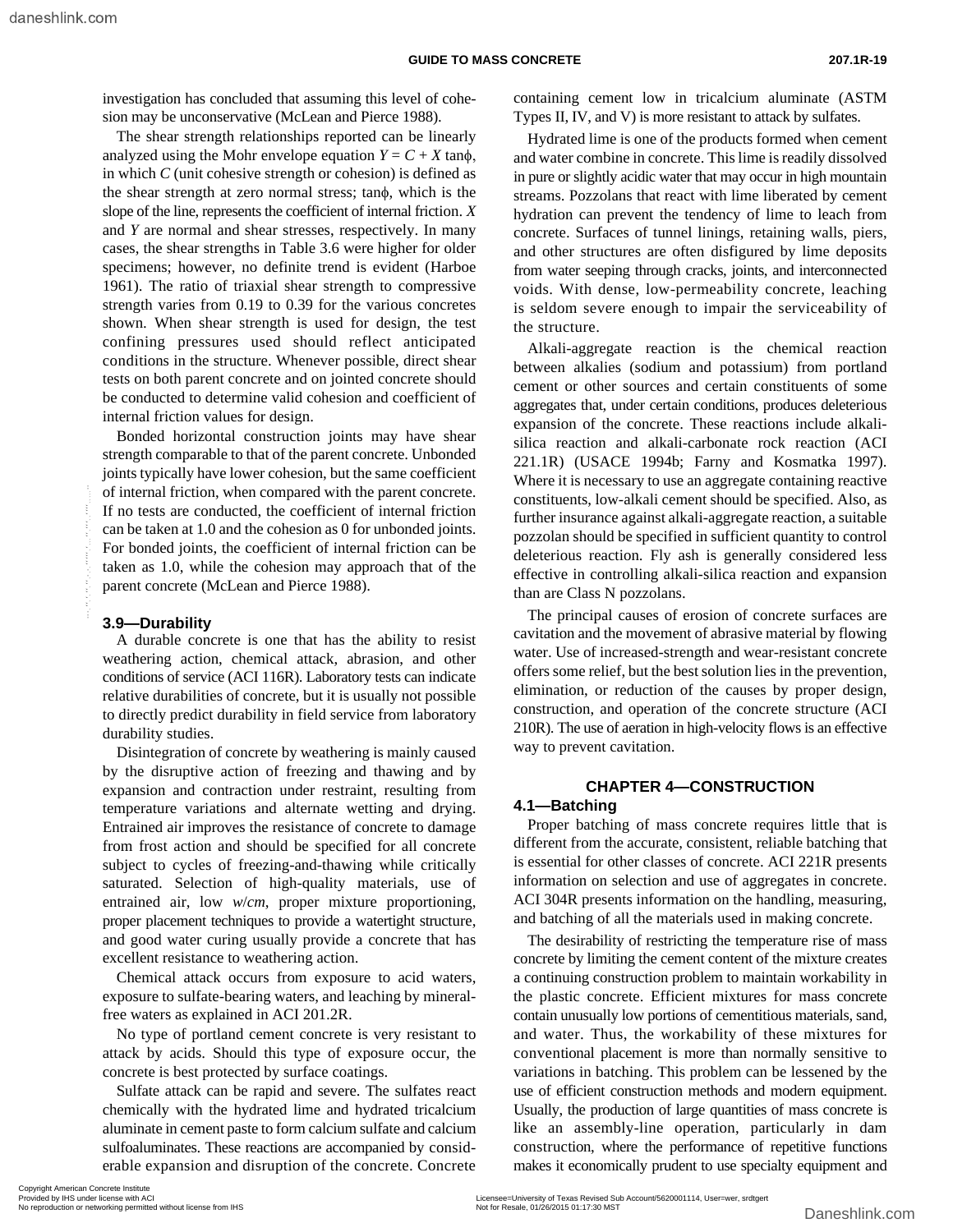|                                            | Batch weights                                                                         |                                    |                                                                        |                                                                                                 |  |  |
|--------------------------------------------|---------------------------------------------------------------------------------------|------------------------------------|------------------------------------------------------------------------|-------------------------------------------------------------------------------------------------|--|--|
|                                            |                                                                                       | Greater than 30% of scale capacity | Less than 30% of scale capacity                                        |                                                                                                 |  |  |
|                                            |                                                                                       |                                    | Batching                                                               |                                                                                                 |  |  |
| Ingredient                                 | Individual                                                                            | Cumulative                         | Individual                                                             | Cumulative                                                                                      |  |  |
| Cement and other<br>cementitious materials | $\pm 1\%$ of specified weight or $\pm 1\%$ of scale capacity,<br>whichever is greater |                                    | Not less than required weight nor more than 4%<br>over required weight |                                                                                                 |  |  |
| Water (by volume or weight), %             | $\pm$                                                                                 | Not recommended                    | ±l                                                                     | Not recommended                                                                                 |  |  |
| Aggregates, %                              | $\pm 2$                                                                               | ±Ι                                 | $\pm 2$                                                                | $\pm 3\%$ of scale capacity or<br>$\pm 3\%$ of required cumulative<br>weight, whichever is less |  |  |
| Admixtures (by volume or weight), %        | $\pm 3$                                                                               | Not recommended                    | $\pm 3$                                                                | Not recommended                                                                                 |  |  |

#### **Table 4.1—Typical batching tolerances**

 $*$ Or  $\pm$ 1 fl oz (30 mL), whichever is greater.

efficient construction methods. Consistency in the batching can be improved by the following measures:

- Finish screening of coarse aggregate at the batching plant, preferably on horizontal vibrating screens without intermediate storage;
- Calibration of the scale range that is appropriate for the range of batch weights to be used;
- Automatic weighing and material flow cutoff features;
- Interlocks to prevent recharging when some material remains in a scale hopper;
- A device for instant reading of approximate moisture content of sand; and
- Equipment capable of instant automatic selection and setting of numerous batch ingredients in many different mixture proportions. In large central plant mixers, the large batches commonly used for mass concrete also tend to minimize the effect of variations.

Because greater use is made in mass concrete of such special-purpose ingredients as ice; air-entraining, waterreducing, and set-controlling admixtures; and fly ash or other pozzolans, the dependable, accurate batching of these materials has become a very important aspect of the concrete plant. For the most efficient use of ice, it should be less than 32  $\rm{P}F(0\rm{°C})$ , and be brittle-hard, dry, and finely broken. For maximum efficiency, ice should be batched by weighing from a well-insulated storage bin, with quick discharge into the mixer along with the other ingredients. Pozzolan and groundiron blast-furnace slag are batched the same as cement.

Liquid admixtures are generally batched by volume, although weighing equipment has also been used successfully. Reliable admixture batching equipment is available from admixture or batch plant manufacturers. Means should be provided for making a visual accuracy check. Provisions should be made for preventing batching of admixture while the discharge valve is open. Interlocks should also be provided that will prevent inadvertent overbatching of the admixture. Particularly with air-entraining and water-reducing admixtures, any irregularities in batching can cause troublesome variations in slump, air content, or both. When several liquid admixtures are to be used, they should be batched separately into the mixer. The use of comparatively dilute solutions reduces gumming in the equipment. For continuing good operation, equipment should be maintained and kept clean. Timed-flow systems

should not be used. Also, it is important to provide winter protection for storage tanks and related delivery lines where necessary. Table 4.1 shows batching tolerances frequently used.

#### **4.2—Mixing**

Mixers for mass concrete should be capable of discharging low-slump concrete quickly and with consistent distribution of large aggregate throughout the batch. This is best accomplished with large, tilting mixers in stationary central plants. The most common capacity of the mixer drum is  $4 \text{ yd}^3$  $(3 \text{ m}^3)$ , but good results have been achieved with mixers as small as 2 yd<sup>3</sup> (1.5 m<sup>3</sup>) and as large as 12 yd<sup>3</sup> (9 m<sup>3</sup>). Truck mixers are not suited to the mixing and discharging of low-slump, large-aggregate concrete. Turbine-type mixers may be used for mass concrete containing 3 in. (75 mm) aggregate.

Specifications for mixing time range from a minimum of 1 min for the first cubic yard plus 15 s for each additional cubic yard (80 s for first cubic meter plus 20 s for each additional cubic meter) of mixer capacity (ACI 304R; ASTM C 94) to 1-1/2 min for the first 2  $yd^3$  plus 30 s for each additional cubic yard  $(1-1/2 \text{ min}$  for the first  $1-1/2 \text{ m}^3$  plus 40 s for each additional cubic meter) of capacity (USBR 1981). Blending the materials by ribbon feeding during batching makes it possible to reduce the mixing period. Some of the mixing water and coarser aggregate should lead other materials into the mixer to prevent sticking and clogging. Mixing times should be lengthened or shortened depending on the results of mixer performance tests. Criteria for these tests are found in ASTM C 94. Mixing time is best controlled by a timing device that prevents release of the discharge mechanism until the mixing time has elapsed.

During mixing, the batch should be closely observed to ensure the desired slump. Amperage meters can also be used to assist visual observations. The operator and inspector should be alert and attentive. ACI 311.5R provides recommendations for plant inspection and process quality control testing. Tuthill (1950) discussed effective inspection procedures and facilities. Preferably, the operator should be stationed in the plant where he or she can see the batch in the mixer and be able to judge whether its slump is correct. If the slump is low, perhaps due to suddenly drier aggregate, the operator can immediately compensate with a little more water and maintain the desired slump. Lacking this arrangement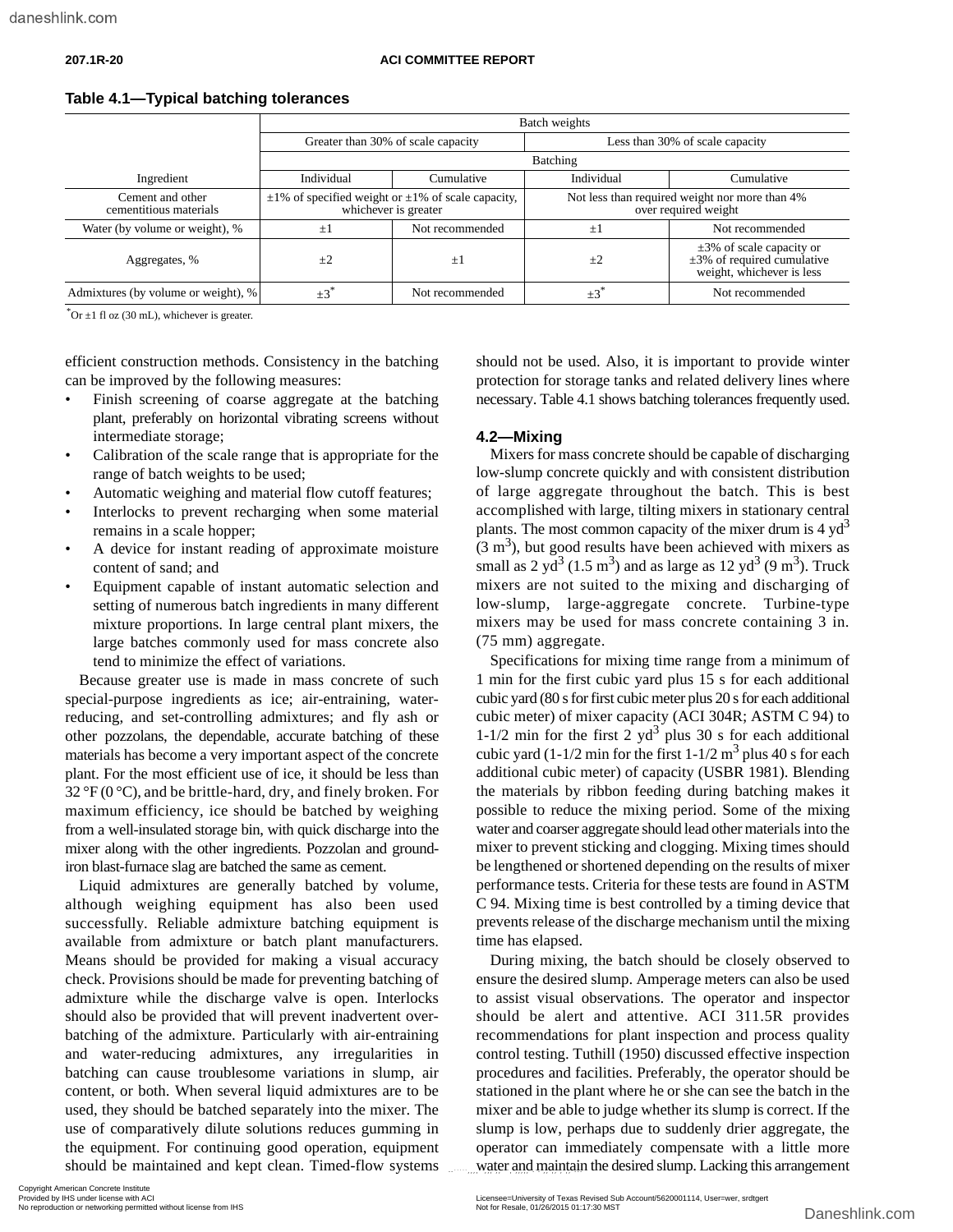to see into the mixer, the operator should be able to see the batch as it is discharged, note any change from former batches, and make subsequent water adjustments accordingly. A sand moisture meter provides a quick method to compare the moisture content of sand entering the mixer with the sand tested in stockpile. A significant difference in moisture content will alert the operator that variations in sand moisture may be occurring and initiate additional testing or a change in batching procedure.

Continuous batching and mixing (pugmill) has been used successfully in roller-compacted concrete for years, and has also been used for traditional mass concrete with satisfactory performance. Generally, the maximum aggregate size for this method is limited to 3 in. (75 mm) or possibly 4 in. (100 mm). ACI 207.5R and ACI 304R discuss continuous batching and mixing in more detail.

#### **4.3—Placing**

Placing includes preparation of horizontal construction joints, transportation, handling, placement, and consolidation of the concrete (ACI 304R; USBR 2001).

Efficient and best preparation of horizontal joint surfaces begins with the activities of topping out the lift. The surface should be left free from protruding rock, deep footprints, vibrator holes, and other surface irregularities. In general, the surface should be relatively even, with a gentle slope for drainage. This slope makes the cleanup easier. As late as is feasible, but before placement of the next lift, surface film and contamination should be removed to expose a fresh, clean mortar and aggregate surface. Overcutting to deeply expose aggregate is unnecessary and wasteful of good material. Strength of bond is accomplished by cement grains, not by protruding coarse aggregate. Joint shear strength is determined both by this bond and by interface friction. The friction contribution is affected by confining pressure and coarse aggregate interlock. Usually removal of approximately 0.1 in. (a few millimeters) of inferior material will reveal a satisfactory surface.

The best methods of obtaining such a clean surface are by means of sandblasting (preferably wet sandblasting to avoid dust hazard) or high-pressure water jet of at least 6000 psi (41.4 MPa). Operators should be on guard to avoid harm to other personnel and to wooden surfaces from water-blasted pieces of surface material that may be hurled forward with great force and velocity. Sandblasting has the advantage of being able to clean concrete of any age, but it requires handling of sandblast sand and equipment and its removal after use. The water-jet method leaves relatively little debris for cleanup and removal, but it may not work as efficiently after the concrete is more than 1 week old. Before and after horizontal construction joint cleanup with sandblasting and high-pressure water blasting are illustrated in Fig. 4.1(a) and (b), respectively. Clean joints are essential to good bond and watertightness. Green cutting, which is the early removal of the surface mortar with an air-water jet at about the time the concrete approaches final set, is also used. It may not, however, be possible to preserve the initially clean surface until concrete is placed on it. The initially acceptable surface Strength or bond is accompined by cment grans, not or networking and compiled on the precision. The friction or the thing the state of the control of the control of the state of the control of the state of the state of th



*(a) Sandblast treatment*



*(b) High-pressure water-blast treatment*

*Fig. 4.1—Before and after horizontal construction joint cleanup.*

may become dull with lime coatings or can become contaminated to such an extent that it may be necessary to use sandblasting or high-pressure water jets to reclean it.

 The clean concrete surface should be approaching dryness and be free from surface moisture at the time new concrete is placed on it (USACE 1959, 1963a; Tynes and McClease 1973; Neeley and Poole 1996; Neeley et al. 1998). Testing has shown superior strength and watertightness of joints that are dry and clean when the overlying concrete is placed. In this condition, no water is present to dilute and weaken the cement paste of the plastic concrete at the construction joint. Tests have also shown that the practice of placing mortar on the joint ahead of the concrete is not necessary for either strength or permeability of the joint (Houghton and Hall 1972). The mortar coat, although widely used in the past, is no longer commonly used in mass concrete work. Equivalent results can be obtained without the mortar if the first layer of the plastic concrete is thoroughly vibrated over the joint area and all rock clusters at batch-dump perimeters are carefully scattered.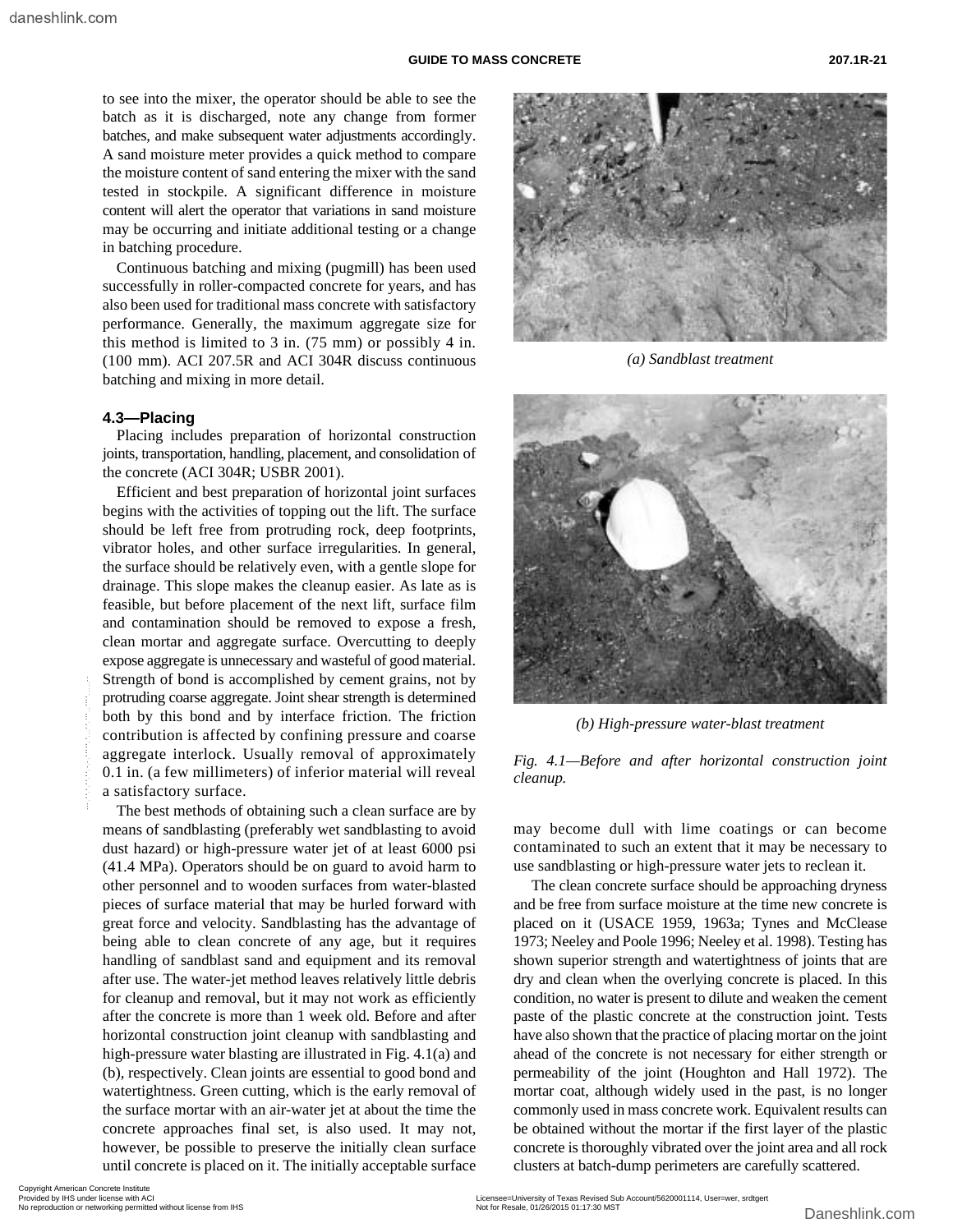#### **207.1R-22 ACI COMMITTEE REPORT**



*Fig. 4.2—Placement of mass concrete by conveyor belt.*

Selection of equipment for transporting and placing mass concrete is strongly influenced by the maximum size of the aggregate. Concrete for mass placements, such as in dams, often contains cobbles, which are defined as coarse-aggregate particles larger than 3 in. (75 mm) and smaller than 12 in. (300 mm). The tendency of cobbles to segregate from the mixture as a result of their greater inertia when in motion may dictate the use of large, 2 to 12 yd<sup>3</sup> (1.5 to 9 m<sup>3</sup>) capacity buckets. Railcars, trucks, cableways, cranes, or some combination of these, may be used to deliver the buckets to the point of placement. For concrete containing coarse aggregate  $\overline{3}$  in. (75 mm) and larger, a bucket size of 4 to 8 yd<sup>3</sup> (3 to 6 m<sup>3</sup>) is preferable because smaller buckets do not discharge as readily, and each delivery is too small to work well with a high-production placement scheme. On the other hand, the  $12 \text{ yd}^3$  (9 m<sup>3</sup>) bucket puts such a large pile in one place that much of the crew's time is devoted to vibrating for spreading instead of for consolidation. To preclude these piles being larger than 4 yd<sup>3</sup> (3 m<sup>3</sup>), one agency requires controllable discharge gates in buckets carrying more than 4  $yd^3$  (3 m<sup>3</sup>). Extra care should be taken to ensure ample vibration deep in the center of these piles and at points of contact with concrete previously placed. Mass concrete of proper mixture proportions and low slump does not separate by settlement during such transportation over the short distances usually involved. Care should be taken, however, to prevent segregation at each transfer point. Fax:  $R_2$ ,  $L_2$ -Phinemest of mast concert by conveyors about the managed so that concerts is concert is a stochastic transportion of the matima size of the matima size of the matima size of the matima size of the matima

Mass concrete may also be transported in dumping rail cars and trucks and placed by use of conveyors. Cranes equipped with telescoping conveyors, termed "creter cranes," are widely used for the placement of modern mass concrete (Fig. 4.2). Placing mass concrete with conveyors has been most successful and economical when the aggregate size is 4 in. (100 mm) or less. The point of discharge from conveyors should be managed so that concrete is discharged onto fresh concrete and immediately vibrated to prevent stacking. Placement of mass concrete by conveyor is shown in Fig. 4.2. Additional information on placing concrete with conveyors is contained in ACI 304.4R.

Large building foundations and other very large monolithic concrete structures are considered mass concrete. Availability and job conditions may preclude the use of preferable aggregates larger than 1-1/2 in. (37.5 mm) or specialized placement equipment. Concrete in such structures may be placed with more conventional equipment, such as smaller crane buckets, concrete pumps, or conveyors. The selection of placing equipment should be predicated on its ability to successfully place concrete that has been proportioned for mass concrete considerations as defined in Section 2.7, which emphasizes the reduction of heat evolution. Placing capacity should be great enough to avoid cold joints and undesirable exposure to extremes of heat and cold at lift surfaces. This is usually accomplished by using many pieces of placing equipment. Additional information on pumping of concrete is contained in ACI 304.2R.

Mass concrete is best placed in successive layers. The maximum thickness of the layer depends on the ability of the vibrators to properly consolidate the concrete. Six in. (150 mm) diameter vibrators produce satisfactory results with 4 to 6 in. (100 to 150 mm) nominal maximum-size aggregate and less than 1-1/2 in. (40 mm) slump in layers 18 to 20 in. (460 to 510 mm) thick placed with 4 to 8  $yd^3$  (3 to 6 m<sup>3</sup>) buckets. Smaller-diameter vibrators will produce satisfactory results with 3 to 4 in. (75 to 100 mm) nominal maximum-size aggregate and less than 2 in. (50 mm) slump placed in 12 to 15 in. (300 to 380 mm) layers with smaller buckets. Shallower layers, rather than deeper layers, give better assurance of satisfactory consolidation and freedom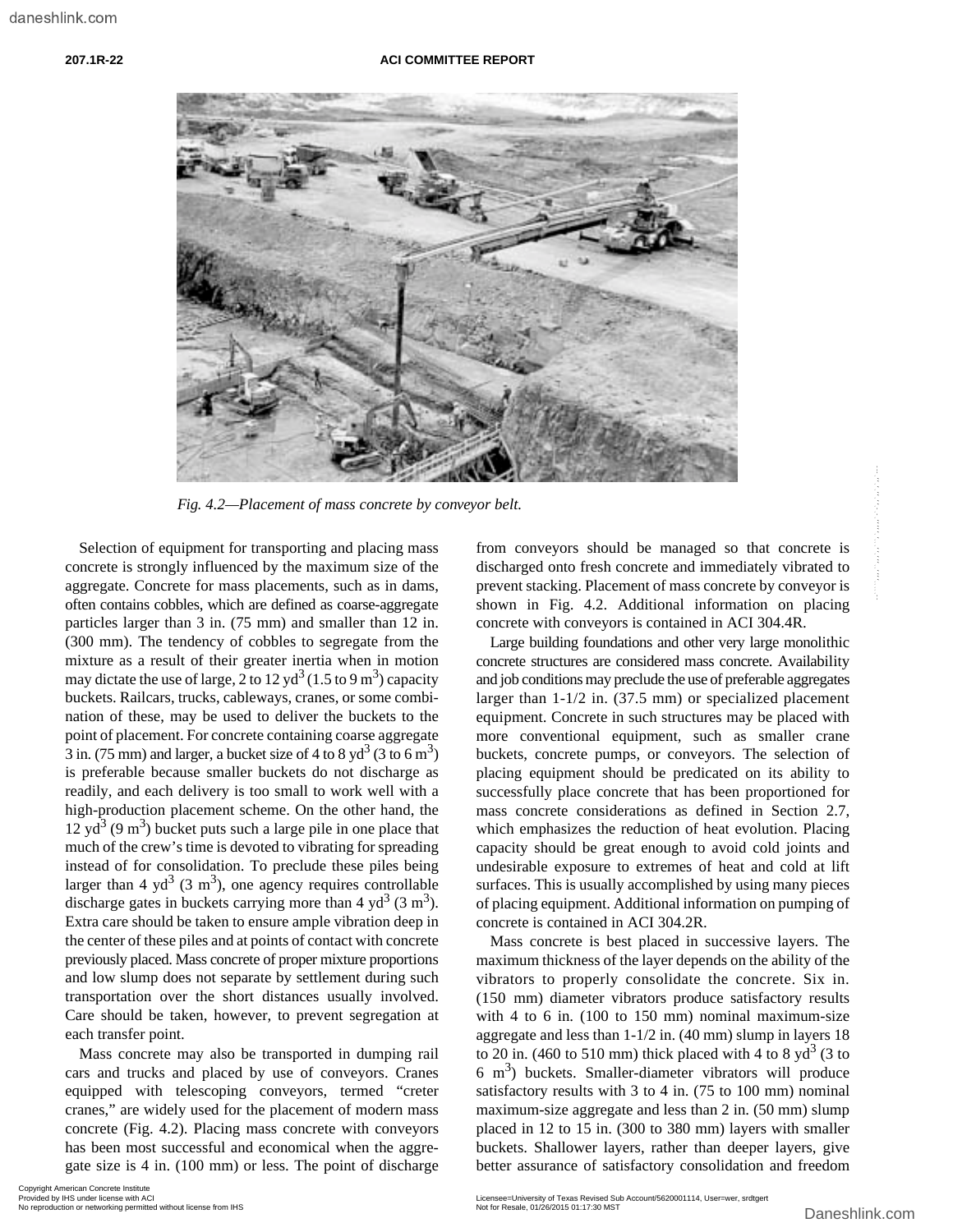from rock pockets at joint lines, corners, and other form faces, as well as within the block itself.

The layer thickness should be an even fraction of the lift height or of the depth of the block. The layers are carried forward in a stair-step fashion in the block by means of successive discharges, so there will be a setback of approximately 5 ft (1.5 m) between the forward edges of successive layers. Placement of the steps is organized to expose a minimum of surface to lessen warming of the concrete in warm weather and reduce the area affected by rain in wet weather. A setback greater than 5 ft (1.5 m) unnecessarily exposes cold concrete to heat gain in warm weather and, in rainy weather, increases the danger of water damage. A narrower setback will cause concrete above it to sag when the step is vibrated to make it monolithic with the concrete placed later against that step. This stepped front progresses forward from one end of the block to the other until the form is filled and the lift placement is completed.

Vibration is the key to the successful placement of mass concrete, particularly when the concrete is low slump and contains large aggregate (Tuthill 1953). Ineffective equipment is more costly to the builder because of a slower placing rate and the hazard of poor consolidation. Vibration should be systematic and should thoroughly cover and deeply penetrate each layer. Particular attention should be paid to ensure full vibration where the perimeters of two discharges join because the outer edge of the first batch is not vibrated until the next batch is placed against it. The two discharges can then be vibrated monolithically together without causing either edge to flow downward. Proper vibration of large aggregate mass concrete is shown in Fig. 4.3. To ensure proper consolidation, the vibrators should penetrate the lower layer for 2 to 4 in. (50 to 100 mm) and be maintained in a vertical position at each penetration during vibration. To prevent imperfections along lift lines and layer lines at form faces, these areas should be systematically deeply revibrated as each layer advances from the starting form, along each of the side forms, to the other end form. Any visible clusters of separated coarse aggregate should be scattered on the new concrete before covering with additional concrete. Vibration is unlikely to fill and solidify unseparated aggregate clusters with mortar. During consolidation, the vibrators should remain at each penetration point until large air bubbles have ceased to rise and escape from the concrete. The average time for one vibrator to fully consolidate a 1 yd<sup>3</sup> (3/4 m<sup>3</sup>) of concrete may be as much as 1 min  $(80 \text{ s for } 1 \text{ m}^3)$ . Overvibration of low-slump mass concrete is unlikely. To simplify cleanup operations, the top of the uppermost layer should be leveled and made reasonably even by means of vibration. Holes from previous vibrator insertions should be closed. Large aggregate should be almost completely embedded, and boards should be laid on the surface in sufficient number to prevent deep footprints. Ample and effective vibration equipment should be available and in use during the placement of mass concrete. Specific recommendations for mass concrete vibration are contained in ACI 309R.

Mass concrete for underwater placements is done without vibration. Generally, the mixture is proportioned with a



*Fig. 4.3—Consolidation of low-slump mass concrete placed by bucket.*

relatively high cementitious materials content and a reduced aggregate size to promote the required lateral flow of the mixture after the mixture is introduced into the placement area by tremie pipe or pumpline. It is more common to incorporate an antiwashout admixture and water-reducing admixtures into the mixture to increase the flow of the mixture, decrease disassociation of the paste, and increase consolidation of the mixture. Typical applications include bridge pier tremie seals, repair of stilling basins and other in-water structures, and placement of float-in structures.

#### **4.4—Curing**

Mass concrete is best cured with water, which provides additional cooling benefit in warm weather. In cold weather, little curing is needed beyond the moisture provided to prevent the concrete from drying during its initial protection from freezing; however, the concrete should not be saturated when it is exposed to freezing. In above-freezing weather, when moisture is likely to be lost from the concrete surfaces, mass concrete should be water-cured for at least 14 days, or up to twice this time if pozzolan is used as one of the cementitious materials. Except when insulation is required in cold weather, surfaces of horizontal construction joints should be kept moist until the wetting will no longer provide beneficial cooling. Curing should be stopped long enough to ensure that the joint surface is free of water but still damp and clean before new concrete is placed. The use of a liquid-membrane curing compound is not the best method of curing mass concrete, but is applicable where moist curing is not practical, such as in below-freezing conditions or where the application of water may damage prepared foundations or impede work. If used on construction joints, it should be completely removed by sandblasting or water-blasting to prevent reduction or loss of bond.

#### **4.5—Forms**

Forms for mass concrete have the same basic requirements for strength, mortar-tightness, accuracy of position, and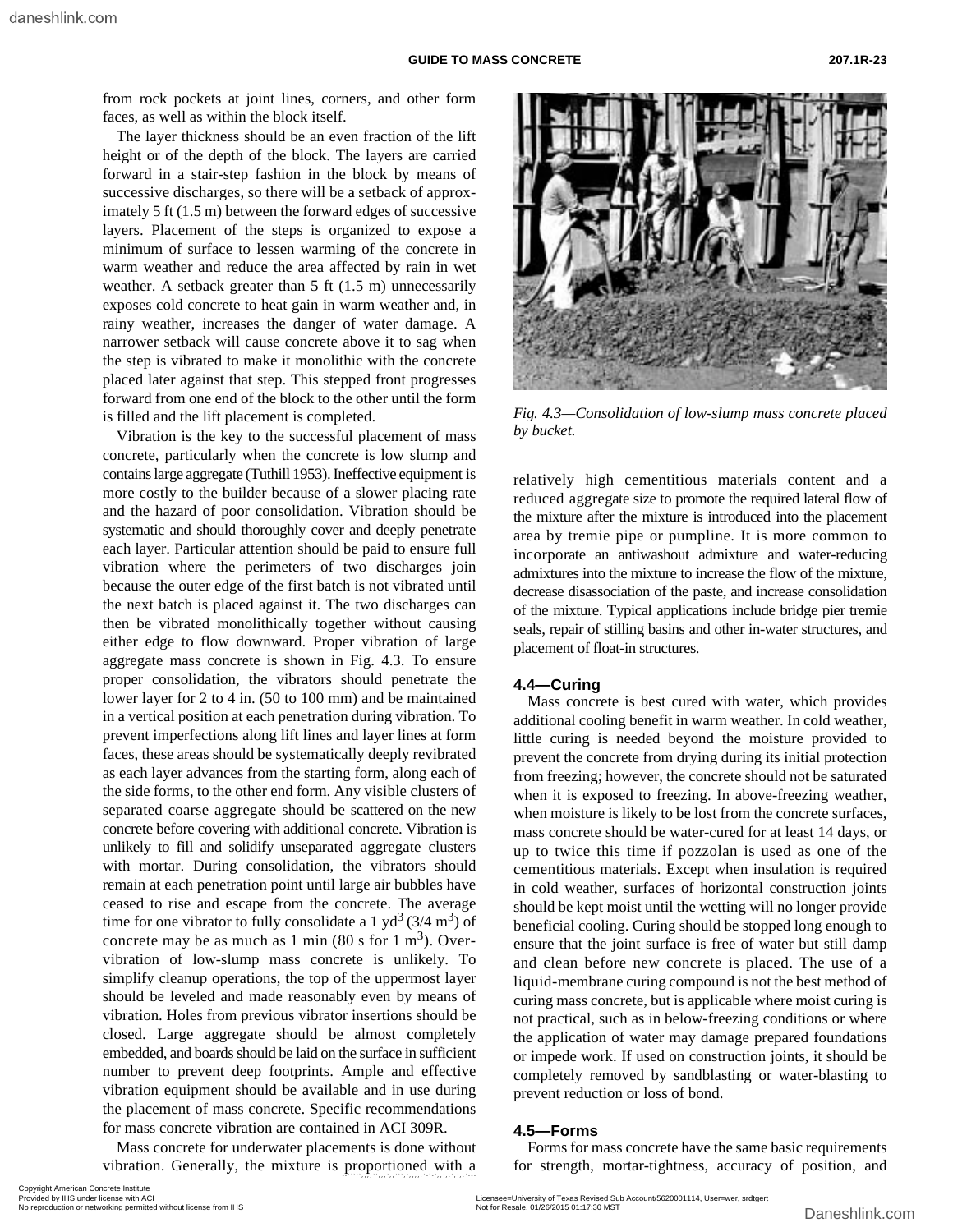generally good surface condition as those described in Hurd (1995). Formwork for mass concrete may differ somewhat from other formwork because of the comparatively low height normally required for each lift. There may be some increase of form pressures due to the use of low-temperature concrete and the impact of dumping large buckets of concrete near the forms, despite the relieving effect of the generally low slump of mass concrete. Form pressures depend on the methods used and the care exercised in placing concrete adjacent to the form. For this reason, it is recommended that 100% of equivalent hydrostatic pressure plus 25% for impact be used for design of mass concrete forms.

Form ties connected to standard anchors in the previous lift and braces have long been used. Many large jobs are now equipped with forms supported by cantilevered strongbacks anchored firmly into the lift below. Additional support of cantilevered forms may be provided by form ties, particularly when the concrete is low in early strength. Cantilevered forms are raised by hydraulic, air, or electric jacking systems. Care should be taken to avoid spalling concrete around the anchor bolts in the low-early-strength concrete of the lift being stripped of forms because these bolts will be used to provide horizontal restraint in the next form setup. High-lift, mass concrete formwork is comparable to that used for standard structural concrete work except that ties may be 20 to 40 ft (6 to 12 m) long across the lift rather than 20 to 40 in. (0.5 to 1.0 m). To facilitate placement by bucket, widely spaced large-diameter, high-tensile-strength ties should be used to permit passage of the concrete buckets.

Beveled grade strips and 1 in. (25 mm) or larger triangular toe fillets can be used to mask offsets that sometimes occur at horizontal joint lines. This will generally improve the appearance of formed surfaces. When used at the top and bottom of the forms, this can create an effective and aesthetically pleasing groove. A 1 in. (25 mm) or larger chamfer should also be used in the corners of the forms at the upstream and downstream ends of construction joints for the sake of appearance and to prevent chipping of the edges; otherwise, sharp corners of the block are often damaged and cannot be effectively repaired. Such chamfers also prevent pinching and spalling of joint edges caused by high surface temperatures. net or standard structural concrete work except that ties<br>
my be 20 to 40 in (0.5 to 12 m) long across the lift rather than total heat generated with<br>
20 to 40 in (0.5 to 10 m). To facilitatte placement the bucket<br>
widely

Sloping forms, when used, often extend over the construction joint to the extent that it is difficult to position buckets close enough to place and adequately consolidate the concrete. Such forms may be hinged so the top half can be held in a vertical position until concrete is placed up to the hinged elevation. The top half is then lowered into position, and concrete placement is continued. Sloping forms are subject to less outward pressure, but uplift should be considered in their anchorage.

A common forming problem for spillway sections of gravity dams is encountered in the sloping and curved portions of the crest and bucket. These slopes range from horizontal to approximately 1.5 to 1.0 vertical at the transition where regular fixed forms can be used. The curved or sloped surfaces are effectively shaped and the concrete is thoroughly consolidated by means of temporary holding forms rather

than using screed guides and strikeoff. With no strikeoff involved, the regular mass concrete face mixture is as readily used as one with small aggregate, unless a different concrete mixture is required on the spillway face for durability reasons. The desired shape is achieved with strong, solidly anchored ribs between which rows of form panels are placed row-on-row upward as the lift space is filled. The rows of form panels are removed starting row-on-row at the bottom when the concrete will no longer bulge out of shape but is still responsive to finishing operations (Tuthill 1967). Considerable time and labor are saved by this method, and it enables the concrete to be well consolidated by vibration and very accurately shaped and finished.

#### **4.6—Height of lifts and time intervals between lifts**

From the standpoint of construction, the higher the lift, the fewer the construction joints; with 7.5 ft (2.3 m) lifts, there are only two-thirds as many joints as when 5 ft (1.5 m) lifts are used. With regard to past experience of hardened concrete temperature in cold weather, the shallower the lift, the higher the percentage of the total heat of hydration that will escape before the next lift is placed. In hot weather with lean mixtures and precooling, the opposite may be true. When lift thickness is increased above 10 ft (3 m), heat losses from the upper surface become a decreasing percentage of the total heat generated within the full depth of the lift. Hence, with very deep lifts, the internal temperature reached by the concrete is not significantly influenced by the length of the time interval between lifts. In such extreme cases, continuous placing in high lifts may be preferable, especially as a means of minimizing joint cleanup, preventing cracking, or permitting the use of slipforms, such as for massive piers. In large blocks, such as in dam construction, the loss of heat from a lift surface in cold weather does not justify extended exposure. A long exposure of lift surfaces to changes in ambient temperature may initiate cracking. This can defeat an otherwise successful crack-prevention program. Where thermal-control crack-prevention procedures are being used, the best construction schedule consists of regular placement on each block, at the shortest time interval, with the least practical height differential between adjacent blocks.

Control of temperature rise is a design function; therefore, lift heights and placing frequency should be shown on drawings and in specifications. Influencing factors are size and type of massive structure, concrete properties and cement content, prevailing climate during construction and in service, construction schedule, and other specified temperature controls. Lift heights range from 2-1/2 ft (0.75 m) for multiple lifts just above foundations to 5 and 7-1/2 ft (1.5 and 2.3 m) in many gravity dams, and to 10 ft (3 m) or more in thin arch dams, piers, and abutments.

High-lift mass concrete construction was adopted by some authorities, particularly in Canada during the 1950s and 1960s, in an attempt to reduce potential leak paths and minimize cracking in dams built in cold, and even subzero, weather. The procedure is no longer in common usage. In its extreme form, the method provides for continuous placing of lifts up to 50 ft (15 m) high using wood or insulated forms with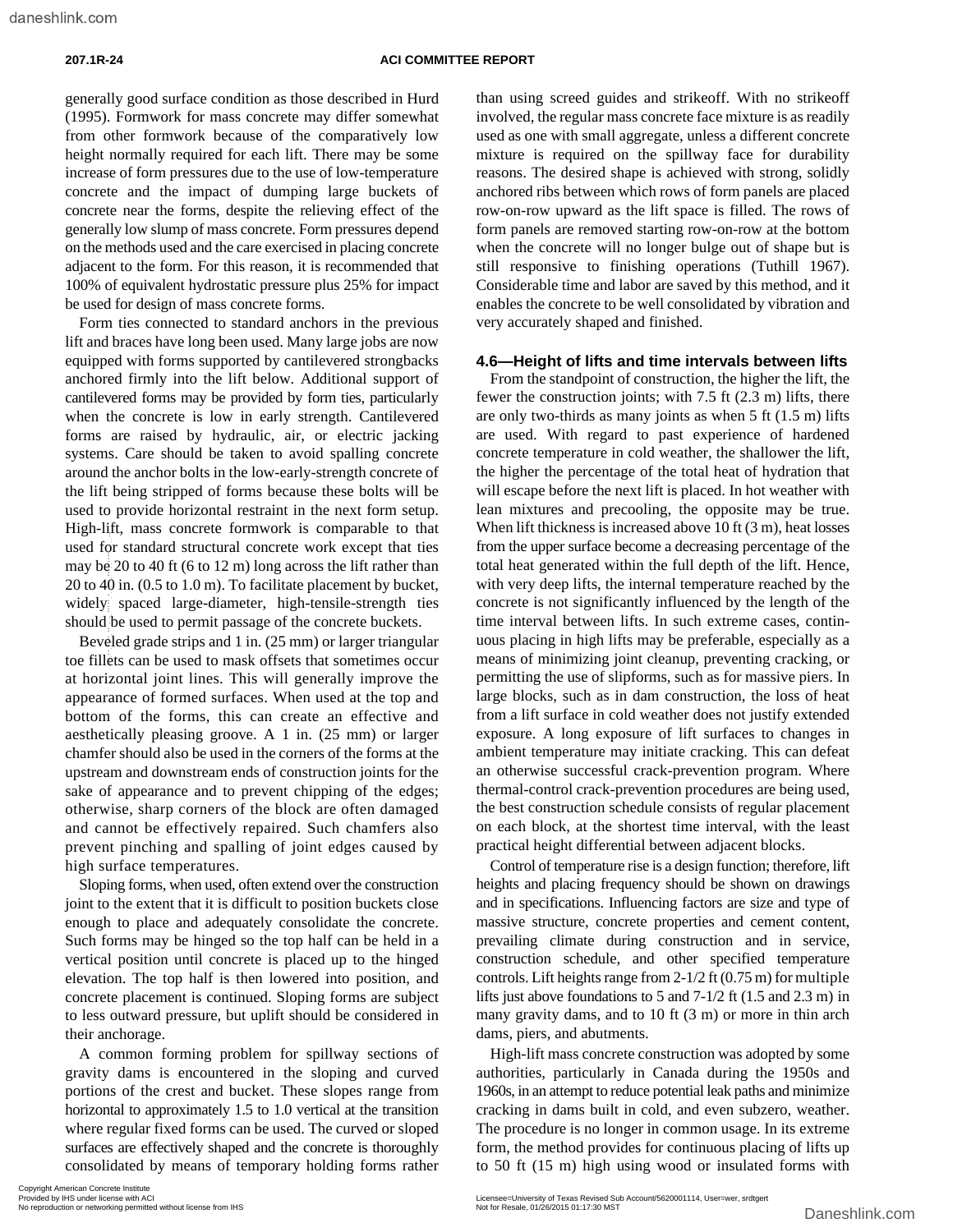housings and steam heat. Under these placing conditions, the adiabatic temperature rise of the concrete and the maximum temperature drop to low stable temperatures are approximately equal. For control of cracking, most design criteria restrict this maximum drop to 25 to 35  $\mathrm{P}$  (14 to 19  $\mathrm{C}$ ). Design requirements can be met under these conditions by controlling, through mixture proportioning, the adiabatic rise to these levels (Klein et al. 1963). With precooled 50 °F (10 °C) mass concrete of low cement content in a warm climate, ambient heat removes the advantage of shallower lifts and is the reason  $7-1/2$  ft  $(2.3 \text{ m})$  or even 10 ft  $(3 \text{ m})$  lifts have been permitted by specifications on several dam projects in recent years.

#### **4.7—Cooling and temperature control**

Currently, it is common practice to precool mass concrete before placement. Efficient equipment is now available to produce such concrete at temperatures less than 45  $\rm{°F}$  (7  $\rm{°C}$ ) in practically any summer weather. The simple expedient of using finely chipped ice instead of mixing water and shading damp (but not wet) aggregate will reduce the concrete placing temperature to a value approaching 50  $\rm{°F}$  (10  $\rm{°C}$ ) in moderately warm weather. To permit maximum use of ice in place of mixing water, fine aggregate should be drained to a water content of not more than 5%. Steel aggregate storage bins and aggregate piles should be shaded as illustrated in Fig. 4.4. Aggregates can be cooled by evaporation through vacuum, inundation in cold water, cold air circulation (ACI 207.4R; ACI 305R), or liquid nitrogen. Figure 4.5 shows the cooling of coarse aggregate by spraying and inundation with chilled water immediately before placing in the batch plant bins. To obtain full advantage of the low placing temperature, the concrete should be protected from higher ambient temperature conditions during the first few weeks after placement to reduce temperature rise in the concrete and to reduce the thermal differential tending to crack the surface later when much colder ambient conditions may occur. During placement in warm weather, absorption of heat by cold concrete can be minimized by placing at night, managing placement so that minimum areas are exposed, and, if placement will be in the sun, by fog-spraying the work area. Much can be done during the curing period to prevent heating and to remove heat from the hardening concrete, including use of steel forms, shading, and water curing. Embedded pipe cooling can be used to control the rise in concrete temperature in restrained zones near foundations when maximum temperatures cannot be limited by other, less-expensive cooling measures. Embedded pipe cooling is also normally required to ensure at least the minimum opening of contraction joints needed when grouting joints in dams is necessary. Aggregate and concrete precooling, insulation, protection from high ambient temperature, and postcooling considerations and recommendations are provided in ACI 207.4R. bus. To obtain full advantage of the low placing temperature,<br>
the concrete should be protected from higher ambient model in the concrete and to<br>
reduct the thremal differential tending to crack the surface case for<br>
late

#### **4.8—Instrumentation**

The specific goals of data collection, transmittal, processing, review, and action procedures are to provide accurate and timely evaluation of data for potential remedial action relating to the



*Fig. 4.4—Metal cover over drained fine aggregate stockpile to reduce heat absorption.*



*Fig. 4.5—Cooling coarse aggregate by chilled water spray and inundation.*

safety of a structure. For credibility, enough instruments should be installed to provide confirmation of all important data. It is often desirable to use more than one type of instrument to facilitate the analysis. Instrumentation is also required in cases where it is necessary to correlate with or confirm an unusual design concept related to either the structure or the service condition, or where the instrumentation results may lead to greater refinements for future design.

Instrumentation should be part of the design and construction of any mass concrete structure wherever a future question may arise concerning the safety of the structure. Also, preparations essential for an accurate evaluation of the instrumentation results should be made through long-term, laboratory-sample studies to determine progressive age relationships for properties of the actual project concrete (refer to Chapter 3).

Factors or quantities that are often monitored in mass concrete dams and other massive structures include structural displacements, deformations, settlement, seepage, piezometric levels in the foundation, and uplift pressures within the structure. A wide variety of instruments can be used in a comprehensive monitoring program. Instruments installed in mass concrete in the United States have been primarily of the unbonded resistance-wire or Carlson-type meter and vibrating wire,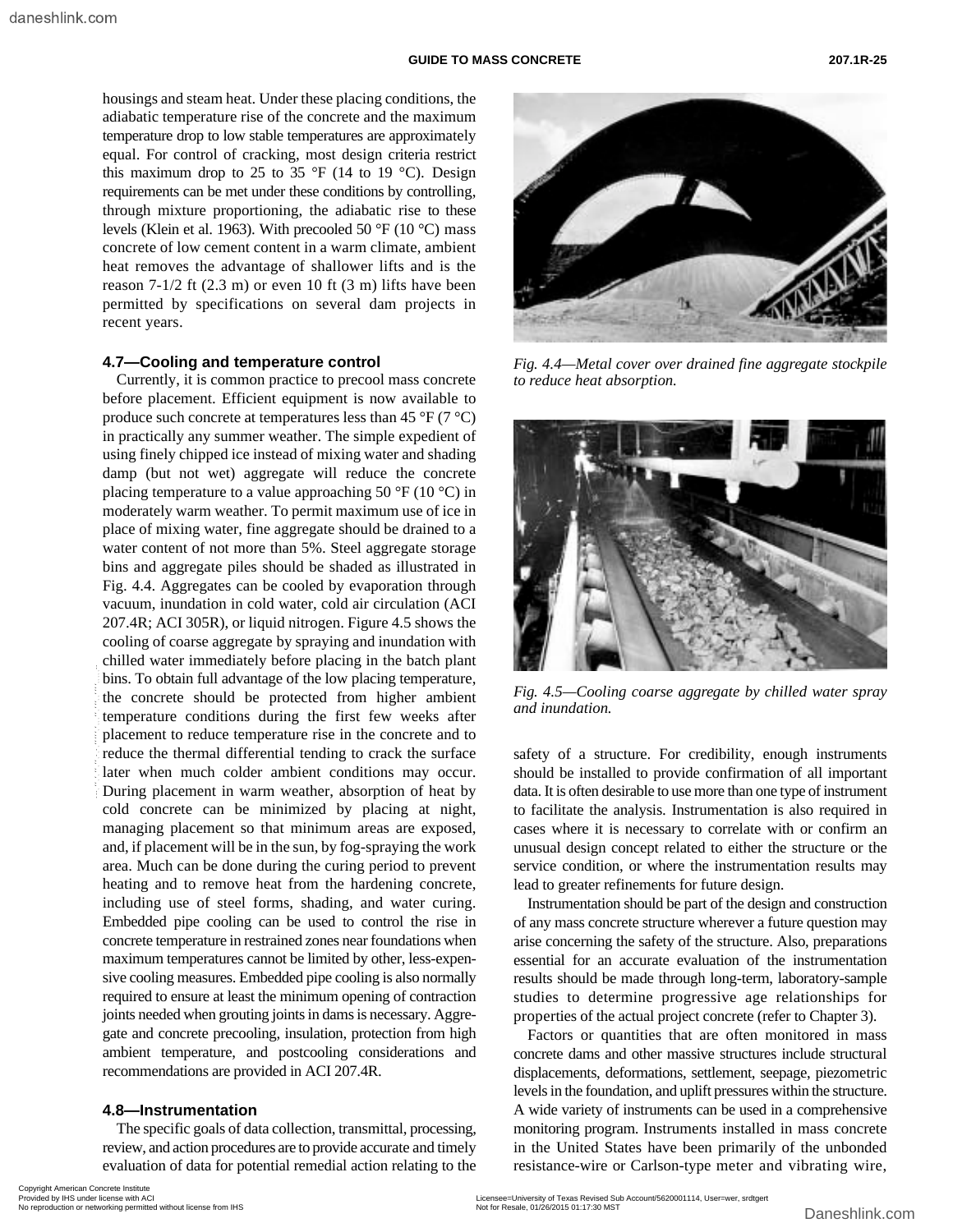although a wide variety of instruments is being incorporated in current projects. Some of the instruments available for use are: hydrostatic pressure measuring devices, pressure or stress measuring devices, seepage measurement devices, internal movement measuring devices, surface movement measuring devices, and vibration measuring devices. Instrumentation systems should include provisions for automated collection of instrumentation data, remote access to data, and, where applicable, real-time monitoring of structural performance. Several manuals on instrumentation of concrete dams are available (USACE 1980, 1985; USSD 2002; U.S. Bureau of Reclamation 1987).

*Hydrostatic pressure measuring devices*—These are generally piezometers, operating either as closed or open systems, or closed-system Bourdon-type pressure monitoring systems. Closed-system piezometers consist of vibratingwire units or Carlson-type devices, whereas open-system devices used are commonly called observation wells. A variation of the closed system unit is the well or pipe system, which is capped so that a Bourdon-type gauge may be used for directly reading water pressure. Some similar systems use pressure transducers rather than Bourdon gauges to measure the pressure. Other types of piezometers are available, but have not been used in concrete dams. These other types include hydrostatic pressure indicators, hydraulic twin-tube piezometers, pneumatic piezometers, porous-tube piezometers, and slotted-pipe piezometers.

*Pressure or stress measuring devices—*Four types have been used: Gloetzl cell, Carlson load cell, vibrating-wire gauges, and flat jacks. The Gloetzl cell operates hydraulically to balance (null) a given pressure, while the Carlson load cell uses changing electrical resistance due to wire length changes caused by applied pressure. The vibrating-wire gauge, a variation of the Carlson cell, measures the change in vibration frequency caused by strain in a vibrating wire. The flat jacks use a Bourdon-tube gauge to measure pressures.

*Seepage measurement devices—*Commonly used seepage monitoring devices include quantitative devices that include weirs, flow meters, Parshall flumes, and calibrated catch containers. Flowmeters and pressure transducer devices are also sometimes used to determine quantity of flow in a pipe or open channel.

*Internal movement measuring devices—*These are used to obtain measurements of relative movements between the structure and the abutments, foundations, or both. The devices consist of essentially horizontal and vertical measurements using calibrated tapes, single-point and multipoint borehole extensometers, joint meters, plumb lines, dial gauge devices, Whittemore gauges, resistance gauges, tilt meters, and inclinometer/deflectometers. Strain meters and no-stress strain devices may also be used for measuring internal movements.

*Surface movement measuring devices—*External vertical and horizontal movements are measured on the surfaces of structures to determine total movements with respect to a fixed datum located off the structure. Reference points may be monuments or designated points on a dam crest, on the upstream and downstream faces, on the toe of a dam, or on rotational movements of the dam are of interest. Surface movements are usually observed using conventional level and position surveys. The position surveys may be conducted using triangulation, trilateration, or collimation techniques. Individual measurement devices include levels, theodolites, calibrated survey tapes, electronic distance measuring (EDM) devices, and associated rods or targets.

*Vibration measuring devices*—Various commercially available instruments include the strong motion accelerograph and the peak-recording accelerograph.

Unbonded resistance-wire or Carlson-type meters include strain meters, stress meters, joint meters, deformation meters, pore pressure cells, and reinforcement meters. In each of these devices, two sets of unbonded steel wires are arranged so that when subjected to the action to be measured, one set increases in tension, while the other decreases. A test set, based on the Wheatstone Bridge, measures resistance and resistance ratios from which the temperature and the strain and stress can be determined. These instruments embedded in fresh concrete are relatively durable in service, provide a stable zero reading, maintain their calibration, and are constructed so as to be dependable for a long time.

To properly monitor the performance of a mass concrete structure, it is often necessary to collect instrumentation data over extended periods. The monitoring equipment should be as simple, rugged, and durable as possible and be maintained in satisfactory operating condition. The instruments should be rugged enough to be embedded in fresh concrete. When measuring strain, the instruments should be at least three times the length of the largest particle in the fresh concrete. Because they contain electrical-sensing elements, they should not only be waterproof, but all material should be resistant to the alkalies in concrete. The necessity of maintaining proper operational characteristics creates many problems. Even a simple surface-leveling point may be subject to damage by frost action, traffic, maintenance operations on the crest, or vandalism. Observation wells and most piezometers can be damaged by frost action, caving, corrosion of material used for casing, loss of measuring equipment in the hole, and by vandals dropping rocks into the holes. Unless special precautions are taken, the average life of installations of these types may be significantly reduced. To minimize damage, the tops of measuring points and wells should be capped and locked and should be as inconspicuous and close to the surrounding surface as possible. Locations of installations should not be immediately adjacent to roads, trails, or water channels, and noncorrosive material should be used wherever possible.

Concrete surfaces may be subjected to excessive stresses and cracking that will make stress or strain measurements obtained from surface-mounted instrumentation meaningless. Reliable measurements of strain and stress should come from electrical measuring instruments embedded far enough from the surface to avoid the effects of daily temperature cycles. Embedded instruments are generally accessed by means of conducting cables leading to convenient reading stations located in dam galleries or at the surface of other mass concrete structures.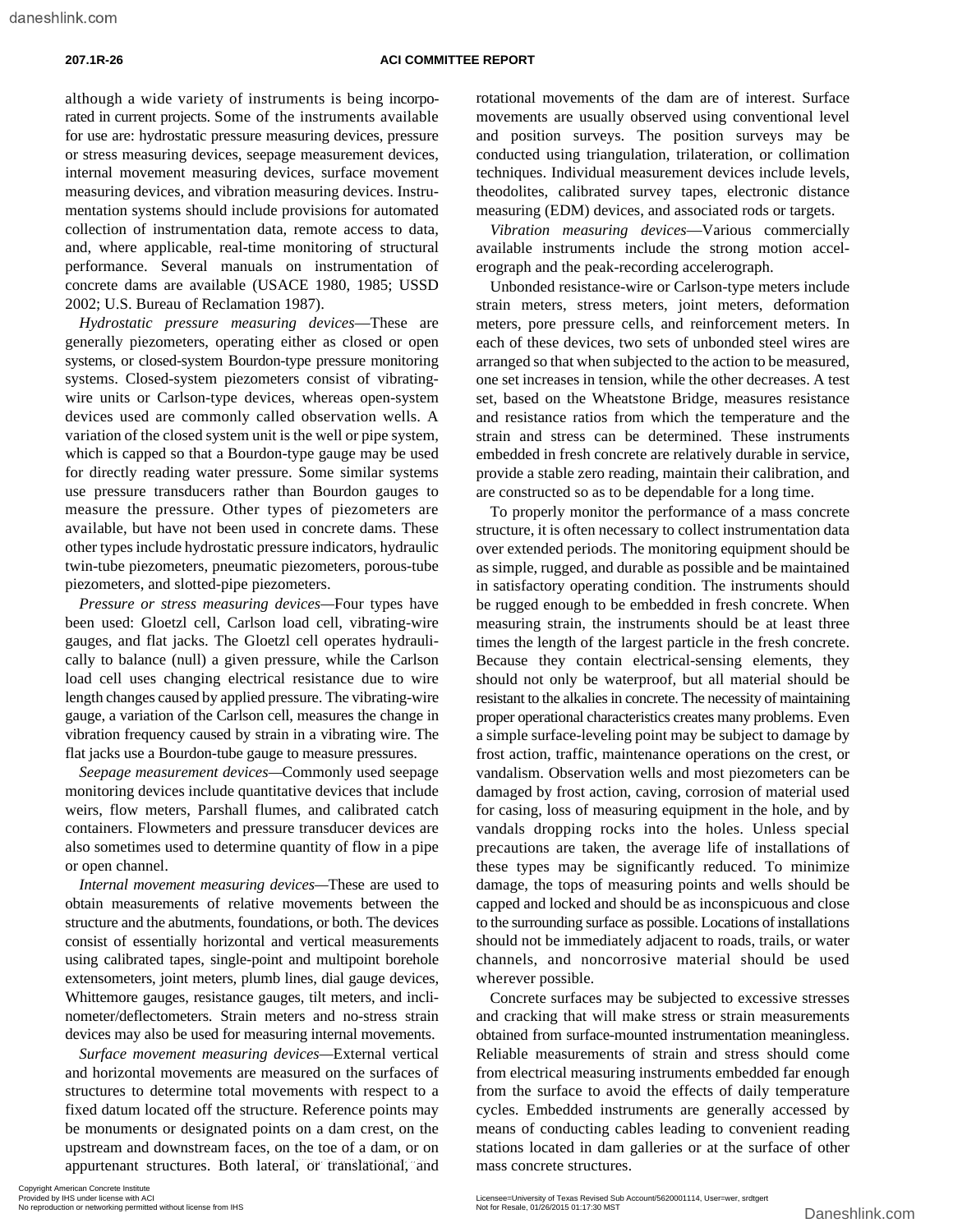If certain types of piezometer tubing are used, there are certain microbes that can live and proliferate within the tubes unless the water in the system is treated with a biological inhibitor. Some antifreeze solutions previously placed in systems develop a floc that results in plugging of the tubes. Also, in certain environments, material in some gauges may corrode and render them useless.

Many devices are removable and may be calibrated on a regular basis; however, most instrumentation is fixed in place and is not repairable when damage or malfunctioning is discovered. Fixed devices can generally only be replaced from the surface by devices installed in drilled holes and are, therefore, usually not replaceable. Other devices, such as surface monuments, are replaceable to some extent.

#### **4.9—Grouting contraction joints**

With increasingly effective use of cold concrete as placed, and especially when narrow shrinkage slots are left and later filled with cold concrete, some may question whether contraction-joint grouting serves much purpose for high thin-arch dams because a little downstream cantilever movement will bring the joints into tight contact. Nevertheless, grouting relieves later arch and cantilever stresses by distributing them more evenly, and it remains general practice to grout contraction joints in such dams.

In recent decades, the transverse contraction joints in most gravity dams have not been grouted. It was considered that an upstream waterstop backed up by a vertical drain would prevent visible leakage, that grout filling was unnecessary because there was no transverse stress, and that money would be saved. In recent years, however, the appearance of some transverse cracks, generally parallel to the contraction joints, has prompted reconsideration of the grouting of contraction joints in gravity dams. Intermediate cracks can start on the upstream face and be propagated farther into the dam, and sometimes through it, due to the cold temperature and high pressure of deep reservoir water. Its coldness cools the interior concrete at the crack and further opens it. Transverse cracks should be repaired before reservoir filling if at all possible. If the transverse joints are filled with grout, a surface crack opening somewhere on the upstream face may have effective resistance against propagation and further opening.

Where there is reason to grout contraction joints, a program of precooling and postcooling should be arranged to provide a joint opening of at least 0.04 in. (1 mm) to ensure complete filling with grout even though, under special test conditions, grout may penetrate much narrower openings. The grouting system can be designed in such a way as to allow either just one or two grouting operations (when the width of the opening is near its maximum) or several operations when the first joint filling has to be performed before the maximum opening is reached and there is no provision for postcooling. Warner (2004) describes the grouting systems and grouting operations for grouting contraction joints. Silveira et al. (1982) describe a grouting system that employs packers to permit reuse of the piping system. The use of embedded instrumentation across the joints in gravity dams. Intermediate cracks can start on the<br>upstream faces and be propagated farther into the dam, and<br>or network intervention of all specific the created and the permitted may all specific concrete at the

joint is the only way to accurately determine the magnitude of the joint opening (Carlson 1979; Silveira et al. 1982).

#### **CHAPTER 5—REFERENCES 5.1—Referenced standards and reports**

The documents of the various standards-producing organizations referred to in this document are listed below with their serial designation. The documents listed were the latest effort at the time this document was revised. Since some of these documents are revised frequently, the user of this document should check directly with the sponsoring group if it is desired to refer to the latest revision.

#### *American Concrete Institute*

| 116R                      |                                                  |  |  |  |
|---------------------------|--------------------------------------------------|--|--|--|
|                           | <b>Cement and Concrete Terminology</b>           |  |  |  |
| 201.2R                    | Guide to Durable Concrete                        |  |  |  |
| 207.2R                    | Effect of Restraint, Volume Change, and Rein-    |  |  |  |
|                           | forcement on Cracking of Mass Concrete           |  |  |  |
| 207.4R                    | Cooling and Insulating Systems for Mass Concrete |  |  |  |
| 207.5R                    | Roller-Compacted Mass Concrete                   |  |  |  |
| 209R                      | Prediction of Creep, Shrinkage, and Tempera-     |  |  |  |
|                           | ture Effects in Concrete Structures              |  |  |  |
| 210R                      | Erosion of Concrete in Hydraulic Structures      |  |  |  |
| 211.1                     | Standard Practice for Selecting Proportions for  |  |  |  |
|                           | Normal, Heavyweight, and Mass Concrete           |  |  |  |
| 212.3R                    | <b>Chemical Admixtures for Concrete</b>          |  |  |  |
| 221R                      | Guide for Use of Normal Weight and Heavy-        |  |  |  |
|                           | weight Aggregates in Concrete                    |  |  |  |
| 221.1R                    | State-of-the-Art Report on Alkali-Aggregate      |  |  |  |
|                           | Reactivity                                       |  |  |  |
| 224R                      | Control of Cracking in Concrete Structures       |  |  |  |
| 224.1R                    | Causes, Evaluation and Repair of Cracks in       |  |  |  |
|                           | <b>Concrete Structures</b>                       |  |  |  |
| 232.2R                    | Use of Fly Ash in Concrete                       |  |  |  |
| 233R                      | Slag Cement in Concrete and Mortar               |  |  |  |
| 304R                      | Guide for Measuring, Mixing, Transporting, and   |  |  |  |
|                           | <b>Placing Concrete</b>                          |  |  |  |
| 304.2R                    | Placing Concrete by Pumping Methods              |  |  |  |
| 304.4R                    | Placing Concrete with Belt Conveyors             |  |  |  |
| 305R                      | <b>Hot Weather Concreting</b>                    |  |  |  |
| 309R                      | Guide for Consolidation of Concrete              |  |  |  |
| 311.5                     | Guide for Concrete Plant Inspection and Testing  |  |  |  |
|                           | of Ready-Mixed Concrete                          |  |  |  |
| 318/318R                  | Building Code Requirements for Structural        |  |  |  |
|                           | Concrete and Commentary                          |  |  |  |
| <b>ASTM</b> International |                                                  |  |  |  |
| C <sub>94</sub>           | Standard Specification for Ready-Mixed Concrete  |  |  |  |
| C 125                     | Standard Terminology Relating to Concrete and    |  |  |  |
|                           |                                                  |  |  |  |

- Concrete Aggregates
- C 150 Standard Specification for Portland Cement
- C 260 Standard Specification for Air-Entraining Admixtures for Concrete
- C 494 Standard Specification for Chemical Admixtures for Concrete
- C 595 Standard Specification for Blended Hydraulic Cements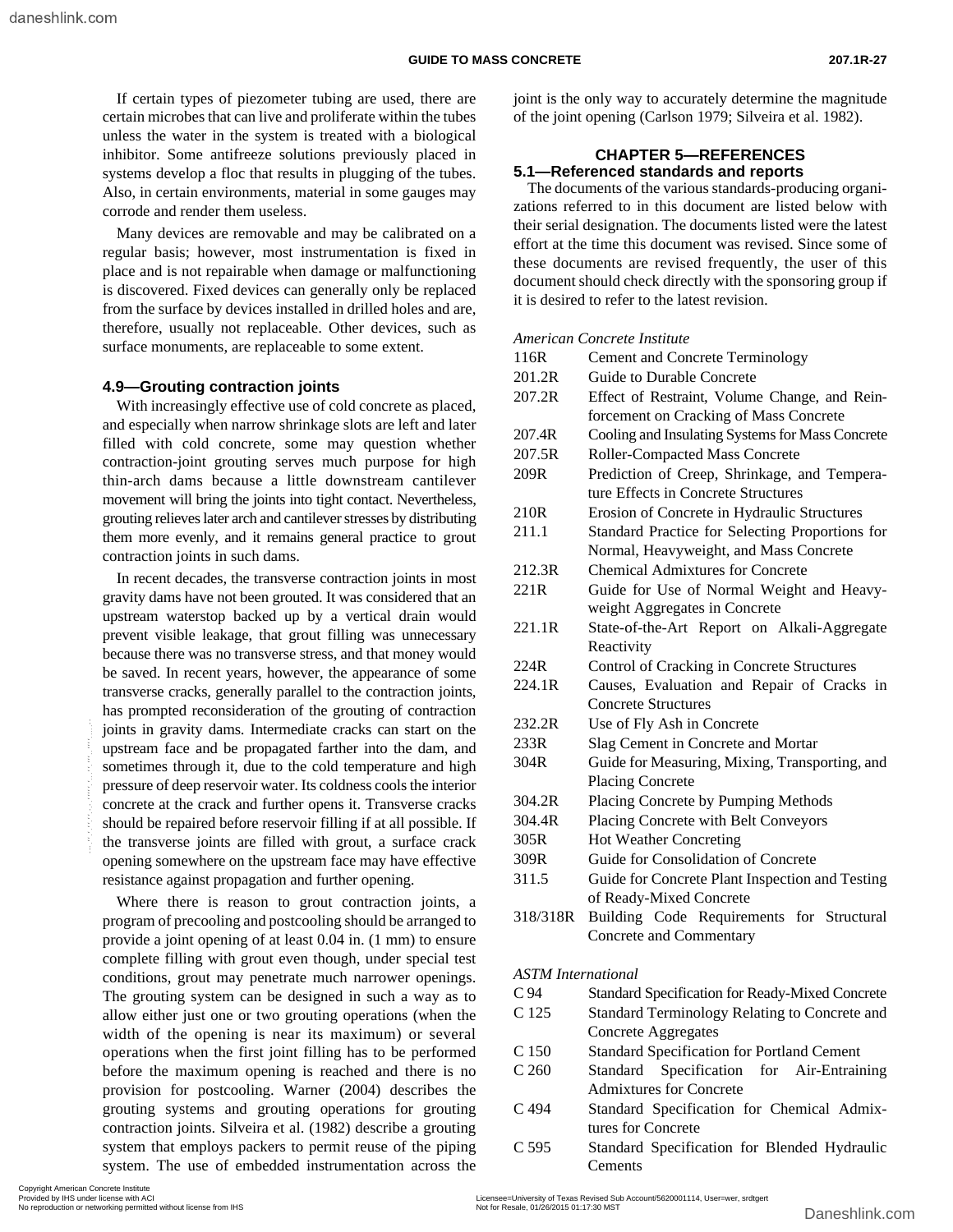#### **207.1R-28 ACI COMMITTEE REPORT**

| C 618 | Standard Specification for Coal Fly Ash and Raw<br>or Calcined Natural Pozzolan for Use in Concrete |
|-------|-----------------------------------------------------------------------------------------------------|
| C 684 | Standard Method for Making, Accelerated<br>Curing, and Testing for Concrete Compression             |
|       | <b>Test Specimens</b>                                                                               |
| C 989 | Standard Specification for Ground Granulated                                                        |
|       | Blast-Furnace Slag for Use in Concrete and                                                          |
|       | <b>Mortars</b>                                                                                      |

C 1157 Standard Performance Specification for Hydraulic Cement

These publications may be obtained from the following organizations:

American Concrete Institute P.O. Box 9094 Farmington Hills, MI 48333-9094 www.concrete.org

ASTM International 100 Barr Harbor Drive West Conshohocken, PA 19428 www.astm.org

### **5.2—Cited references**

Abrams, D. A., 1918, "Design of Concrete Mixtures," LS001, Structural Materials Research Laboratory, Lewis Institute and Portland Cement Association, Chicago, Ill., 24 pp.

ASCE, 2002, "Guidelines for Instrumentation and Measurements for Monitoring Dam Performance," American Society of Civil Engineers, New York.

Bogue, R. H., 1949, "Studies on the Volume Stability of Portland Cement Pastes," *PCA Fellowship Paper* No. 55, National Bureau of Standards, Washington, D.C.

Carlson, R. W., 1979, *Manual for the Use of Strain Meters and Other Instruments in Concrete Structures*, Carlson Instruments, Campbell.

Carlson, R. W.; Houghton, D. L.; and Polivka, M., 1979, "Causes and Control of Cracking in Unreinforced Mass Concrete," ACI JOURNAL, *Proceedings* V. 76, No. 7, July, pp. 821-837. National Bureau of Standards, Washington, D.C.<br>
Carlson, R.W., 1979, Manual for the Use of Strain Meters<br>
Instruments, Campbell.<br>
Carlson, R. W. Houghton, D. L., and Polivka, M., 1979, Carlson, R. W. Houghton, D. L., and C

Davis, R. E., 1963, "Historical Account of Mass Concrete," *Symposium of Mass Concrete*, SP-6, American Concrete Institute, Farmington Hills, Mich., pp. 1-35.

Dusinberre, D. M., 1945, "Numerical Methods for Transient Heat Flow," *Transactions*, American Society of Mechanical Engineers, V. 67, Nov., pp. 703-772.

Farny, J. A., and Kosmatka, S. H., 1997, "Diagnosis and Control of Alkali-Aggregate Reactions in Concrete," IS413, Portland Cement Association, Skokie, Ill., 24 pp.

Ginzburg, T. G.; Zinchenko, N. A.; and Skuortsova, G. F., 1966, "Concrete for Krasnoyarsk Dam," *Gidrotekhnecheskoe Stroitelstvo* (Moscow), No. 2, pp. 6-12. (in Russian)

Graham, J. R., 1978, "Design and Analysis of Auburn Dam—Volume Four, Dynamic Studies," U.S. Bureau of Reclamation, Denver, Colo.

Harboe, E. M., 1961, "Properties of Mass Concrete in Bureau of Reclamation Dams," *Report* No. C-1009, Concrete Laboratory, U.S. Bureau of Reclamation, Denver, Colo., Dec., 6 pp.

Harboe, E. M., 1961, "Properties of Mass Concrete in Bureau of Reclamation Dams," *Report* No. C-1009, U.S. Department of the Interior, Bureau of Reclamation, Division of Engineering Laboratories, Concrete Laboratory Branch, Denver, Colo., Dec. 6.

Harris, D. W.; Mohorovic, C. E.; and Dolen, T. P., 2000, "Dynamic Properties of Mass Concrete Obtained from Dam Cores," *ACI Materials Journal*, V. 97, No. 3, May-June, pp. 290-296.

Hess, J. R., 1992, "Rapid Load Strength Testing for Three Concrete Dams," *Proceedings,* Association of State Dam Safety Officials Annual Conference (Baltimore), Lexington, pp. 187-194.

Higginson, E. C.; Wallace, G. B.; and Ore, E. L., 1963, "Effect of Maximum Size Aggregate on Compressive Strength of Mass Concrete," *Symposium on Mass Concrete*, SP-6, American Concrete Institute, Farmington Hills, Mich., pp. 219-256.

Houghton, D. L., 1969, "Concrete Volume Change for Dworshak Dam," *Proceedings*, ASCE, V. 95, No. PO2, Oct., pp. 153-166.

Houghton, D. L., 1970, "Measures Being Taken for Prevention of Cracks in Mass Concrete at Dworshak and Libby Dams," *Transactions*, 10th International Congress on Large Dams (Montreal), International Commission on Large Dams, Paris.

Houghton, D. L., 1972, "Concrete Strain Capacity Tests— Their Economic Implications," *Proceedings*, Engineering Foundation Research Conference, Pacific Grove, Calif., May, pp. 75-99.

Houghton, D. L., 1976, "Determining Tensile Strain Capacity of Mass Concrete," ACI JOURNAL, *Proceedings* V. 73, No. 12, Dec., pp. 691-700.

Houghton, D. L., and Hall, D. J., 1972, "Elimination of Grout on Horizontal Construction Joints at Dworshak Dam," ACI JOURNAL, *Proceedings* V. 69, No. 3, Mar., pp. 176-178.

Houk, I. E., Jr.; Borge, O. E.; and Houghton, D. L., 1969, "Studies of Autogenous Volume Change in Concrete for Dworshak Dam," ACI JOURNAL, *Proceedings* V. 66, No. 7, July, pp. 560-568.

Hurd, M. K., 1995, *Formwork for Concrete,* SP-4, 6th Edition, American Concrete Institute, Farmington Hills, Mich., 475 pp.

ICOLD, 1964, *Transactions*, 8th International Congress on Large Dams, (Edinburgh), International Commission on Large Dams, Paris, V. 2.

Itaipu Binacional, 1981, "The Itaipu Hydroelectric Project, Design and Construction Features," Dec.

Klein, A.; Pirtz, D.; and Adams, R. F., 1963, "Thermal Properties of Mass Concrete During Adiabatic Curing," *Symposium on Mass Concrete,* SP-6, American Concrete Institute, Farmington Hills, Mich., pp. 199-218.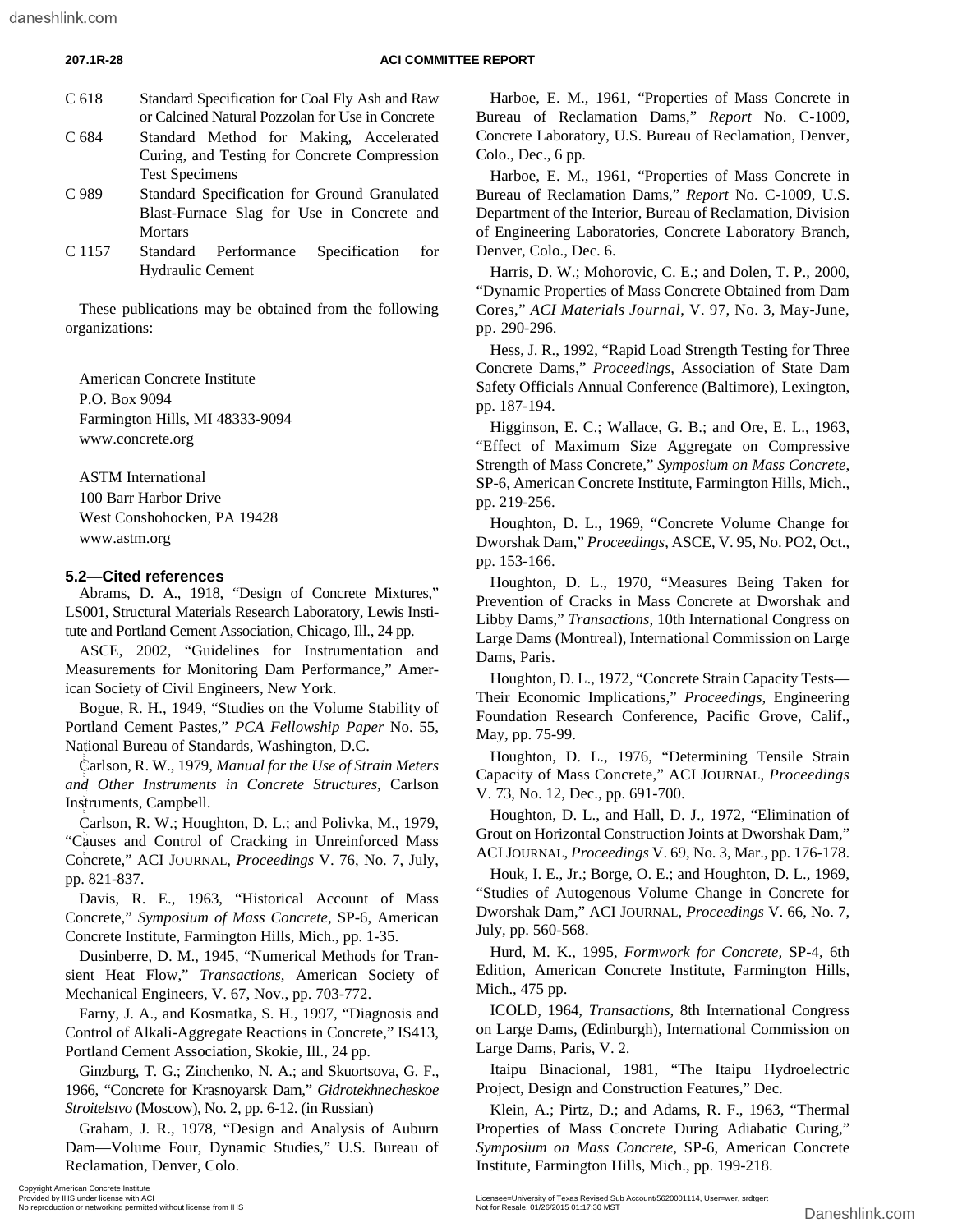Liu, T. C., and McDonald, J. E., 1978, "Prediction of Tensile Strain Capacity of Mass Concrete," ACI JOURNAL, *Proceedings* V. 75, No. 5, May, pp. 192-197.

Mather, B., 1974, "Use of Concrete of Low Portland Cement Content in Combination with Pozzolans and Other Admixtures in Construction of Concrete Dams," ACI JOURNAL, *Proceedings*, V. 71, No. 12, Dec., pp. 589-599.

McLean, F. G., and Pierce, J. S., 1988, "Comparison of Joint Shear Strength for Conventional and Roller-Compacted Concrete," *Roller Compacted Concrete II Proceedings*, ASCE, pp. 151-169.

Neeley, B. D., and Poole, T. S., 1996, "Methods of Preparing Horizontal Construction Joints in Mass Concrete," *TR SL-96-2*, U. S. Army Engineer Waterways Experiment Station, Vicksburg, Miss., 80 pp.

Neeley, B. D.; Poole, T. S.; and Weiss, C. A., 1998, "Methods of Preparing Horizontal Construction Joints in Mass Concrete: Minimizing Laitance," *TR SL-96-2*, Report 2, U. S. Army Engineer Waterways Experiment Station, Vicksburg, Miss., 48 pp.

Neville, A. M., 1996, *Properties of Concrete*, John Wiley and Sons, Inc., 844 pp.

Polivka, M.; Pirtz, D.; and Adams, R. F., 1963, "Studies of Creep in Mass Concrete," *Symposium on Mass Concrete,* SP-6, American Concrete Institute, Farmington Hills, Mich., pp. 257-285.

Polivka, R. M., and Wilson, E. L., 1976, "Finite Element Analysis of Nonlinear Heat Transfer Problems," *SESM Report* No. 76-2, University of California, Berkeley, 98 pp.

Portland Cement Association, 1979, "Concrete for Massive Structures," *Publication* No. IS128T, 24 pp.

Price, W. H., and Higginson, E. C., 1963, "Bureau of Reclamation Practices in Mass Concrete," *Symposium on Mass Concrete*, SP-6, American Concrete Institute, Farmington Hills, Mich., pp. 77-87.

Raphael, J. M., 1984, "Tensile Strength of Concrete," ACI JOURNAL, *Proceedings* V. 81, No. 2, Mar.-Apr., pp. 158-165.

Rhodes, J. A., 1978, "Thermal Properties," *Significance of Tests and Properties of Concrete and Concrete Making Materials*, STP-169B, ASTM International, West Conshohocken, Pa., pp. 242-266.

Saucier, K. L., 1977, "Dynamic Properties of Mass Concrete," *Miscellaneous Paper* No. C-77-6, U.S. Army Engineer Waterways Experiment Station, Vicksburg, Miss., June, 24 pp.

Silveira, J.; Carvalho, R.; Paterno, N.; and Kuperman, S., 1982, "Grouting of Contraction Joints in Concrete Structures at Aqua Vermelha Dam—Instrumentation and Behavior," *Transactions*, 14th International Congress on Large Dams (Rio de Janeiro, 1982), International Commission on Large Dams, Paris. Massive Structures:  $Fubletall$ ,  $\overline{P}$  are Freq. (1994). The Society or networking permitted without an expected in the structure or network Structure (See American Concrete, The Symposium on USACE, 1994 Mass Concrete, SP-6

Steinour, H. H., 1960, "Concrete Mix Water—How Impure Can It Be?" *Journal*, PCA Research and Development Laboratories, V. 2, No. 3, Sept., pp. 32-48.

Tennessee Valley Authority, 1939, "The Norris Project," *Technical Report* No. 1, Knoxville, Tenn.

Tuthill, L. H., 1943, "Developments in Methods of Testing and Specifying Coarse Aggregate," ACI JOURNAL, *Proceedings* V. 39, No. 1, Sept., pp. 21-32.

Tuthill, L. H., 1950, "Inspection of Mass and Related Concrete Construction," ACI JOURNAL, *Proceedings* V. 46, No. 5, Jan., pp. 349-359.

Tuthill, L. H., 1953, "Vibration of Mass Concrete," ACI JOURNAL, *Proceedings* V. 49, No. 10, June, pp. 921-932.

Tuthill, L. H., 1967, "Advanced Concrete Practices," *Civil Engineering,* ASCE, V. 37, No. 7, July, pp. 40-44.

Tuthill, L. H., 1980, "Better Grading of Concrete Aggregates," *Concrete International,* V. 2, No. 12, Dec., pp. 49-51.

Tynes, W. O., and McCleese, W. F., 1973, "Evaluation of High-Pressure Water Jet and Joint Preparation Procedures," *Technical Report* No. 6-518, Report 4, U. S. Army Engineer Waterways Experiment Station, Vicksburg, Miss., 22 pp.

U.S. Army Corps of Engineers (USACE), 1959, "Investigation of Methods of Preparing Horizontal Construction Joints in Concrete," *Technical Report* No. 6-518, Report 1, U.S. Army Engineer Waterways Experiment Station, Vicksburg, Miss., 28 pp.

USACE, 1963a, "Investigation of Methods of Preparing Horizontal Construction Joints in Concrete," *Technical Report* No. 6-518, Report 2, U.S. Army Engineer Waterways Experiment Station, Vicksburg, Miss., 20 pp.

USACE, 1963b, *Handbook for Concrete and Cement*, www.ccb.org.

USACE, 1980, "Instrumentation for Concrete Structures," *EM* 1110-2-4300, Sept.

USACE, 1990, "Gravity Dam Design," *EM* 1110-2-2200, Sept.

USACE, 1994a, "Nonlinear, Incremental Structural Analysis of Massive Concrete Structures," *ETL* 1110-1-365, Aug.

USACE, 1994b, "Standard Practice for Concrete for Civil Works Structures," *EM* 1110-2-2000, Feb.

USACE, 1995, "Instrumentation of Embankment Dams and Levees," *EM* 1110-2-1908.

USACE, 1997, "Engineering and Design—Thermal Studies of Mass Concrete Structures," *ETL* 1110-2-542, May.

U.S. Bureau of Reclamation (USBR), 1949, "Cooling of Concrete Dams: Final Reports, Boulder Canyon Project, Part VII—Cement and Concrete Investigations," *Bulletin* No. 3, Denver, Colo., 236 pp.

USBR, 1958, "Properties of Mass Concrete in United States and Foreign Dams," *Report* No. C-880, Concrete Laboratory, Denver, Colo., July, 3 pp.

USBR, 1976, "Design of Gravity Dams," Denver, Colo., 553 pp.

USBR, 1981, "Control of Cracking in Mass Concrete Structures," *Engineering Monograph* No. 34, Denver, Colo., 71 pp.

USBR, 1987, *Concrete Dam Instrumentation Manual,* Denver, Colo., Oct., 153 pp.

USBR, 1992, "Direct Shear of Cylindrical Concrete Specimens," *USBR Procedure* No. USBR-4915, Concrete Manual, Part 2, 9th Edition, U.S. Department of the Interior, Bureau of Reclamation, Materials Engineering Branch, Denver, Colo.

USBR, 2001, *Concrete Manual,* Denver, Colo., May, 680 pp.